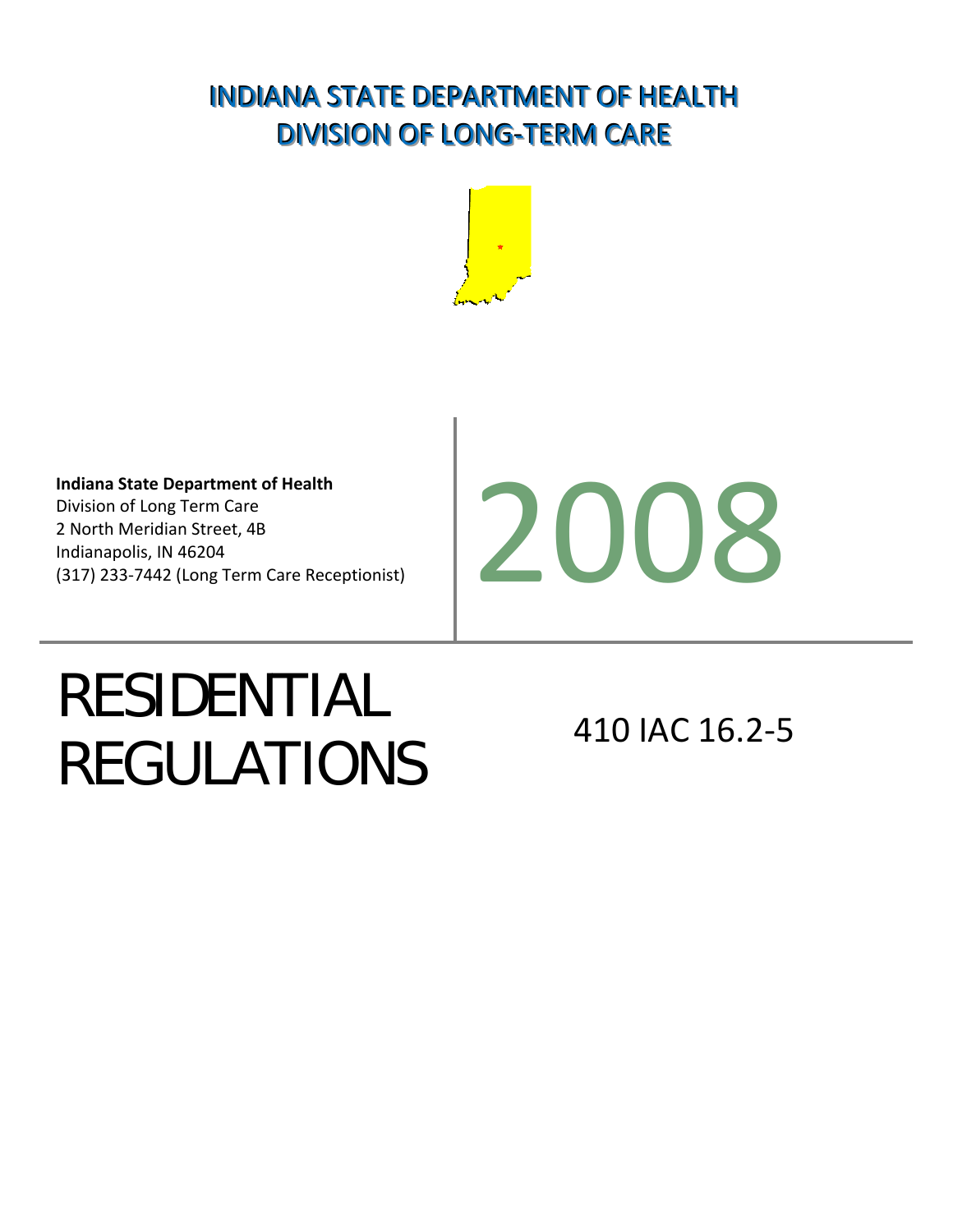#### **TABLE OF CONTENTS**

| <b>SUBJECT</b>                       | <b>TAGS</b>      | <b>PAGE</b>    |
|--------------------------------------|------------------|----------------|
| <b>SCOPE OF RESIDENTIAL CARE</b>     | $0001 - 006$     | $\overline{2}$ |
| <b>APPLICABILITY</b>                 | <b>NO R TAGS</b> | 3              |
| <b>LICENSES</b>                      | <b>NO R TAGS</b> | $3 - 5$        |
| <b>RESIDENTS' RIGHTS</b>             | 0026-0066        | $6 - 13$       |
| ADMINISTRATION AND MANAGEMENT        | 0086-0096        | $14 - 16$      |
| PERSONNEL                            | 0116-0124        | 17-19          |
| SANITATION AND SAFETY REQUIREMENTS   | 0144-0157        | $20 - 21$      |
| PHYSICAL PLANT STANDARDS             | 0177-0194        | $22 - 25$      |
| <b>EVALUATION</b>                    | 0214-0217        | 26             |
| <b>HEALTH SERVICES</b>               | 0237-0248        | 27             |
| <b>FOOD AND NUTRITIONAL SERVICES</b> | 0268-0275        | 28             |
| PHARMACEUTICAL SERVICES              | 0295-0306        | 29-30          |
| <b>ACTIVITIES PROGRAMS</b>           | 0326-0329        | 31             |
| <b>CLINICAL RECORDS</b>              | 0349-0358        | $32 - 33$      |
| <b>MENTAL HEALTH SCREENING</b>       | 0378-0386        | 34-35          |
| <b>INFECTION CONTROL</b>             | 0406-0414        | 36             |
| <b>DINING ASSISTANTS</b>             | 0434-0445        | $37 - 38$      |
| <b>OFFENSES</b>                      |                  |                |
| <b>SCOPE OF RESIDENTIAL CARE</b>     | 0001             | $\overline{2}$ |
| <b>SCOPE OF RESIDENTIAL CARE</b>     | 0002             | $\overline{2}$ |
| <b>RESIDENTS RIGHTS</b>              | 0051             | 12             |
| <b>RESIDENTS RIGHTS</b>              | 0052             | 12             |
| <b>HEALTH SERVICES</b>               | 0241             | 27             |
| <b>HEALTH SERVICES</b>               | 0242             | 27             |
| <b>HEALTH SERVICES</b>               | 0245             | 27             |
| <b>MENTAL HEALTH SCREENING</b>       | 0381             | 34             |
| <b>INFECTION CONTROL</b>             | 0406             | 36             |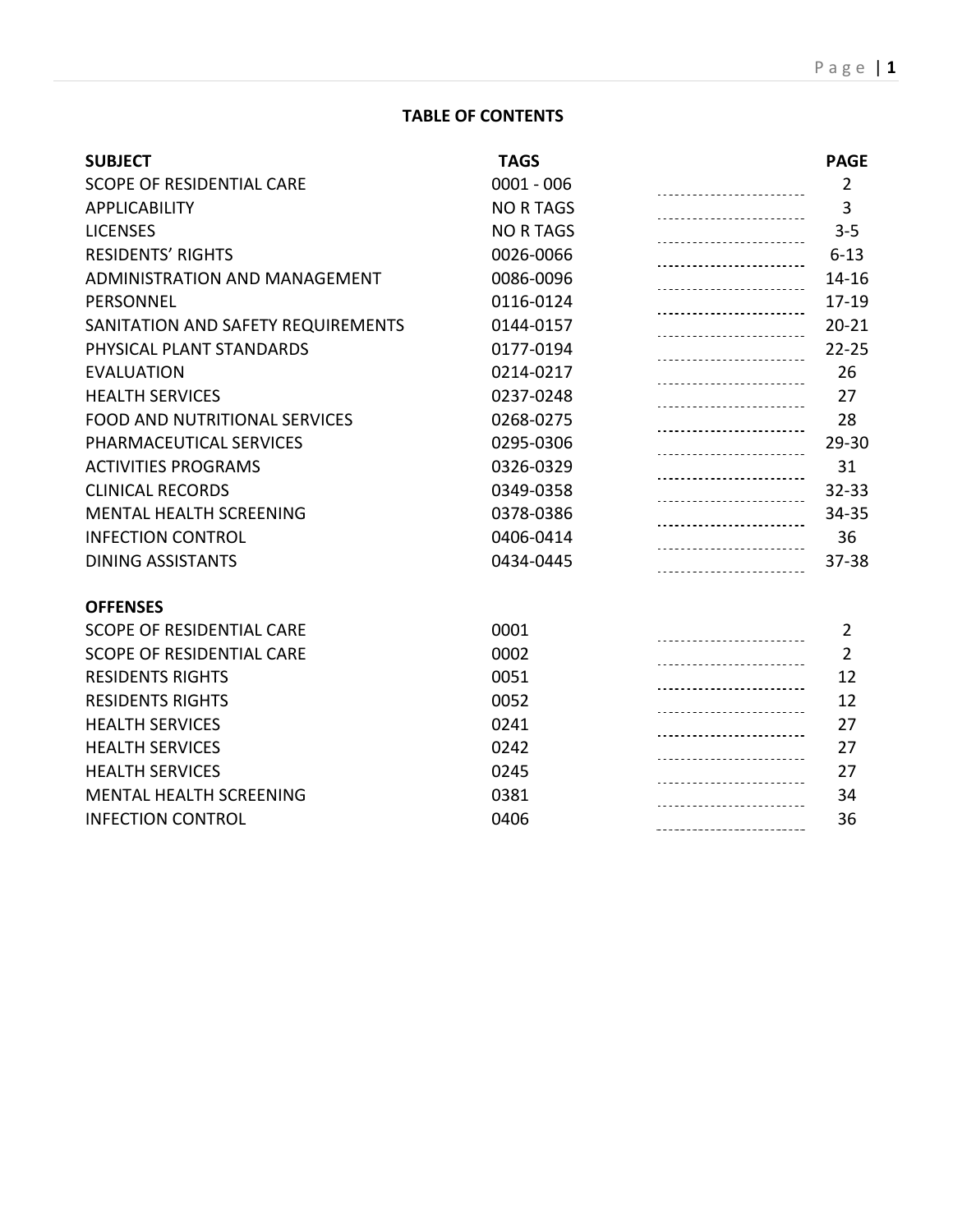| <b>SUBJEC</b> |
|---------------|

T 410 IAC 16.2-5 REGULATION DEFINITION

#### **SCOPE OF RESIDENTIAL CARE TAGS 0001 – 0006**

|      | согд ог комбончин сако                               |                                            |                                                                                                                                                                                                                                                                                                                                                                                                                                                                                                                                                                                                                                                                                                                                                                                                                                                                                |
|------|------------------------------------------------------|--------------------------------------------|--------------------------------------------------------------------------------------------------------------------------------------------------------------------------------------------------------------------------------------------------------------------------------------------------------------------------------------------------------------------------------------------------------------------------------------------------------------------------------------------------------------------------------------------------------------------------------------------------------------------------------------------------------------------------------------------------------------------------------------------------------------------------------------------------------------------------------------------------------------------------------|
| 0000 | <b>INITIAL</b><br><b>COMMENTS</b>                    |                                            |                                                                                                                                                                                                                                                                                                                                                                                                                                                                                                                                                                                                                                                                                                                                                                                                                                                                                |
| 0001 | <b>Scope of Residential</b><br><b>Care - OFFENSE</b> | <b>410 IAC</b><br>$16.2 - 5 - 0.5(a)$      | (a) A health facility that provides residential nursing care or administers medications<br>prescribed by a physician must be licensed as a residential care facility. A health<br>facility licensed as a comprehensive care facility is not required to also be licensed as<br>a residential care facility in order to provide residential nursing care.                                                                                                                                                                                                                                                                                                                                                                                                                                                                                                                       |
| 0002 | <b>Scope of Residential</b><br><b>Care - OFFENSE</b> | <b>410 IAC</b><br>$16.2 - 5 - 0.5(b)$      | (b) A residential care facility may not provide comprehensive nursing care except to<br>the extent allowed under this rule.                                                                                                                                                                                                                                                                                                                                                                                                                                                                                                                                                                                                                                                                                                                                                    |
| 0003 | Scope of Residential<br>Care - Deficiency            | <b>410 IAC</b><br>$16.2 - 5 - 0.5(c)$      | (c) A facility that provides services, such as room, meals, laundry, activities,<br>housekeeping, and limited assistance in activities of daily living, without providing<br>administration of medication or residential nursing care is not required to be licensed.<br>The provision by a licensed home health agency of medication administration or<br>residential nursing care in a facility which provides room, meals, a laundry, activities,<br>housekeeping, and limited assistance in activities of daily living does not require the<br>facility to be licensed, regardless of whether the facility and the home health agency<br>have common ownership, provided, however, that the resident is given the<br>opportunity to contract with other home health agencies at any time during the<br>resident's stay at the facility.                                    |
| 0004 | Scope of Residential<br>Care - Deficiency            | <b>410 IAC</b><br>$16.2 - 5 - 0.5(d)$      | (d) Notwithstanding subsection (f), a resident is not required to be discharged if<br>receiving hospice services through an appropriately licensed provider of the resident<br>s choice.                                                                                                                                                                                                                                                                                                                                                                                                                                                                                                                                                                                                                                                                                       |
| 0005 | Scope of Residential<br>Care - Deficiency            | <b>410 IAC</b><br>$16.2 - 5 - 0.5(e)$      | (e) Notwithstanding subsection $(f)(2)$ , $(f)(3)$ , $(f)(4)$ , and $(f)(5)$ , a residential care<br>facility that retains appropriate professional staff may provide comprehensive<br>nursing care to residents needing care for a self-limiting condition.                                                                                                                                                                                                                                                                                                                                                                                                                                                                                                                                                                                                                   |
| 0006 | Scope of Residential<br>Care - Deficiency            | <b>410 IAC</b><br>$16.2 - 5 - 0.5(f)(1-5)$ | (f) The resident must be discharged if the resident:<br>$(1)$ is a danger to the resident or others;<br>(2) requires twenty-four (24) hour per day comprehensive nursing care or<br>comprehensive nursing oversight;<br>(3) requires less than twenty-four (24) hour per day comprehensive nursing care,<br>comprehensive nursing oversight, or rehabilitative therapies and has not entered into<br>a contract with an appropriately licensed provider of the resident's choice to provide<br>those services;<br>(4) is not medically stable; or<br>$(5)$ meets at least two $(2)$ of the following three $(3)$ criteria unless the resident is<br>medically stable and the health facility can meet the resident's needs:<br>(A) Requires total assistance with eating.<br>(B) Requires total assistance with toileting.<br>(C) Requires total assistance with transferring. |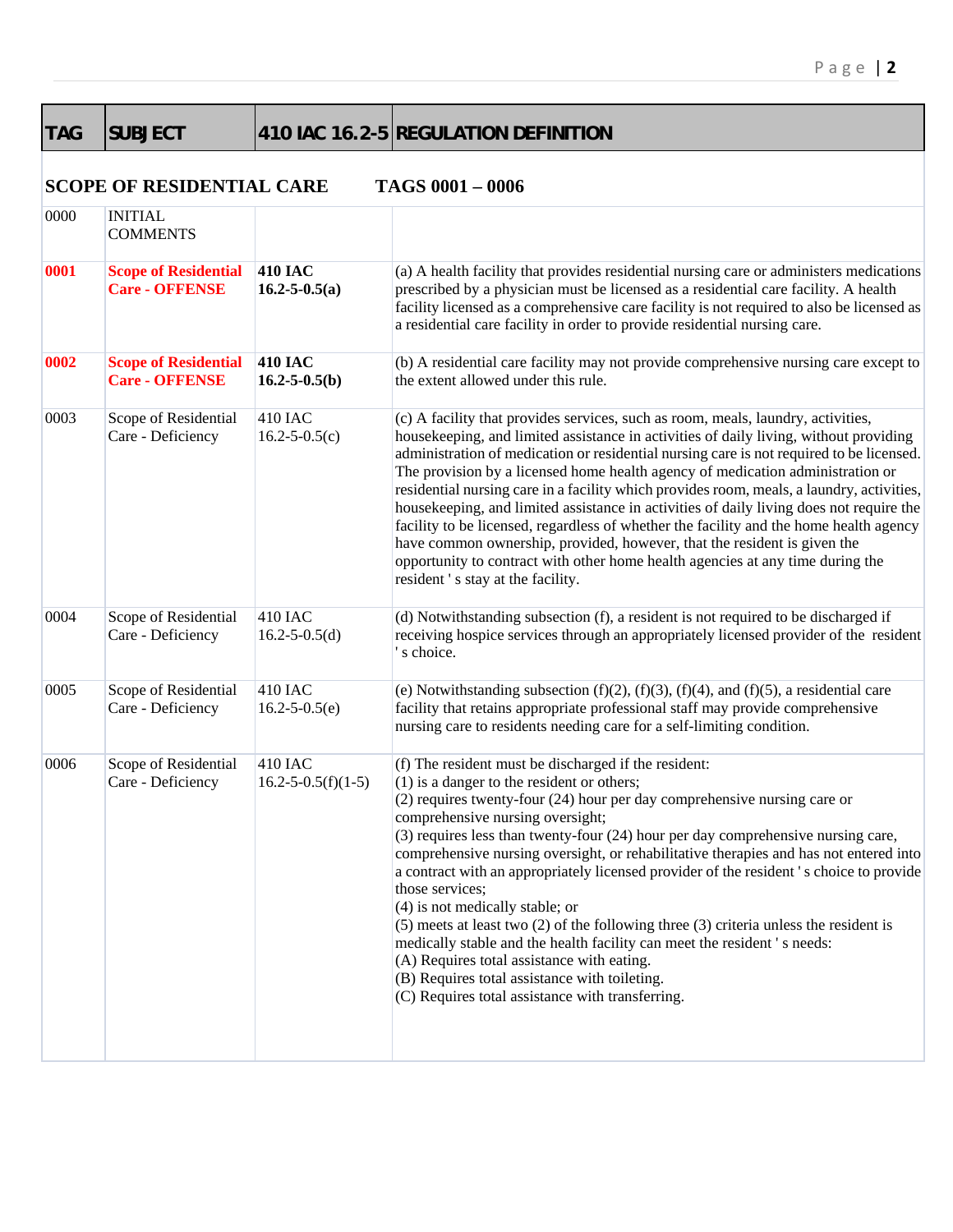#### **410 IAC 16.2-5-1 Applicability**

Authority: IC 16-28-1-7; IC 16-28-1-12 Affected: IC 16-28-2

Sec. 1. This rule applies to all residential care facilities licensed under IC 16-28-2. *(Indiana State Department of Health; 410 IAC 16.2-5-1; filed May 2, 1984, 2:50 p.m.: 7 IR 1497; filed Jan 10, 1997, 4:00 p.m.: 20 IR 1560, eff Apr 1, 1997; readopted filed Jul 11, 2001, 2:23 p.m.: 24 IR 4234; readopted filed May 22, 2007, 1:44 p.m.: 20070613-IR-410070141RFA)* 

#### **410 IAC 16.2-5-1.1 Licenses**

Authority: IC 16-28-1-7; IC 16-28-1-12

Affected: IC 16-18-2-167; IC 16-28-1-10; IC 16-28-2-2; IC 16-28-2-4; IC 16-28-5-7

Sec. 1.1. (a) Any person, in order to lawfully operate a health facility as defined in IC 16-18-2-167, shall first obtain an authorization to occupy the facility or a license from the director. The applicant shall notify the director, in writing, before the applicant begins to operate a facility that is being purchased or leased from another licensee. Failure to notify the director precludes the issuance of a full license.

(b) The director may approve occupancy and use of the structure pending a final licensure decision.

(c) The director may issue a health facility license for a new facility upon receipt, review, and approval of the following requirements:

 (1) The applicant shall submit a license application on the prescribed form in accordance with IC 16-28-2-2. The applicant shall identify direct and indirect ownership interests of five percent (5%) or more and of officers, directors, and partners.

(2) The applicant shall submit the appropriate license fee.

(3) Prior to the start of construction, detailed architectural and operational plans shall be submitted to the division for consideration and approval. The plans shall state the licensure classification sought. Plans for projects involving less than thirty thousand (30,000) cubic feet require suitable detailed plans and sketches. Plans for projects involving more than thirty thousand (30,000) cubic feet require certification by an architect or an engineer registered in Indiana. A plan of operation, in sufficient detail to facilitate the review of functional areas, that is, nursing unit, laundry, and kitchen, shall accompany the submitted plan. (4) The director shall be notified of the design release from the department of fire and building services.

(5) The director shall be provided with written notification that construction of the building is substantially complete.

(6) The applicant shall submit to the director the following:

(A) Corporate or partnership structure.

(B) A complete list of facilities previously and currently owned or operated by the officers, directors, agents, and managing employees.

(C) A copy of agreements and contracts.

(D) If registration is required by the secretary of state, a copy of the registration.

(E) A staffing plan to include the number, educational level, and personal health of employees.

(F) A disaster plan.

(7) The applicant shall submit information and supporting documents required by the director documenting that the facility will be operated in reasonable compliance with this article and applicable statutes.

(8) The applicant shall submit a report by the state fire marshal that the facility is in reasonable compliance with the fire safety rules of the fire prevention and building safety commission (675 IAC).

(9) The applicant shall submit information verified by the appropriate building official that the building is in reasonable compliance with the building rules of the fire prevention and building safety commission (675 IAC).

(10) The facility shall meet the environmental and physical standards of section 1.6 of this rule.

(11) The applicant shall submit an independent verification of assets and liabilities demonstrating working capital adequate to operate the facility. The verification shall be performed by a certified public accountant. The verification shall be submitted to the director on a form approved by the department. The verification shall be accompanied by documents required by the application form and other documents or information as required by the department to evidence adequate working capital to operate the facility.

(d) The director may issue a health facility license for an existing facility that proposes a change from a previously approved plan review upon receipt, review, and approval of the following requirements:

(1) The applicant shall submit the appropriate licensure fee.

(2) Prior to the start of construction, detailed architectural and operational plans shall be submitted to the division for consideration and approval. The plans shall state the licensure classification sought. Plans for projects involving less than thirty thousand (30,000) cubic feet require suitable detailed plans and sketches. Plans for projects involving more than thirty thousand (30,000) cubic feet require certification by an architect or an engineer registered in Indiana. A plan of operation, in sufficient detail to facilitate the review of functional areas, that is, nursing unit, laundry, and kitchen, shall accompany the submitted plan. (3) The director shall be notified of the design release from the department of fire and building services.

(4) The director shall be provided with written notification that construction of the building is substantially complete.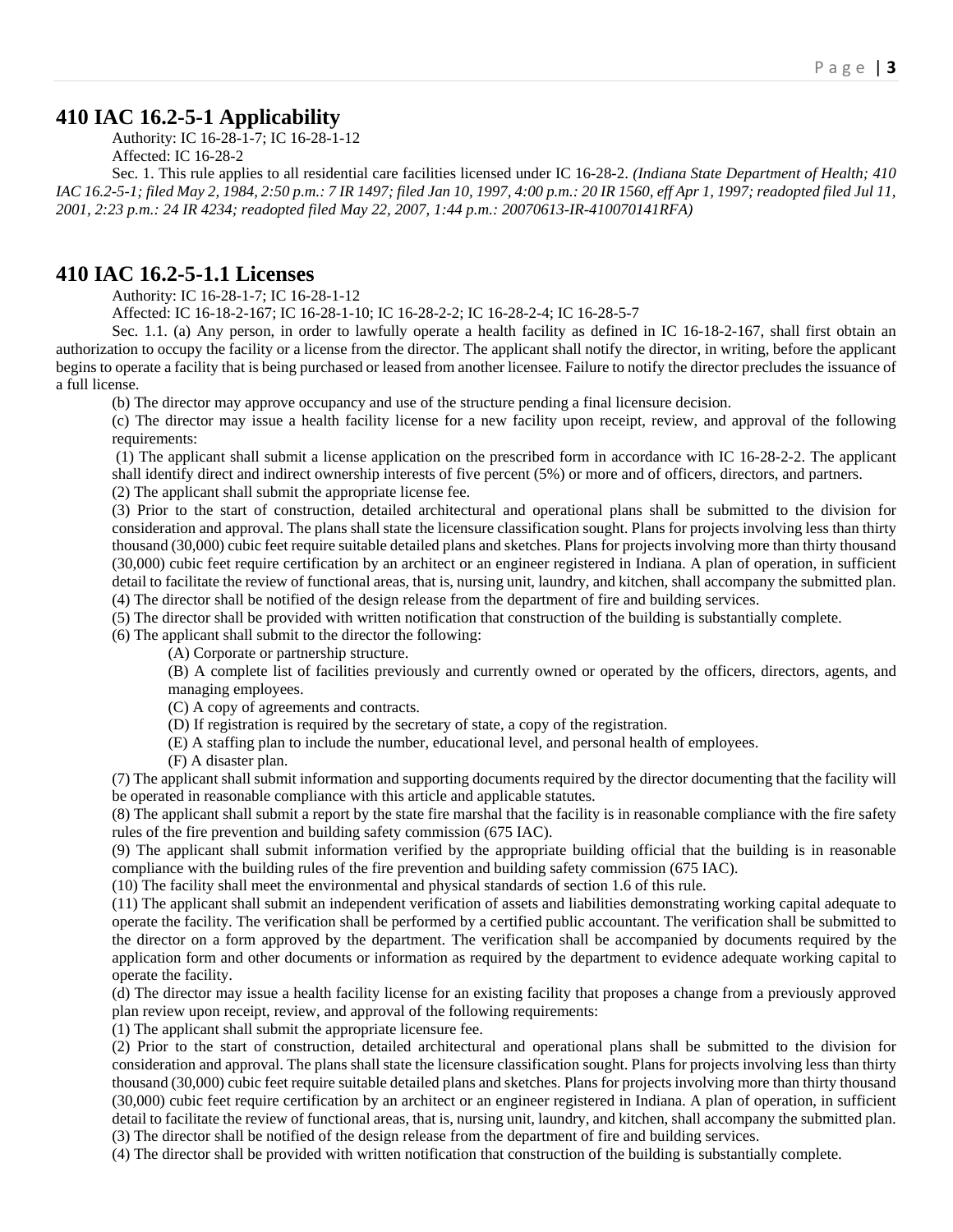(5) The applicant shall submit information and supporting documents required by the director that the facility will be operated in reasonable compliance with this article and applicable statutes.

(6) The applicant shall submit a report by the state fire marshal that the facility is in reasonable compliance with the fire safety rules of the fire prevention and building safety commission (675 IAC).

(7) Information verified by the appropriate building official that the building is in reasonable compliance with the building rules of the fire prevention and building safety commission (675 IAC).

(e) The director may issue a health facility license for an existing facility that proposes a change in beds upon receipt, review, and approval of the following requirements:

(1) The applicant shall submit the appropriate license fee.

(2) The facility shall meet the environmental and physical standards of section 1.6 of this rule.

(3) The applicant shall submit a report by the state fire marshal that the facility is in reasonable compliance with the fire safety rules of the fire prevention and building safety commission (675 IAC).

(f) The director may issue a health facility license for a facility that has changed ownership upon receipt, review, and approval of the following requirements:

(1) The applicant shall submit a license application on the prescribed form in accordance with IC 16-28-2-2. The applicant shall identify direct and indirect ownership interests of five percent (5%) or more and of officers, directors, and partners.

(2) The applicant shall submit the appropriate license fee.

(3) The applicant shall submit information and supporting documents required by the director documenting that the facility will be operated in reasonable compliance with this article and applicable statutes.

(4) The applicant shall submit to the director the following:

(A) Corporate or partnership structure.

(B) A complete list of facilities previously or currently owned or operated by the officers, directors, agents, and managing employees.

(C) A copy of agreements and contracts.

(D) If registration is required by the secretary of state, a copy of the registration.

(E) A staffing plan to include the number, educational level, and personal health of employees.

(F) A disaster plan.

(5) An applicant for a license shall submit an independent verification of assets and liabilities demonstrating working capital adequate to operate the facility. The verification shall be performed by a certified public accountant. The verification shall be submitted to the director on a form approved by the department. The verification shall be accompanied by documents required by the application form and other documents or information as required by the department to evidence adequate working capital to operate the facility.

(g) The director may issue a provisional license to a new facility or to a facility under new ownership in accordance with IC 16-28-2-4(2).

(h) For the renewal of a license, the director may issue a full license for any period up to one (1) year, issue a probationary license, or deny a license application upon receipt and review of the following requirements:

(1) The facility shall submit a renewal application to the director at least forty-five (45) days prior to the expiration of the license. The renewal application shall be on a form provided and approved by the division. The applicant shall identify direct or indirect ownership interests of five percent (5%) or more and of officers, directors, and partners.

(2) The applicant shall submit the appropriate license fee.

(3) The director shall verify that the facility is operated in reasonable compliance with IC 16-28-2 and this article.

(4) The state fire marshal shall verify that the facility is in reasonable compliance with the applicable fire safety statutes and rules (675 IAC).

(i) If the director issues a probationary license, the license may be granted for a period of three (3) months. However, no more than three (3) probationary licenses may be issued in a twelve (12) month period. Although the license fee for a full twelve (12) month period has been paid, a new fee shall be required prior to the issuance of a probationary license.

(j) Any change in direct or indirect corporate ownership of five percent (5%) or more that occurs during the licensure period shall be reported to the director, in writing, at the time of the change. The facility must also provide written notice at the time the change occurs in the officers, directors, agents, or managing employees, or the corporation, association, or other company responsible for the management of the facility.

(k) For a good cause shown, waiver of any nonstatutory provisions of this rule may be granted by the executive board for a specified period in accordance with IC 16-28-1-10.

(l) A licensure survey finding or complaint allegation does not constitute a breach for the purposes of IC 16-28-2 until or unless the commissioner makes a specific determination that a breach has occurred. Moreover, the director shall issue a citation only upon a determination by the commissioner that a breach has occurred. Regardless of whether the commissioner makes a determination that a breach has occurred, a licensure survey finding or complaint allegation may be used as evidence as to whether a violation actually occurred for the purposes of licensure hearings or any other proceedings initiated under IC 16-28-2 or this article.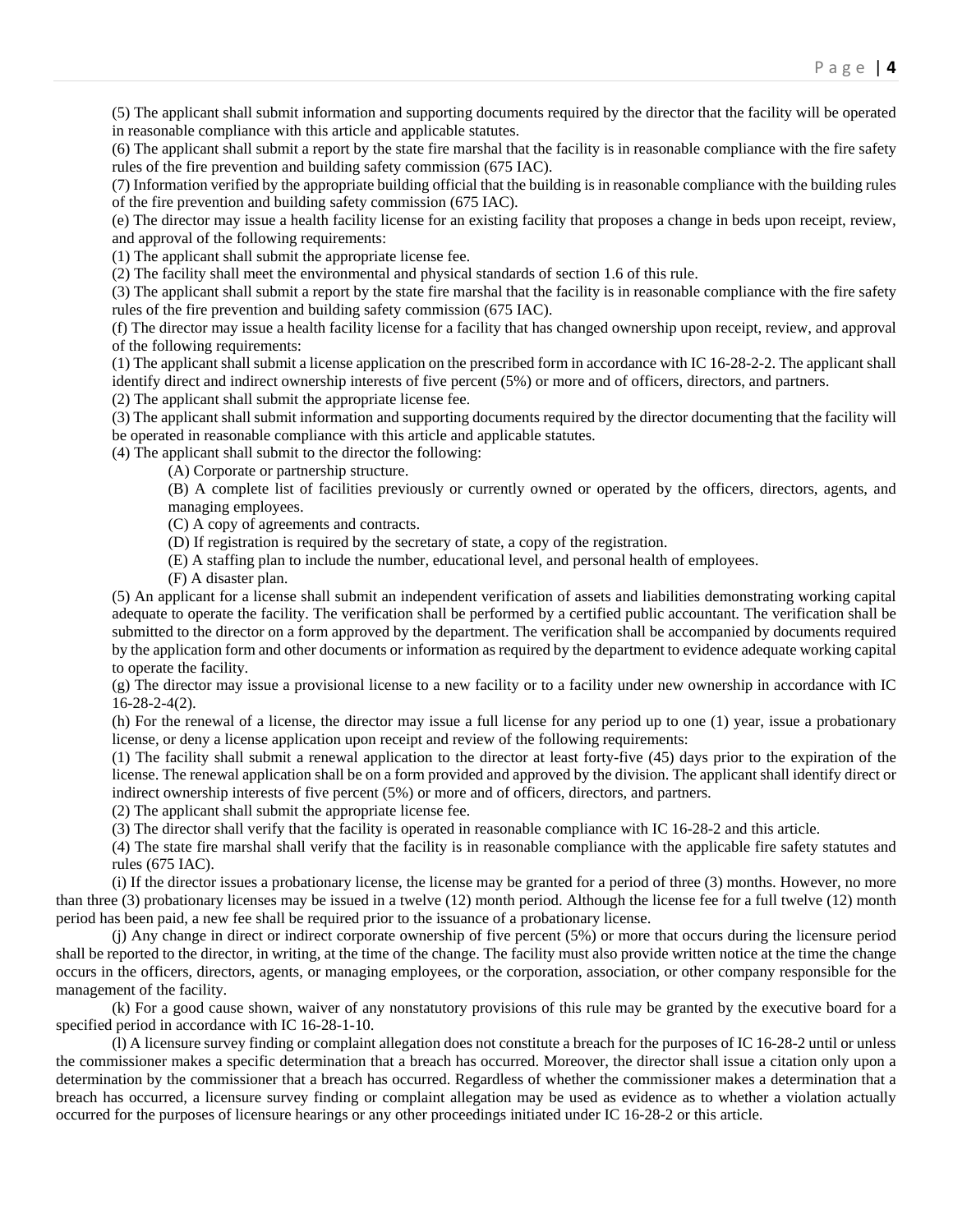(m) The classification of rules into the categories that are stated at the end of each section of this rule and 410 IAC 16.2-6 through 410 IAC 16.2-7 shall be used to determine the corrective actions and penalties, if appropriate, to be imposed by the commissioner upon a determination that a breach has occurred as follows:

(1) An offense presents a substantial probability that death or a life-threatening condition will result. For an offense, the commissioner shall issue an order for immediate correction of the offense. In addition, the commissioner shall:

(A) impose a fine not to exceed ten thousand dollars (\$10,000); or

(B) order the suspension of new admissions to the health facility for a period not to exceed forty-five (45) days;

or both. If the offense is immediately corrected, the commissioner may waive up to fifty percent (50%) of any fine imposed and reduce the number of days for suspension of new admissions by one-half (½). The commissioner may also impose revocation by the director of the facility's license or issuance of a probationary license.

(2) A deficiency presents an immediate or direct, serious adverse effect on the health, safety, security, rights, or welfare of a resident. For a deficiency, the commissioner shall issue an order for immediate correction of the deficiency. In addition, the commissioner may:

(A) impose a fine not to exceed five thousand dollars (\$5,000); or

(B) order the suspension of new admissions to the health facility for a period not to exceed thirty (30) days;

or both. For a repeat of the same deficiency within a fifteen (15) month period, the commissioner shall order immediate correction of the deficiency, and impose a fine not to exceed ten thousand dollars (\$10,000), or suspension of new admissions to the facility for a period not to exceed forty-five (45) days, or both. If the deficiency is immediately corrected, the commissioner may waive up to fifty percent (50%) of any fine imposed and reduce the number of days for suspension of new admissions by one-half (½). The commissioner may also impose revocation by the director of the facility license or issuance of a probationary license.

(3) A noncompliance presents an indirect threat on the health, safety, security, rights, or welfare of a resident. For a noncompliance, the commissioner shall require the health facility to submit a plan of correction approved or directed under IC 16-28-5-7. If the facility is found to have a pattern of noncompliance, the commissioner may suspend new admissions to the health facility for a period not to exceed ten (10) days or impose a fine not to exceed one thousand dollars (\$1,000), or both. Additionally, if the health facility is found to have a repeat of the same noncompliance in any eighteen (18) month period, the commissioner shall issue an order for immediate correction of the noncompliance. The commissioner may impose a fine not to exceed five thousand dollars (\$5,000) or suspension of new admissions to the health facility for a period not to exceed thirty (30) days, or both.

(4) A nonconformance is any other classified rule that does not fall in the three (3) categories established in subdivisions (1) through (3). For a nonconformance, the commissioner shall require the health facility to comply with any plan of correction approved or directed in accordance with IC 16-28-5-7. For a repeat of the same nonconformance within a fifteen (15) month period, the commissioner shall require the health facility to comply with any plan of correction approved or directed in accordance with IC 16-28-5-7. For a repeat pattern of nonconformance, the commissioner may suspend new admissions to the health facility for a period not to exceed fifteen (15) days or impose a fine not to exceed one thousand dollars (\$1,000), or both.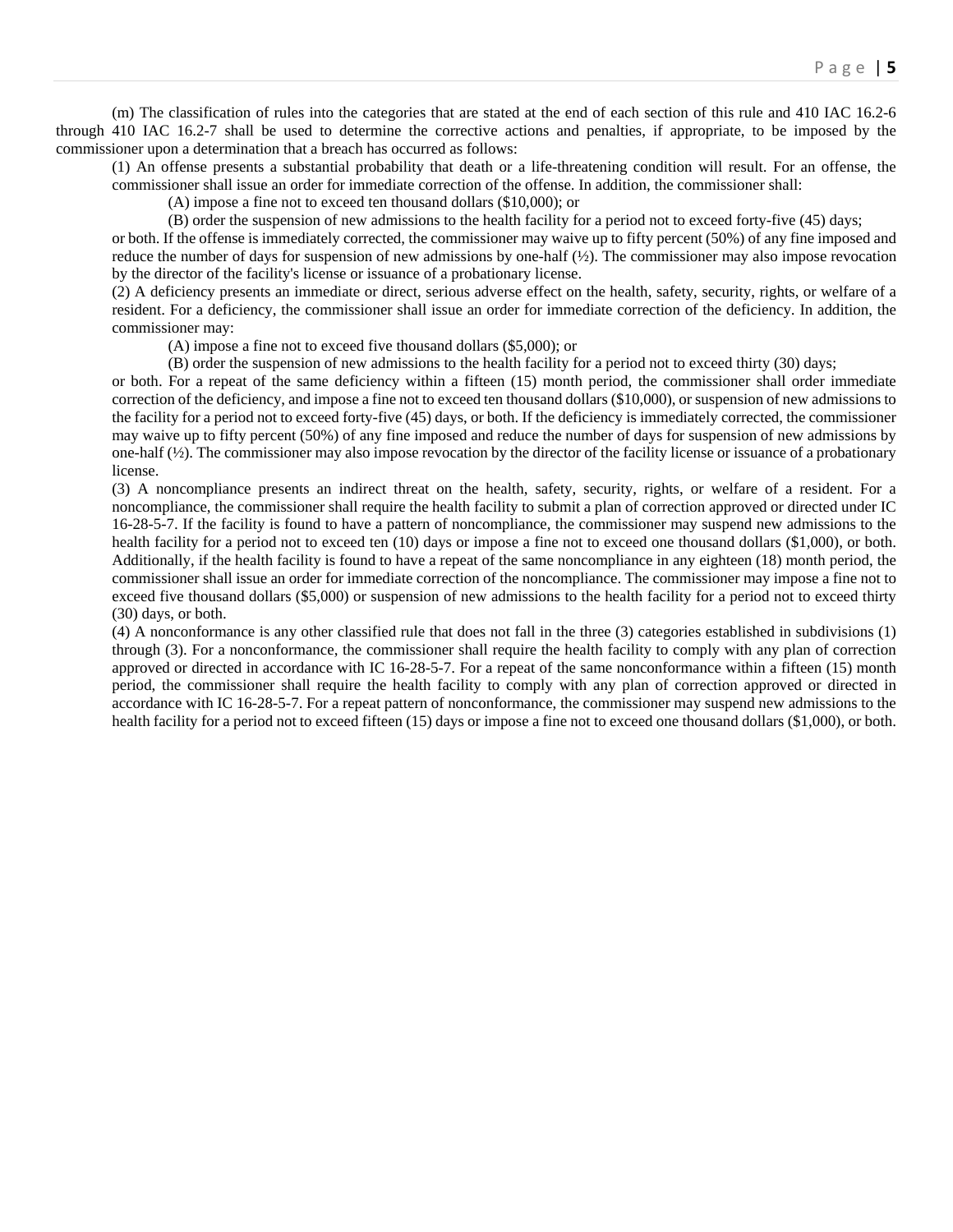|      | <b>RESIDENTS' RIGHTS</b>             |                                       | TAGS 0026 - 0066                                                                                                                                                                                                                                                                                                                                                                                                                                                                                                                                                                                                                                                                                                                                                                                                                                                                                                                                                    |  |
|------|--------------------------------------|---------------------------------------|---------------------------------------------------------------------------------------------------------------------------------------------------------------------------------------------------------------------------------------------------------------------------------------------------------------------------------------------------------------------------------------------------------------------------------------------------------------------------------------------------------------------------------------------------------------------------------------------------------------------------------------------------------------------------------------------------------------------------------------------------------------------------------------------------------------------------------------------------------------------------------------------------------------------------------------------------------------------|--|
| 0026 | Residents' Rights -<br>Noncompliance | 410 IAC<br>$16.2 - 5 - 1.2(a)$        | (a) Residents have the right to have their rights recognized by the licensee. The<br>licensee shall establish written policies regarding residents 'rights and<br>responsibilities in accordance with this article and shall be responsible, through the<br>administrator, for their implementation. These policies and any adopted additions or<br>changes thereto shall be made available to the resident, staff, legal representative, and<br>general public. Each resident shall be advised of residents 'rights prior to admission<br>and shall signify, in writing, upon admission and thereafter if the residents 'rights are<br>updated or changed. There shall be documentation that each resident is in receipt of<br>the described residents 'rights and responsibilities. A copy of the residents 'rights<br>must be available in a publicly accessible area. The copy must be in at least 12-point<br>type and a language the resident understands.    |  |
| 0027 | Residents' Rights -<br>Deficiency    | 410 IAC<br>$16.2 - 5 - 1.2(b)$        | (b) Residents have the right to a dignified existence, self-determination, and<br>communication with and access to persons and services inside and outside the<br>facility. Residents have the right to exercise their rights as a resident of the facility<br>and as a citizen or resident of the United States.                                                                                                                                                                                                                                                                                                                                                                                                                                                                                                                                                                                                                                                   |  |
| 0028 | Residents' Rights -<br>Deficiency    | 410 IAC<br>$16.2 - 5 - 1.2(c)(1-5)$   | (c) Residents have the right to exercise any or all of the enumerated rights without:<br>$(1)$ restraint;<br>(2) interference;<br>$(3)$ coercion;<br>(4) discrimination; or<br>(5) threat of reprisal;<br>by the facility. These rights shall not be abrogated or changed in any instance, except<br>that, when the resident has been adjudicated incompetent, the rights devolve to the<br>resident's legal representative. When a resident is found by his or her physician to be<br>medically incapable of understanding or exercising his or her rights, the rights may be<br>exercised by the resident 's legal representative.                                                                                                                                                                                                                                                                                                                                |  |
| 0029 | Residents' Rights -<br>Deficiency    | 410 IAC<br>$16.2 - 5 - 1.2(d)$        | (d) Residents have the right to be treated with consideration, respect, and recognition<br>of their dignity and individuality.                                                                                                                                                                                                                                                                                                                                                                                                                                                                                                                                                                                                                                                                                                                                                                                                                                      |  |
| 0030 | Residents' Rights -<br>Noncompliance | 410 IAC<br>$16.2 - 5 - 1.2(e)(1 - 6)$ | (e) Residents have the right to be provided, at the time of admission to the facility, the<br>following:<br>(1) A copy of his or her admission agreement.<br>(2) A written notice of the facility 's basic daily or monthly rates.<br>(3) A written statement of all facility services (including those offered on an as<br>needed basis).<br>(4) Information on related charges, admission, readmission, and discharge policies of<br>the facility.<br>(5) The facility 's policy on voluntary termination of the admission agreement by the<br>resident, including the disposition of any entrance fees or deposits paid on admission.<br>The admission agreement shall include at least those items provided for in IC<br>12-10-15-9.<br>(6) If the facility is required to submit an Alzheimer 's and dementia special care unit<br>disclosure form under IC 12-10-5.5, a copy of the completed Alzheimer 's and<br>dementia special care unit disclosure form. |  |
| 0031 | Residents' Rights -<br>Noncompliance | 410 IAC<br>$16.2 - 5 - 1.2(f)$        | (f) Residents have the right to be informed of any facility policy regarding overnight<br>guests. This policy shall be clearly stated in the admission agreement.                                                                                                                                                                                                                                                                                                                                                                                                                                                                                                                                                                                                                                                                                                                                                                                                   |  |
| 0032 | Residents' Rights -<br>Noncompliance | 410 IAC<br>$16.2 - 5 - 1.2(g)$        | (g) Residents have the right to be informed by the facility, in writing at least thirty<br>(30) days in advance of the effective date, of any changes in the rates or services that<br>these rates cover.                                                                                                                                                                                                                                                                                                                                                                                                                                                                                                                                                                                                                                                                                                                                                           |  |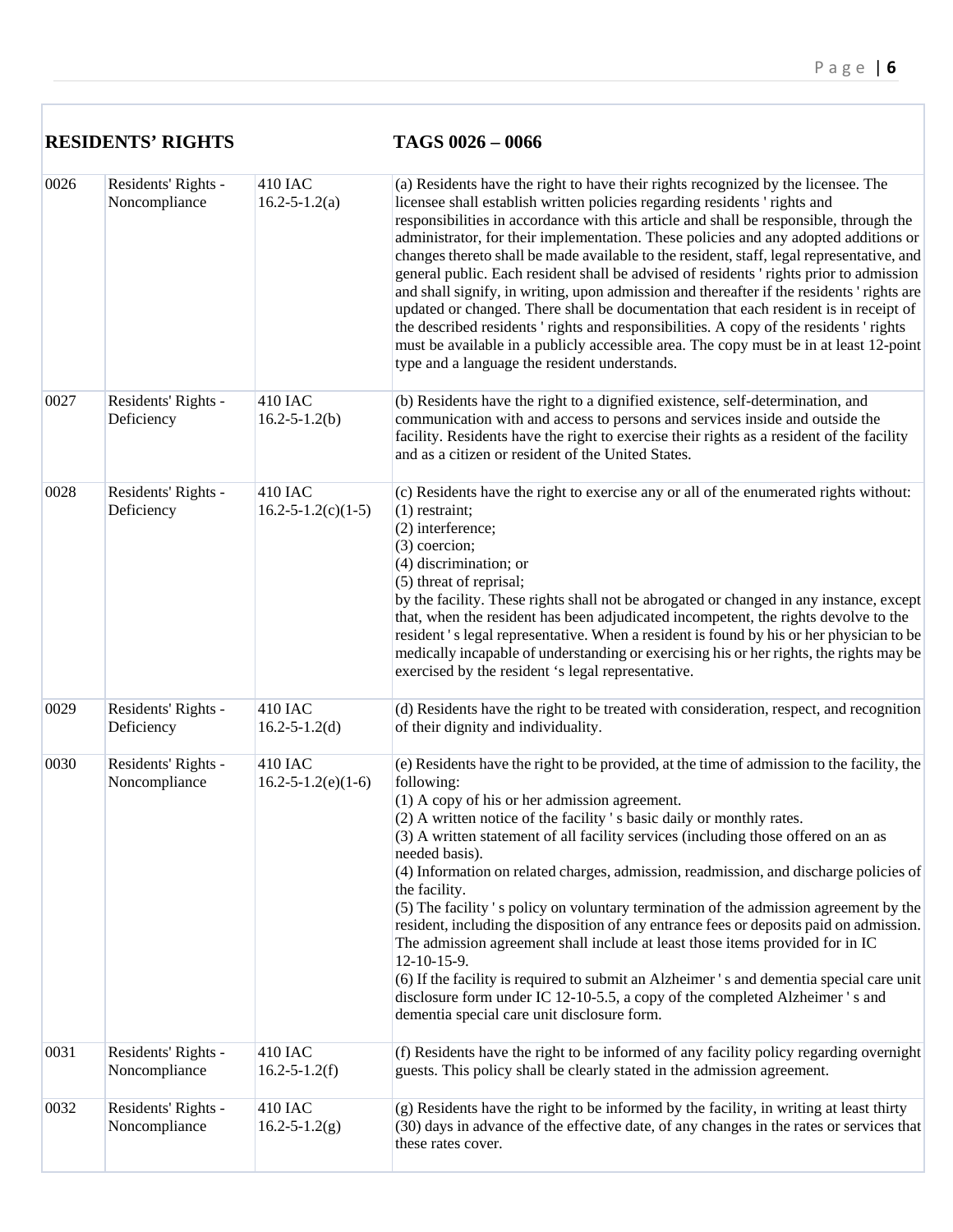| 0033 | Residents' Rights -<br>Noncompliance | <b>410 IAC</b><br>$16.2 - 5 - 1.2(h)(1-2)$   | (h) The facility must furnish on admission the following:<br>(1) A statement that the resident may file a complaint with the director concerning<br>resident abuse, neglect, misappropriation of resident property, and other practices of<br>the facility.<br>(2) The most recently known addresses and telephone numbers of the following:<br>(A) The department.<br>(B) The office of the secretary of family and social services.<br>(C) The ombudsman designated by the division of disability, aging, and rehabilitation<br>services.<br>(D) The area agency on aging.<br>(E) The local mental health center.<br>(F) Adult protective services.<br>The addresses and telephone numbers in this subdivision shall be posted in an area<br>accessible to residents and updated as appropriate.                                                                                                                                                                                                                                                                                                                                                                                                                                                                                                                                                                                                                                                                                                                 |
|------|--------------------------------------|----------------------------------------------|--------------------------------------------------------------------------------------------------------------------------------------------------------------------------------------------------------------------------------------------------------------------------------------------------------------------------------------------------------------------------------------------------------------------------------------------------------------------------------------------------------------------------------------------------------------------------------------------------------------------------------------------------------------------------------------------------------------------------------------------------------------------------------------------------------------------------------------------------------------------------------------------------------------------------------------------------------------------------------------------------------------------------------------------------------------------------------------------------------------------------------------------------------------------------------------------------------------------------------------------------------------------------------------------------------------------------------------------------------------------------------------------------------------------------------------------------------------------------------------------------------------------|
| 0034 | Residents' Rights -<br>Noncompliance | 410 IAC<br>$16.2 - 5 - 1.2(i)$               | (i) The facility will distribute to each resident upon admission the state developed<br>written description of law concerning advance directives.                                                                                                                                                                                                                                                                                                                                                                                                                                                                                                                                                                                                                                                                                                                                                                                                                                                                                                                                                                                                                                                                                                                                                                                                                                                                                                                                                                  |
| 0035 | Residents' Rights -<br>Deficiency    | 410 IAC<br>$16.2 - 5 - 1.2(j)(1 - 7)$        | (j) Residents have the right to the following:<br>(1) Participate in the development of his or her service plan and in any updates of that<br>service plan.<br>(2) Choose the attending physician and other providers of services, including<br>arranging for on-site health care services unless contrary to facility policy. Any<br>limitation on the resident 's right to choose the attending physician or service<br>provider, or both, shall be clearly stated in the admission agreement. Other providers<br>of services, within the content of this subsection, may include home health care<br>agencies, hospice care services, or hired individuals.<br>(3) Have a pet of his or her choice, so long as the pet does not pose a health or safety<br>risk to residents, staff, or visitors or a risk to property unless prohibited by facility<br>policy. Any limitation on the resident's right to have a pet of his or her choice shall be<br>clearly stated in the admission agreement.<br>(4) Refuse any treatment or service, including medication.<br>(5) Be informed of the medical consequences of a refusal under subdivision (4) and<br>have such data recorded in his or her clinical record if treatment or medication is<br>administered by the facility.<br>(6) Be afforded confidentiality of treatment.<br>(7) Participate or refuse to participate in experimental research. There must be written<br>acknowledgement of informed consent prior to participation in research activities. |
| 0036 | Residents' Rights-<br>Deficiency     | <b>410 IAC</b><br>$16.2 - 5 - 1.2(k)(1 - 2)$ | (k) The facility must immediately consult the resident's physician and the resident's<br>legal representative when the facility has noticed:<br>(1) a significant decline in the resident 's physical, mental, or psychosocial status; or<br>(2) a need to alter treatment significantly, that is, a need to discontinue an existing<br>form of treatment due to adverse consequences or to commence a new form of<br>treatment.                                                                                                                                                                                                                                                                                                                                                                                                                                                                                                                                                                                                                                                                                                                                                                                                                                                                                                                                                                                                                                                                                   |
| 0037 | Residents' Rights -<br>Noncompliance | 410 IAC<br>$16.2 - 5 - 1.2(1)$               | (I) If the facility participates in the Medicaid waiver or residential care assistance<br>programs, or both, the facility must provide to residents written information about<br>how to apply for Medicaid benefits and room and board assistance.                                                                                                                                                                                                                                                                                                                                                                                                                                                                                                                                                                                                                                                                                                                                                                                                                                                                                                                                                                                                                                                                                                                                                                                                                                                                 |
| 0038 | Residents' Rights<br>-Nonconformance | <b>410 IAC</b><br>$16.2 - 5 - 1.2(m)$        | (m) The facility must promptly notify the resident and, if known, the resident's legal<br>representative when there is a change in roommate assignment.                                                                                                                                                                                                                                                                                                                                                                                                                                                                                                                                                                                                                                                                                                                                                                                                                                                                                                                                                                                                                                                                                                                                                                                                                                                                                                                                                            |
| 0039 | Residents' Rights-<br>Deficiency     | <b>410 IAC</b><br>$16.2 - 5 - 1.2(n)$        | (n) Residents may, throughout the period of their stay, voice grievances to the facility<br>staff or to an outside representative of their choice, recommend changes in policy and<br>procedure, and receive reasonable responses to their requests without fear of reprisal<br>or interference.                                                                                                                                                                                                                                                                                                                                                                                                                                                                                                                                                                                                                                                                                                                                                                                                                                                                                                                                                                                                                                                                                                                                                                                                                   |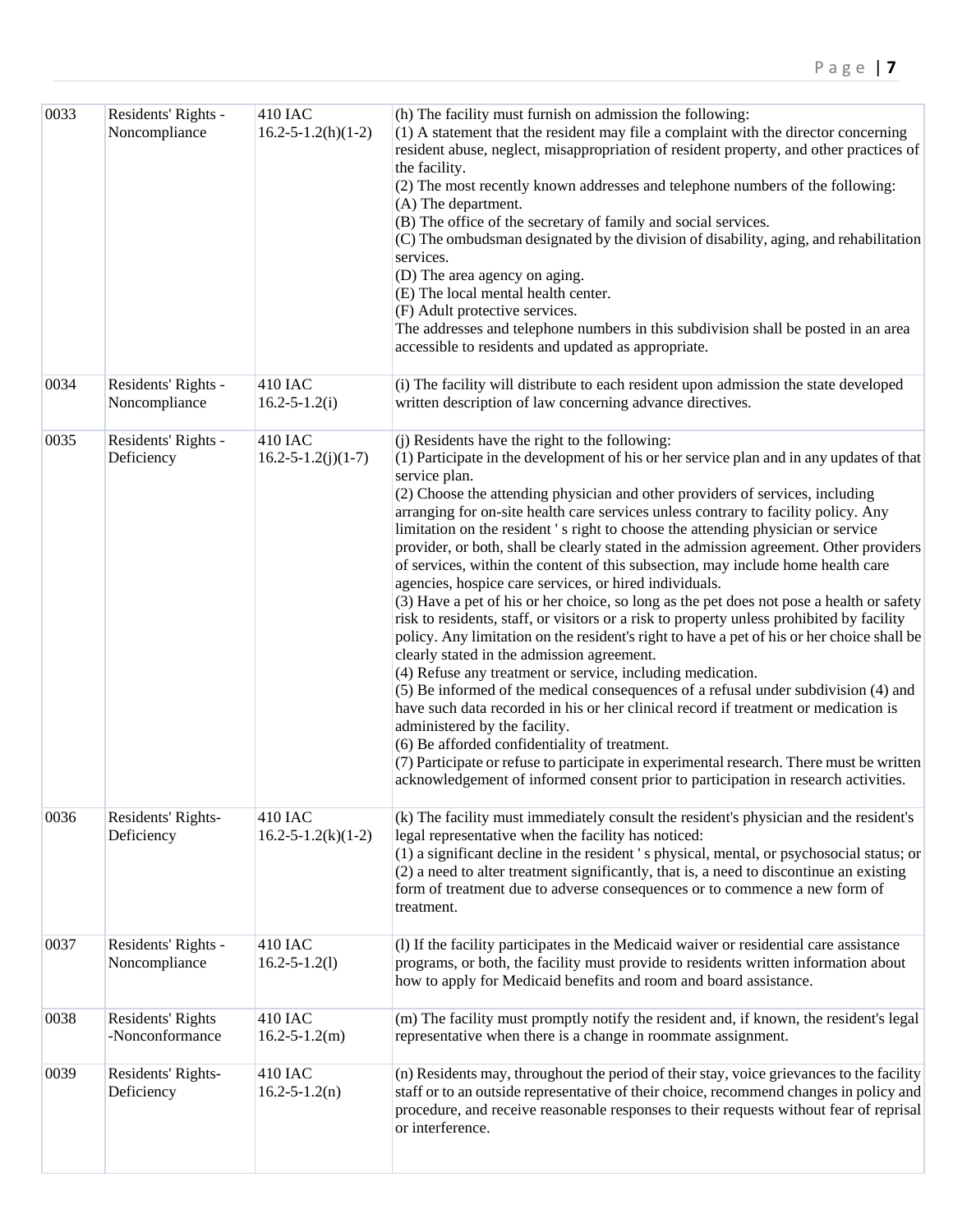| 0040 | Residents' Rights -<br>Noncompliance | 410 IAC<br>$16.2 - 5 - 1.2(0)(1 - 3)$ | (o) Residents have the right to form and participate in a resident council, and families<br>of residents have the right to form a family council, to discuss alleged grievances,<br>facility operation, residents 'rights, or other problems and to participate in the<br>resolution of these matters as follows:<br>(1) Participation is voluntary.<br>(2) During resident or family council meetings, privacy shall be afforded to the extent<br>practicable unless a member of the staff is invited by the resident council to be<br>present.<br>(3) The licensee shall provide space within the facility for meetings and assistance to<br>residents or families who desire to attend meetings.                                                                                                                                                                                                                                                                                                                                                                                                                                                                                                                                                                                                                                                                                                                                                                                                                                                                                                                                                                                                                                                                                                                                                                             |
|------|--------------------------------------|---------------------------------------|---------------------------------------------------------------------------------------------------------------------------------------------------------------------------------------------------------------------------------------------------------------------------------------------------------------------------------------------------------------------------------------------------------------------------------------------------------------------------------------------------------------------------------------------------------------------------------------------------------------------------------------------------------------------------------------------------------------------------------------------------------------------------------------------------------------------------------------------------------------------------------------------------------------------------------------------------------------------------------------------------------------------------------------------------------------------------------------------------------------------------------------------------------------------------------------------------------------------------------------------------------------------------------------------------------------------------------------------------------------------------------------------------------------------------------------------------------------------------------------------------------------------------------------------------------------------------------------------------------------------------------------------------------------------------------------------------------------------------------------------------------------------------------------------------------------------------------------------------------------------------------|
| 0041 | Residents' Rights -<br>Deficiency    | 410 IAC<br>$16.2 - 5 - 1.2(0)(4)$     | (4) The facility shall develop and implement policies for investigating and<br>responding to complaints when made known and grievances made by:<br>(A) an individual resident;<br>(B) a resident council or family council, or both;<br>(C) a family member;<br>(D) family groups; or<br>(E) other individuals.                                                                                                                                                                                                                                                                                                                                                                                                                                                                                                                                                                                                                                                                                                                                                                                                                                                                                                                                                                                                                                                                                                                                                                                                                                                                                                                                                                                                                                                                                                                                                                 |
| 0042 | Residents' Rights -<br>Noncompliance | 410 IAC<br>$16.2 - 5 - 1.2(p)$        | (p) Residents have the right to the examination of the results of the most recent annual<br>survey of the facility conducted by the state surveyors, any plan of correction in effect<br>with respect to the facility, and any subsequent surveys.                                                                                                                                                                                                                                                                                                                                                                                                                                                                                                                                                                                                                                                                                                                                                                                                                                                                                                                                                                                                                                                                                                                                                                                                                                                                                                                                                                                                                                                                                                                                                                                                                              |
| 0043 | Residents' Rights -<br>Noncompliance | 410 IAC<br>$16.2 - 5 - 1.2(q)(1 - 2)$ | (q) Residents have the right to appropriate housing assignments as follows:<br>(1) When both husband and wife are residents in the facility, they have the right to<br>live as a family in a suitable room or quarters and may occupy a double bed unless<br>contraindicated for medical reasons by the attending physician.<br>(2) Written facility policy and procedures shall address the circumstances in which<br>persons of the opposite sex, other than husband and wife, will be allowed to occupy a<br>bedroom, if such an arrangement is agreeable to the residents or the residents 'legal<br>representatives.                                                                                                                                                                                                                                                                                                                                                                                                                                                                                                                                                                                                                                                                                                                                                                                                                                                                                                                                                                                                                                                                                                                                                                                                                                                       |
| 0044 | Residents' Right -<br>Deficiency     | 410 IAC<br>$16.2 - 5 - 1.2(r)(1-5)$   | (r) The transfer and discharge rights of residents of a facility are as follows:<br>(1) As used in this section, "interfacility transfer and discharge " means the<br>movement of a resident to a bed outside of the licensed facility.<br>(2) As used in this section, "intrafacility transfer " means the movement of a resident<br>to a bed within the same licensed facility.<br>(3) When a transfer or discharge of a resident is proposed, whether intrafacility or<br>interfacility, provision for continuity of care shall be provided by the facility.<br>(4) Health facilities must permit each resident to remain in the facility and not transfer<br>or discharge the resident from the facility unless:<br>(A) the transfer or discharge is necessary for the resident's welfare and the resident'<br>s needs cannot be met in the facility;<br>(B) the transfer or discharge is appropriate because the resident's health has<br>improved sufficiently so that the resident no longer needs the services provided by<br>the facility;<br>(C) the safety of individuals in the facility is endangered;<br>(D) the health of individuals in the facility would otherwise be endangered;<br>(E) the resident has failed, after reasonable and appropriate notice, to pay for a stay at<br>the facility; or<br>(F) the facility ceases to operate.<br>(5) When the facility proposes to transfer or discharge a resident under any of the<br>circumstances specified in subdivision $(4)(A)$ , $(4)(B)$ , $(4)(C)$ , $(4)(D)$ , or $(4)(E)$ , the<br>resident 's clinical records must be documented. The documentation must be made<br>by the following:<br>(A) The resident 's physician when transfer or discharge is necessary under<br>subdivision $(4)(A)$ or $(4)(B)$ .<br>(B) Any physician when transfer or discharge is necessary under subdivision (4)(D). |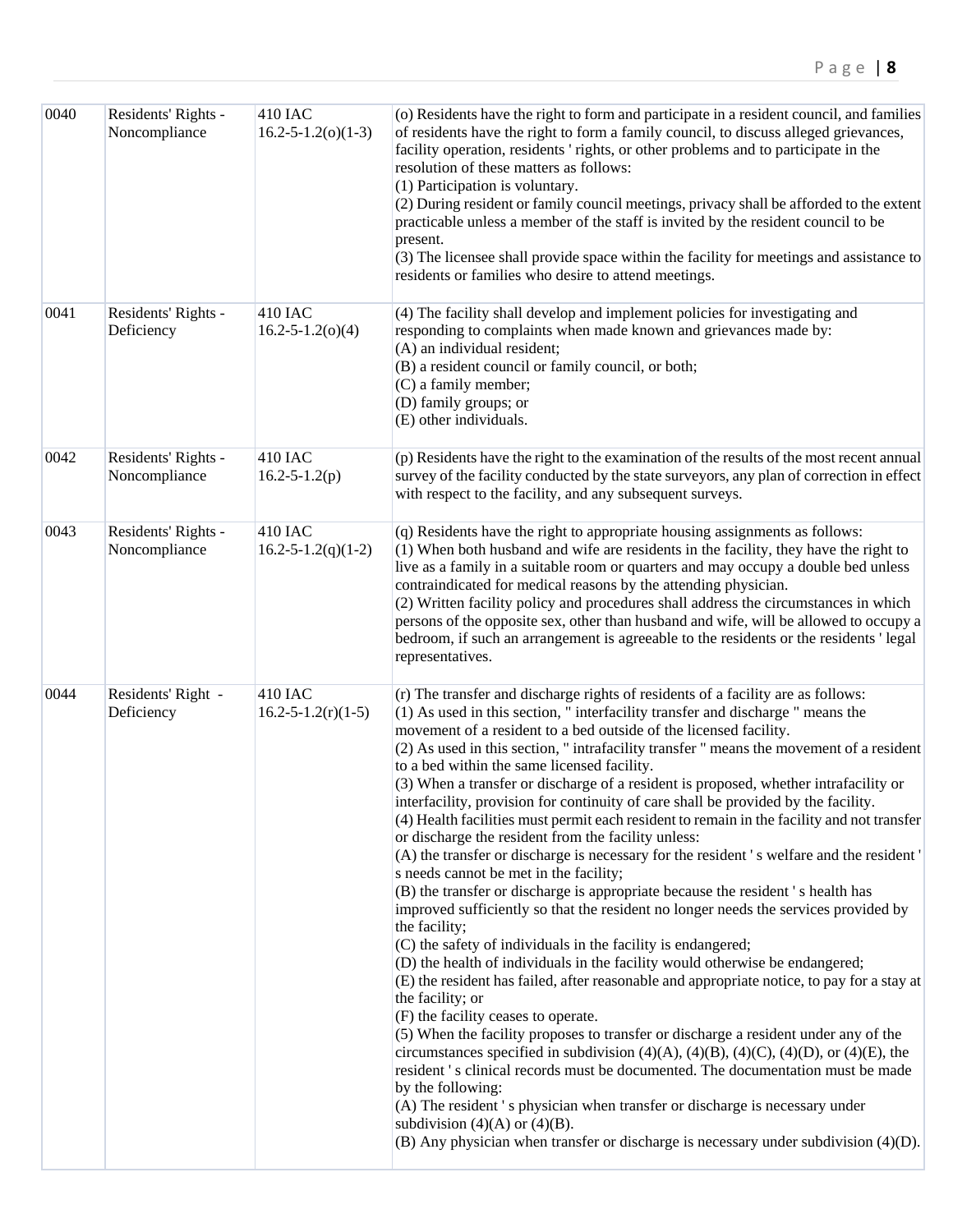| 0045 | Residents' Rights -<br>Deficiency | 410 IAC<br>$16.2 - 5 - 1.2(r)(6 - 9)$ | (6) Before an interfacility transfer or discharge occurs, the facility must, on a form<br>prescribed by the department, do the following:                                       |
|------|-----------------------------------|---------------------------------------|---------------------------------------------------------------------------------------------------------------------------------------------------------------------------------|
|      |                                   |                                       | (A) Notify the resident of the transfer or discharge and the reasons for the move, in                                                                                           |
|      |                                   |                                       | writing, and in a language and manner that the resident understands. The health                                                                                                 |
|      |                                   |                                       | facility must place a copy of the notice in the resident's clinical record and transmit a                                                                                       |
|      |                                   |                                       | copy to the following:                                                                                                                                                          |
|      |                                   |                                       | (i) The resident.                                                                                                                                                               |
|      |                                   |                                       | (ii) A family member of the resident if known.                                                                                                                                  |
|      |                                   |                                       | (iii) The resident 's legal representative if known.                                                                                                                            |
|      |                                   |                                       | (iv) The local long term care ombudsman program (for involuntary relocations or                                                                                                 |
|      |                                   |                                       | discharges only).                                                                                                                                                               |
|      |                                   |                                       | (v) The person or agency responsible for the resident's placement, maintenance, and<br>care in the facility.                                                                    |
|      |                                   |                                       | (vi) In situations where the resident is developmentally disabled, the regional office                                                                                          |
|      |                                   |                                       | of the division of disability, aging, and rehabilitative services, who may assist with                                                                                          |
|      |                                   |                                       | placement decisions.                                                                                                                                                            |
|      |                                   |                                       | (vii) The resident's physician when the transfer or discharge is necessary under                                                                                                |
|      |                                   |                                       | subdivision (4)(C), (4)(D), (4)(E), or (4)(F).                                                                                                                                  |
|      |                                   |                                       | (B) Record the reasons in the resident 's clinical record.                                                                                                                      |
|      |                                   |                                       | (C) Include in the notice the items described in subdivision (9).                                                                                                               |
|      |                                   |                                       | (7) Except when specified in subdivision (8), the notice of transfer or discharge                                                                                               |
|      |                                   |                                       | required under subdivision (6) must be made by the facility at least thirty (30) days                                                                                           |
|      |                                   |                                       | before the resident is transferred or discharged.                                                                                                                               |
|      |                                   |                                       | (8) Notice may be made as soon as practicable before transfer or discharge when:                                                                                                |
|      |                                   |                                       | (A) the safety of individuals in the facility would be endangered;                                                                                                              |
|      |                                   |                                       | (B) the health of individuals in the facility would be endangered;                                                                                                              |
|      |                                   |                                       | (C) the resident's health improves sufficiently to allow a more immediate transfer or<br>discharge;                                                                             |
|      |                                   |                                       | (D) an immediate transfer or discharge is required by the resident 's urgent medical                                                                                            |
|      |                                   |                                       | needs; or                                                                                                                                                                       |
|      |                                   |                                       | (E) a resident has not resided in the facility for thirty (30) days.                                                                                                            |
|      |                                   |                                       | $(9)$ For health facilities, the written notice specified in subdivision $(7)$ must include                                                                                     |
|      |                                   |                                       | the following:                                                                                                                                                                  |
|      |                                   |                                       | (A) The reason for transfer or discharge.                                                                                                                                       |
|      |                                   |                                       | (B) The effective date of transfer or discharge.                                                                                                                                |
|      |                                   |                                       | (C) The location to which the resident is transferred or discharged.                                                                                                            |
|      |                                   |                                       | (D) A statement in not smaller than 12-point bold type that reads, "You have the right                                                                                          |
|      |                                   |                                       | to appeal the health facility 's decision to transfer you. If you think you should not                                                                                          |
|      |                                   |                                       | have to leave this facility, you may file a written request for a hearing with the                                                                                              |
|      |                                   |                                       | Indiana state department of health postmarked within ten (10) days after you receive                                                                                            |
|      |                                   |                                       | this notice. If you request a hearing, it will be held within twenty-three (23) days after                                                                                      |
|      |                                   |                                       | you receive this notice, and you will not be transferred from the facility earlier than                                                                                         |
|      |                                   |                                       | thirty-four (34) days after you receive this notice of transfer or discharge unless the                                                                                         |
|      |                                   |                                       | facility is authorized to transfer you under subdivision (8). If you wish to appeal this                                                                                        |
|      |                                   |                                       | transfer or discharge, a form to appeal the health facility's decision and to request a<br>hearing is attached. If you have any questions, call the Indiana state department of |
|      |                                   |                                       | health at the number listed below.".                                                                                                                                            |
|      |                                   |                                       | (E) The name of the director and the address, telephone number, and hours of                                                                                                    |
|      |                                   |                                       | operation of the division.                                                                                                                                                      |
|      |                                   |                                       | (F) A hearing request form prescribed by the department.                                                                                                                        |
|      |                                   |                                       | (G) The name, address, and telephone number of the state and local long term care                                                                                               |
|      |                                   |                                       | ombudsman.                                                                                                                                                                      |
|      |                                   |                                       | (H) For health facility residents with developmental disabilities or who are mentally                                                                                           |
|      |                                   |                                       | ill, the mailing address and telephone number of the protection and advocacy services                                                                                           |
|      |                                   |                                       | commission.                                                                                                                                                                     |
|      |                                   |                                       |                                                                                                                                                                                 |
|      |                                   |                                       |                                                                                                                                                                                 |
|      |                                   |                                       |                                                                                                                                                                                 |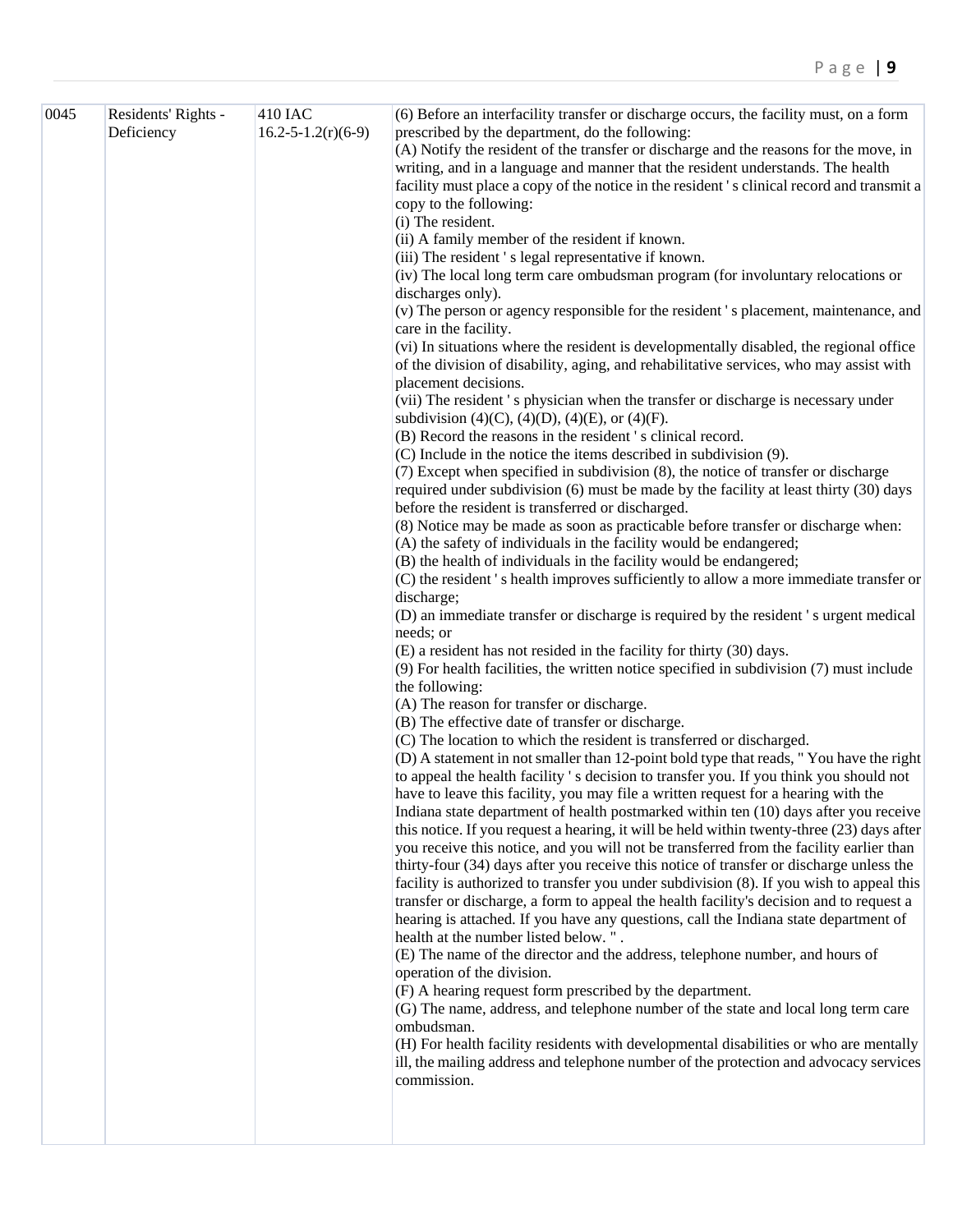| 0046 | Residents' Rights -<br>Deficiency | <b>410 IAC</b>                          | (10) If the resident appeals the transfer or discharge, the health facility may not<br>$16.2 - 5 - 1.2(r)(10 - 13)$ transfer or discharge the resident within thirty four (34) days after the resident<br>receives the initial transfer or discharge notice unless an emergency exists as<br>provided under subdivision (8).<br>(11) If nonpayment is the basis of a transfer or discharge, the resident shall have the<br>right to pay the balance owed to the facility up to the date of the transfer or discharge<br>and then is entitled to remain in the facility.<br>(12) The department shall provide a resident who wishes to appeal the transfer or<br>discharge from a facility the opportunity to file a request for a hearing postmarked<br>within ten (10) days following the resident 's receipt of the written notice of the<br>transfer or discharge from the facility.<br>(13) If a health facility resident requests a hearing, the department shall hold an<br>informal hearing at the health facility within twenty-three (23) days from the date the<br>resident receives the notice of transfer or discharge. The department shall attempt to<br>give at least five (5) days ' written notice to all parties prior to the informal hearing.<br>The department shall issue a decision within thirty (30) days from the date the<br>resident receives the notice. The health facility must convince the department by a<br>preponderance of the evidence that the transfer or discharge is authorized under<br>subdivision (4). If the department determines that the transfer is appropriate, the<br>resident must not be required to leave the health facility within the thirty-four (34)<br>days after the resident's receipt of the initial transfer or discharge notice unless an<br>emergency exists under subdivision (8). Both the resident and the health facility have<br>the right to administrative or judicial review under IC 4-21.5 of any decision or action<br>by the department arising under this section. All hearings held de novo shall be held<br>in the facility where the resident resides. |
|------|-----------------------------------|-----------------------------------------|-------------------------------------------------------------------------------------------------------------------------------------------------------------------------------------------------------------------------------------------------------------------------------------------------------------------------------------------------------------------------------------------------------------------------------------------------------------------------------------------------------------------------------------------------------------------------------------------------------------------------------------------------------------------------------------------------------------------------------------------------------------------------------------------------------------------------------------------------------------------------------------------------------------------------------------------------------------------------------------------------------------------------------------------------------------------------------------------------------------------------------------------------------------------------------------------------------------------------------------------------------------------------------------------------------------------------------------------------------------------------------------------------------------------------------------------------------------------------------------------------------------------------------------------------------------------------------------------------------------------------------------------------------------------------------------------------------------------------------------------------------------------------------------------------------------------------------------------------------------------------------------------------------------------------------------------------------------------------------------------------------------------------------------------------------------------------------------------------------------------------------------------|
| 0047 | Residents' Rights -<br>Deficiency | 410 IAC<br>$16.2 - 5 - 1.2(r)(14 - 17)$ | (14) An intrafacility transfer can be made only if the transfer is necessary for:<br>$(A)$ medical reasons as judged by the attending physician; or<br>(B) the welfare of the resident or other persons.<br>(15) If an intrafacility transfer is required, the resident must be given notice at least<br>two (2) days before relocation, except when:<br>(A) the safety of individuals in the facility would be endangered;<br>(B) the health of individuals in the facility would be endangered;<br>(C) the resident's health improves sufficiently to allow a more immediate transfer; or<br>(D) an immediate transfer is required by the resident 's urgent medical needs.<br>(16) The written notice of an intrafacility transfer must include the following:<br>(A) Reasons for transfer.<br>(B) Effective date of transfer.<br>(C) Location to which the resident is to be transferred.<br>(D) Name, address, and telephone number of the local and state long term care<br>ombudsman.<br>(E) For health facility residents with developmental disabilities or who are mentally<br>ill, the mailing address and telephone number of the protection and advocacy services<br>commission.<br>(17) The resident has the right to relocate prior to the expiration of the two (2) days '<br>notice.                                                                                                                                                                                                                                                                                                                                                                                                                                                                                                                                                                                                                                                                                                                                                                                                                                     |
| 0048 | Residents' Rights -<br>Deficiency | 410 IAC<br>$16.2 - 5 - 1.2(r)(18 - 24)$ | (18) Prior to any interfacility or involuntary intrafacility relocation, the facility shall<br>prepare a relocation plan to prepare the resident for relocation and to provide<br>continuity of care. In nonemergency relocations, the planning process shall include a<br>relocation planning conference to which the resident, his or her legal representative,<br>family members, and physician shall be invited. The planning conference may be<br>waived by the resident.<br>(19) At the planning conference the resident 's medical, psychosocial, and social<br>needs with respect to the relocation shall be considered and a plan devised to meet<br>these needs.                                                                                                                                                                                                                                                                                                                                                                                                                                                                                                                                                                                                                                                                                                                                                                                                                                                                                                                                                                                                                                                                                                                                                                                                                                                                                                                                                                                                                                                                |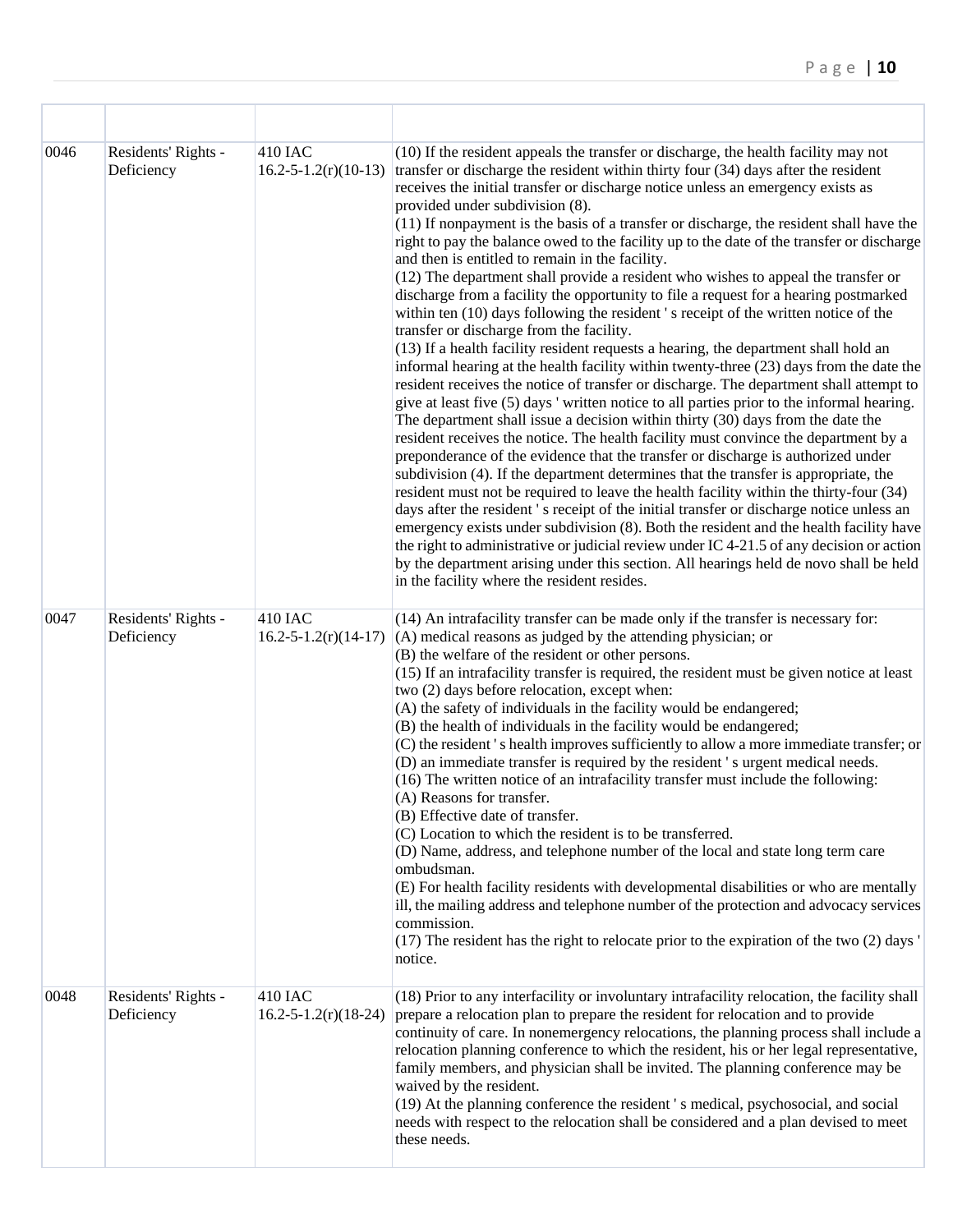|      |                                      |                                        | (20) The facility shall provide reasonable assistance to the resident to carry out the<br>relocation plan.<br>(21) The facility must provide sufficient preparation and orientation to residents to<br>ensure safe and orderly transfer or discharge from the facility.<br>(22) If the relocation plan is disputed, a meeting shall be held prior to the relocation<br>with the administrator or his or her designee, the resident, and the resident's legal<br>representative. An interested family member, if known, shall be invited. The purpose<br>of the meeting shall be to discuss possible alternatives to the proposed relocation<br>plan.<br>(23) A written report of the content of the discussion at the meeting and the results of<br>the meeting shall be reviewed by:<br>(A) the administrator or his or her designee;<br>(B) the resident;<br>(C) the resident 's legal representative; and<br>(D) an interested family member, if known; each of whom may make written<br>comments on the report.<br>(24) The written report of the meeting shall be included in the resident's permanent<br>record.                                                                                                                                                                                                                                                                                                                                                                                                                                                                                                                                                                                                                                                                                                                                                                                                                                                                                                                                                                                                                                                                                                                                                                                                                                                                                                                                                                                                                                                                                                                                                                                                                                                                     |
|------|--------------------------------------|----------------------------------------|--------------------------------------------------------------------------------------------------------------------------------------------------------------------------------------------------------------------------------------------------------------------------------------------------------------------------------------------------------------------------------------------------------------------------------------------------------------------------------------------------------------------------------------------------------------------------------------------------------------------------------------------------------------------------------------------------------------------------------------------------------------------------------------------------------------------------------------------------------------------------------------------------------------------------------------------------------------------------------------------------------------------------------------------------------------------------------------------------------------------------------------------------------------------------------------------------------------------------------------------------------------------------------------------------------------------------------------------------------------------------------------------------------------------------------------------------------------------------------------------------------------------------------------------------------------------------------------------------------------------------------------------------------------------------------------------------------------------------------------------------------------------------------------------------------------------------------------------------------------------------------------------------------------------------------------------------------------------------------------------------------------------------------------------------------------------------------------------------------------------------------------------------------------------------------------------------------------------------------------------------------------------------------------------------------------------------------------------------------------------------------------------------------------------------------------------------------------------------------------------------------------------------------------------------------------------------------------------------------------------------------------------------------------------------------------------------------------------------------------------------------------------------------------------|
| 0049 | Residents' Rights -<br>Noncompliance | 410 IAC<br>$16.2 - 5 - 1.2(s)$         | (s) Residents have the right to have reasonable access to the use of the telephone for<br>local or toll free calls for emergency and personal use where calls can be made<br>without being overheard.                                                                                                                                                                                                                                                                                                                                                                                                                                                                                                                                                                                                                                                                                                                                                                                                                                                                                                                                                                                                                                                                                                                                                                                                                                                                                                                                                                                                                                                                                                                                                                                                                                                                                                                                                                                                                                                                                                                                                                                                                                                                                                                                                                                                                                                                                                                                                                                                                                                                                                                                                                                      |
| 0050 | Residents' Rights -<br>Noncompliance | 410 IAC<br>$16.2 - 5 - 1.2(t)(1 - 11)$ | (t) Residents have the right to manage their personal affairs and funds. When the<br>facility manages these services, a resident may, by written request, allow the facility<br>to execute all or part of their financial affairs. Management does not include the<br>safekeeping of personal items. If the facility agrees to manage the resident's funds,<br>the facility must:<br>(1) provide the resident with a quarterly accounting of all financial affairs handled by<br>the facility;<br>(2) provide the resident, upon the resident's request, with reasonable access, during<br>normal business hours, to the written records of all financial transactions involving<br>the individual resident 's funds;<br>(3) provide for a separation of resident and facility funds;<br>$(4)$ return to the resident, upon written request and within no later than fifteen $(15)$<br>calendar days, all or any part of the resident's funds given the facility for<br>safekeeping;<br>(5) deposit, unless otherwise required by federal law, any resident 's personal funds<br>in excess of one hundred dollars (\$100) in an interest-bearing account (or accounts)<br>that is separate from any of the facility 's operating accounts and that credits all<br>interest earned on the resident's funds to his or her account (in pooled accounts, there<br>must be a separate accounting for each resident 's share);<br>(6) maintain resident's personal funds that do not exceed one hundred dollars (\$100)<br>in a noninterest-bearing account, interestbearing account, or petty cash fund;<br>(7) establish and maintain a system that assures a full, complete, and separate<br>accounting, according to generally accepted accounting principles, of each resident's<br>personal funds entrusted to the facility on the resident's behalf;<br>(8) provide the resident or the resident 's legal representative with reasonable access<br>during normal business hours to the funds in the resident 's account;<br>(9) provide the resident or the resident 's legal representative upon request with<br>reasonable access during normal business hours to the written records of all financial<br>transactions involving the individual resident's funds;<br>(10) provide to the resident or his or her legal representative a quarterly statement of<br>the individual financial record and provide to the resident or his or her legal<br>representative a statement of the individual financial record upon the request of the<br>resident or the resident 's legal representative; and<br>(11) convey, within thirty (30) days of the death of a resident who has personal funds<br>deposited with the facility, the resident's funds and a final accounting of those funds |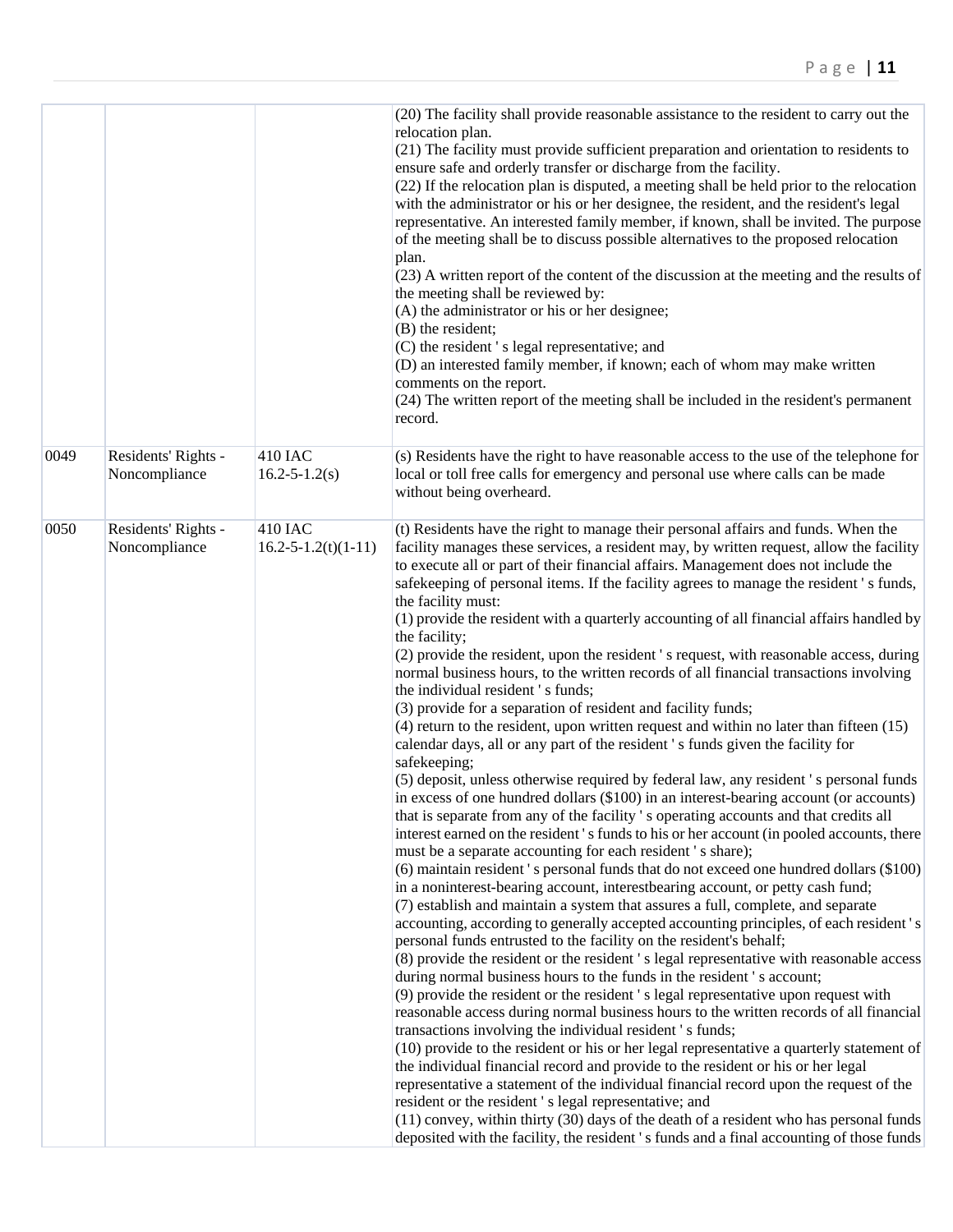|      |                                              |                                              | to the individual or probate jurisdiction administering the resident 's estate.                                                                                                                                                                                                                                                                                                                                                                                                                                                                                                                                                                                                                                                                                                 |  |
|------|----------------------------------------------|----------------------------------------------|---------------------------------------------------------------------------------------------------------------------------------------------------------------------------------------------------------------------------------------------------------------------------------------------------------------------------------------------------------------------------------------------------------------------------------------------------------------------------------------------------------------------------------------------------------------------------------------------------------------------------------------------------------------------------------------------------------------------------------------------------------------------------------|--|
| 0051 | <b>Residents' Rights -</b><br><b>OFFENSE</b> | <b>410 IAC</b><br>$16.2 - 5 - 1.2(u)$        | (u) Residents have the right to be free from any physical or chemical restraints<br>imposed for purposes of discipline or convenience and not required to treat the<br>resident 's medical symptoms.                                                                                                                                                                                                                                                                                                                                                                                                                                                                                                                                                                            |  |
| 0052 | <b>Residents' Rights -</b><br><b>OFFENSE</b> | <b>410 IAC</b><br>$16.2 - 5 - 1.2(v)(1-6)$   | (v) Residents have the right to be free from:<br>(1) sexual abuse;<br>(2) physical abuse;<br>(3) mental abuse;<br>(4) corporal punishment;<br>(5) neglect; and<br>(6) involuntary seclusion.                                                                                                                                                                                                                                                                                                                                                                                                                                                                                                                                                                                    |  |
| 0053 | Residents' Rights -<br>Deficiency            | <b>410 IAC</b><br>$16.2 - 5 - 1.2(w)$        | (w) Residents have the right to be free from verbal abuse.                                                                                                                                                                                                                                                                                                                                                                                                                                                                                                                                                                                                                                                                                                                      |  |
| 0054 | Residents' Rights -<br>Deficiency            | <b>410 IAC</b><br>$16.2 - 5 - 1.2(x)$        | (x) Residents have the right to confidentiality of all personal and clinical records.<br>Information from these sources shall not be released without the resident's consent,<br>except when the resident is transferred to another health facility, when required by<br>law, or under a third party payment contract. The resident's records shall be made<br>immediately available to the resident for inspection, and the resident may receive a<br>copy within five (5) working days, at the resident 's expense.                                                                                                                                                                                                                                                           |  |
| 0055 | Residents' Rights -<br>Deficiency            | <b>410 IAC</b><br>$16.2 - 5 - 1.2(y)(1 - 4)$ | (y) Residents have the right to be treated as individuals with consideration and<br>respect for their privacy. Privacy shall be afforded for at least the following:<br>(1) Bathing.<br>(2) Personal care.<br>(3) Physical examinations and treatments.<br>(4) Visitations.                                                                                                                                                                                                                                                                                                                                                                                                                                                                                                     |  |
| 0056 | Residents' Rights -<br>Deficiency            | <b>410 IAC</b><br>$16.2 - 5 - 1.2(z)(1 - 2)$ | (z) Residents have the right to:<br>(1) refuse to perform services for the facility;<br>(2) perform services for the facility, if he or she chooses, when:<br>(A) the facility has documented the need or desire for work in the service plan;<br>(B) the service plan specifies the nature of the duties performed and whether the<br>duties are voluntary or paid;<br>(C) compensation for paid duties is at or above the prevailing rates; and<br>(D) the resident agrees to the work arrangement described in the service plan.                                                                                                                                                                                                                                             |  |
| 0057 | Residents' Rights -<br>Deficiency            | <b>410 IAC</b><br>$16.2 - 5 - 1.2(aa)(1-2)$  | (aa) Residents have the right to privacy in written communications, including the<br>right to:<br>(1) send and promptly receive mail that is unopened unless the administrator has been<br>instructed otherwise in writing by the resident; and<br>(2) have access to stationery, postage, and writing implements at the resident 's own<br>expense.                                                                                                                                                                                                                                                                                                                                                                                                                            |  |
| 0058 | Residents' Rights -<br>Deficiency            | <b>410 IAC</b><br>$16.2 - 5 - 1.2(bb)(1-9)$  | (bb) Residents have the right and the facility must provide immediate access to any<br>resident by:<br>(1) individuals representing state or federal agencies;<br>(2) any authorized representative of the state;<br>(3) the resident 's individual physician;<br>(4) the state and area long term care ombudsman;<br>(5) the agency responsible for the protection and advocacy system for<br>developmentally disabled individuals;<br>(6) the agency responsible for the protection and advocacy system for mentally ill<br>individuals;<br>(7) immediate family or other relatives of the resident, subject to the resident 's right<br>to deny or withdraw consent at any time;<br>(8) the resident 's legal representative or spiritual advisor subject to the resident 's |  |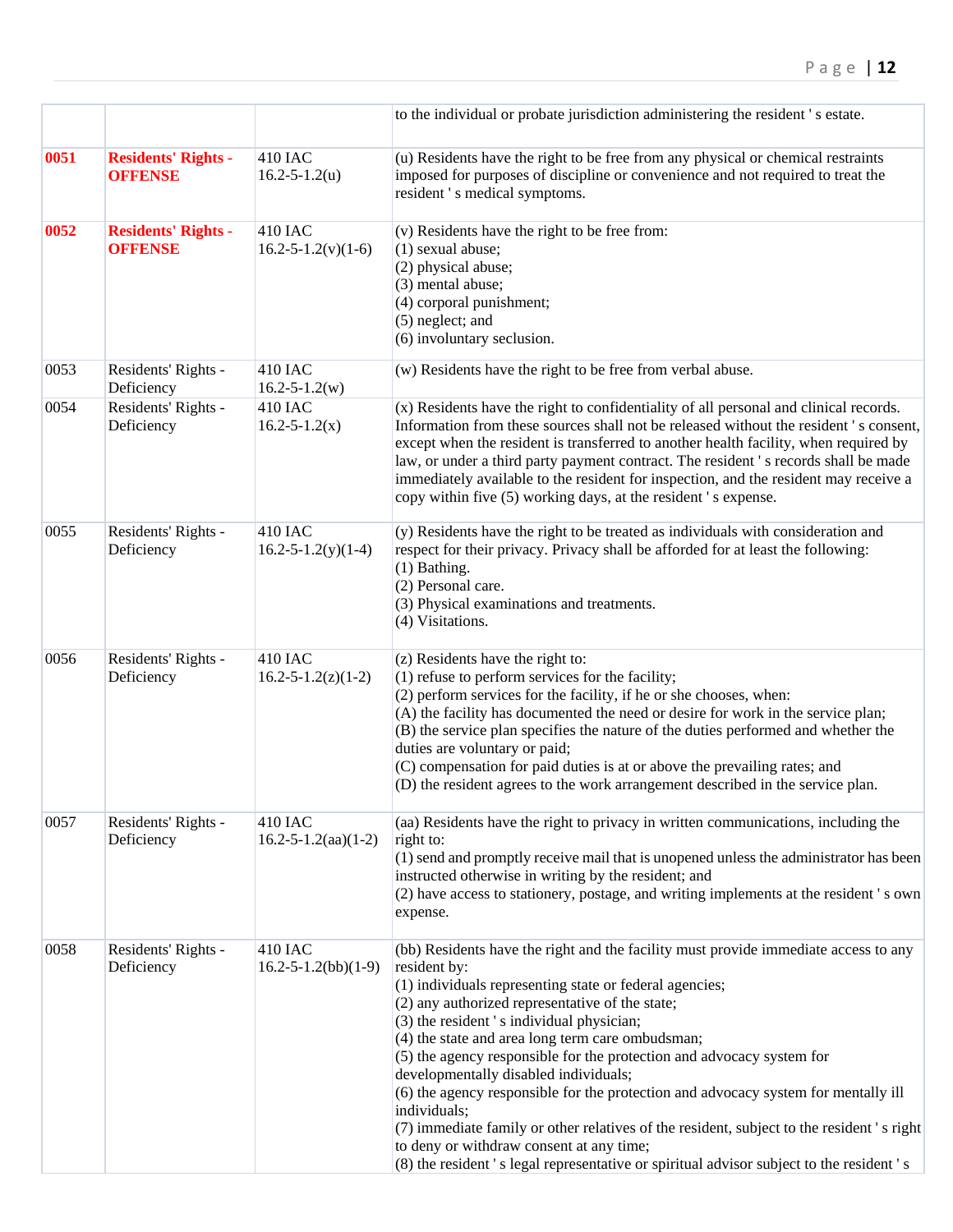|      |                                      |                                         | right to deny or withdraw consent at any time; and<br>(9) others who are visiting with the consent of the resident subject to reasonable<br>restrictions and the resident's right to deny or withdraw consent at any time.                                                                                                                                                                                                                                               |
|------|--------------------------------------|-----------------------------------------|--------------------------------------------------------------------------------------------------------------------------------------------------------------------------------------------------------------------------------------------------------------------------------------------------------------------------------------------------------------------------------------------------------------------------------------------------------------------------|
| 0059 | Residents' Rights -<br>Noncompliance | <b>410 IAC</b><br>$16.2 - 5 - 1.2$ (cc) | (cc) Residents have the right to choose with whom they associate. The facility shall<br>provide reasonable visiting hours, which should include at least twelve (12) hours a<br>day, and the hours shall be made available to each resident. Policies shall also provide<br>for emergency visitation at other hours. The facility shall not restrict visits from the<br>resident 's legal representative or spiritual advisor, except at the request of the<br>resident. |
| 0060 | Residents' Rights -<br>Deficiency    | <b>410 IAC</b><br>$16.2 - 5 - 1.2(dd)$  | (dd) The facility shall provide reasonable access to any resident, consistent with<br>facility policy, by any entity or individual that provides health, social, legal, and other<br>services to any resident, subject to the resident's right to deny or withdraw consent at<br>any time.                                                                                                                                                                               |
| 0061 | Residents' Rights-<br>Noncompliance  | <b>410 IAC</b><br>$16.2 - 5 - 1.2$ (ee) | (ee) The facility shall allow representatives of the state ombudsman to examine a<br>resident's clinical records with the permission of the resident or the resident's legal<br>representative and consistent with state law.                                                                                                                                                                                                                                            |
| 0062 | Residents' Rights-<br>Noncompliance  | <b>410 IAC</b><br>$16.2 - 5 - 1.2(ff)$  | (ff) Residents have the right to participate in social, religious, community services,<br>and other activities of their choice that do not interfere with the rights of other<br>residents at the facility.                                                                                                                                                                                                                                                              |
| 0063 | Residents' Rights-<br>Noncompliance  | <b>410 IAC</b><br>$16.2 - 5 - 1.2(gg)$  | (gg) Residents have the right to individual expression through retention of personal<br>clothing and belongings as space permits unless to do so would infringe upon the<br>rights of others or would create a health or safety hazard.                                                                                                                                                                                                                                  |
| 0064 | Residents' Rights-<br>Noncompliance  | <b>410 IAC</b><br>$16.2 - 5 - 1.2(hh)$  | (hh) The facility shall exercise reasonable care for the protection of residents '<br>property from loss and theft. The administrator or his or her designee is responsible<br>for investigating reports of lost or stolen resident property and that the results of the<br>investigation are reported to the resident.                                                                                                                                                  |
| 0065 | Residents' Rights-<br>Noncompliance  | <b>410 IAC</b><br>$16.2 - 5 - 1.2(ii)$  | (ii) If the resident 's personal laundry is laundered by the facility, the facility shall<br>identify these items in a suitable manner at the resident 's request                                                                                                                                                                                                                                                                                                        |
| 0066 | Residents' Rights<br>-Nonconformance | 410 IAC<br>$16.2 - 5 - 1.2(ij)$         | (ii) Residents may use facility equipment, such as washing machines, if permitted by<br>the facility.                                                                                                                                                                                                                                                                                                                                                                    |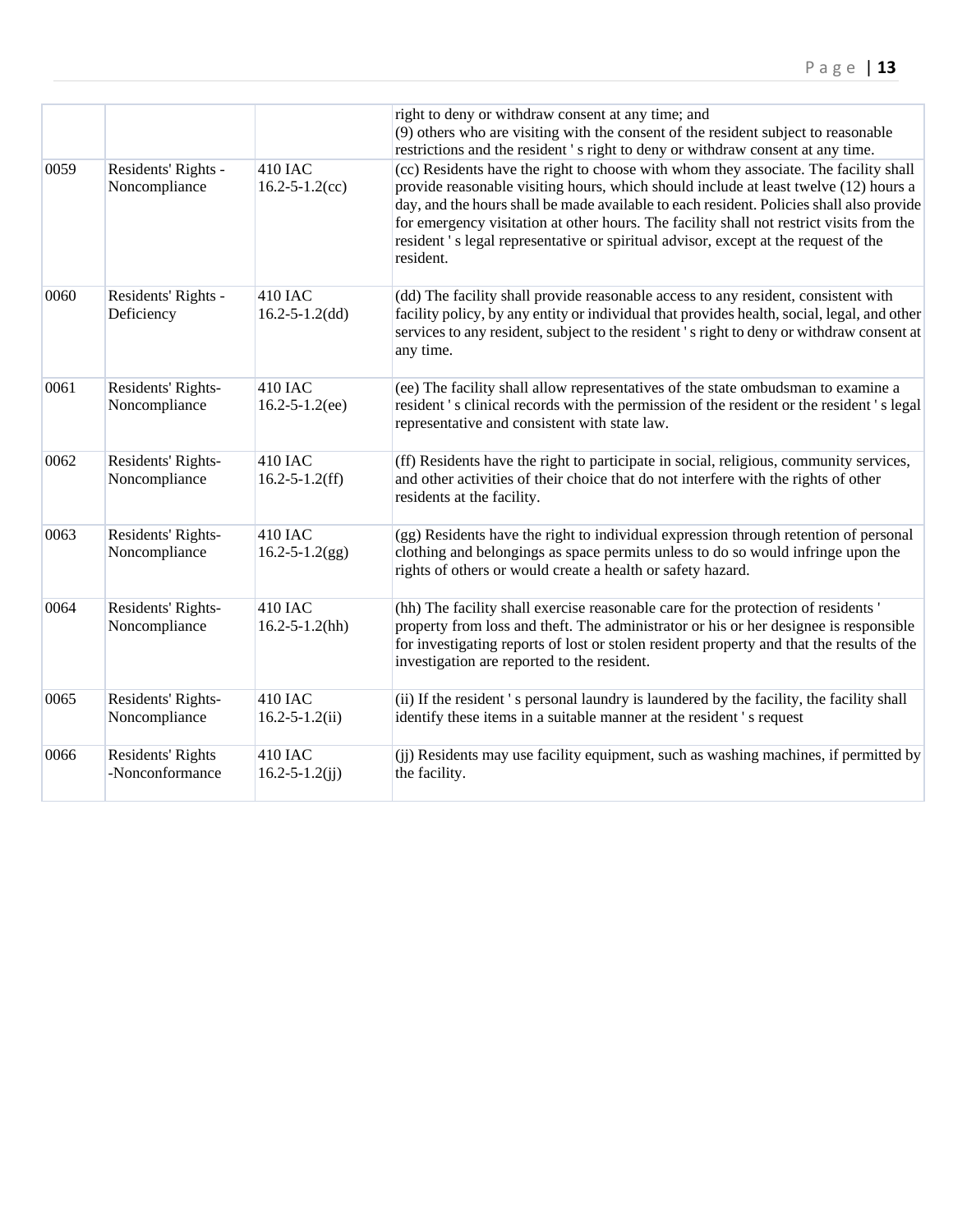| <b>ADMINISTRATION AND MANAGEMENT</b>                  |                                            | TAGS 0086 - 0096                                                                                                                                                                                                                                                                                                                                                                                                                                                                                                                                                                                                                                                                                                                              |
|-------------------------------------------------------|--------------------------------------------|-----------------------------------------------------------------------------------------------------------------------------------------------------------------------------------------------------------------------------------------------------------------------------------------------------------------------------------------------------------------------------------------------------------------------------------------------------------------------------------------------------------------------------------------------------------------------------------------------------------------------------------------------------------------------------------------------------------------------------------------------|
| 0086 Administration and Management -<br>Deficiency    | <b>410 IAC</b><br>$16.2 - 5 - 1.3(a)(1-2)$ | (a) The licensee:<br>(1) is responsible for compliance with all applicable laws; and<br>(2) has full authority and responsibility for the:<br>(A) organization;<br>(B) management;<br>(C) operation; and<br>(D) control of the licensed facility.<br>The delegation of any authority by the licensee does not<br>diminish the responsibilities of the licensee.                                                                                                                                                                                                                                                                                                                                                                               |
| 0087 Administration and Management -<br>Noncompliance | 410 IAC<br>$16.2 - 5 - 1.3(b)(1-3)$        | (b) The licensee shall provide the number of staff as required<br>to carry out all the functions of the facility, including the<br>following:<br>(1) Initial orientation of all employees.<br>(2) A continuing in-service education and training program<br>for all employees.<br>(3) Provision of supervision for all employees.                                                                                                                                                                                                                                                                                                                                                                                                             |
| 0088 Administration and Management -<br>Noncompliance | 410 IAC                                    | (c) The licensee shall:<br>$16.2 - 5 - 1.3(c)(1-2)(d)(1-2)(1)$ appoint an administrator with either a:<br>(A) comprehensive care facility administrator license as<br>required by IC 25-19-1-5(c); or<br>(B) residential care facility administrator license as required<br>by IC $25-19-1-5(d)$ ; and<br>(2) delegate to that administrator the authority to organize and<br>implement the day-to-day operations of the facility.<br>(d) The licensee shall notify the director:<br>$(1)$ within three $(3)$ working days of a vacancy in the<br>administrator's position; and<br>(2) of the name and license number of the replacement<br>administrator                                                                                     |
| 0089 Administration and Management -<br>Noncompliance | 410 IAC<br>$16.2 - 5 - 1.3(e)(1 - 2)(f)$   | (e) An administrator shall be employed to work in each<br>licensed health facility. For purposes of this subsection, an<br>individual can only be employed as an administrator in one<br>$(1)$ :<br>$(1)$ health facility; or<br>(2) hospital-based long-term care unit at a time.<br>(f) In the administrator's absence, an individual shall be<br>authorized, in writing, to act on the administrator's behalf.                                                                                                                                                                                                                                                                                                                             |
| 0090 Administration and Management -<br>Deficiency    | 410 IAC<br>$16.2 - 5 - 1.3(g)(1-6)$        | (g) The administrator is responsible for the overall<br>management of the facility. The responsibilities of the<br>administrator shall include, but are not limited to, the<br>following:<br>$(1)$ Informing the division within twenty-four $(24)$ hours of<br>becoming aware of an unusual occurrence that directly<br>threatens the welfare, safety, or health of a resident. Notice of<br>unusual occurrence may be made by telephone, followed by a<br>written report, or by a written report only that is faxed or sent<br>by electronic mail to the division within the twenty-four (24)<br>hour time period. Unusual occurrences include, but are not<br>limited to:<br>(A) epidemic outbreaks;<br>(B) poisonings;<br>$(C)$ fires; or |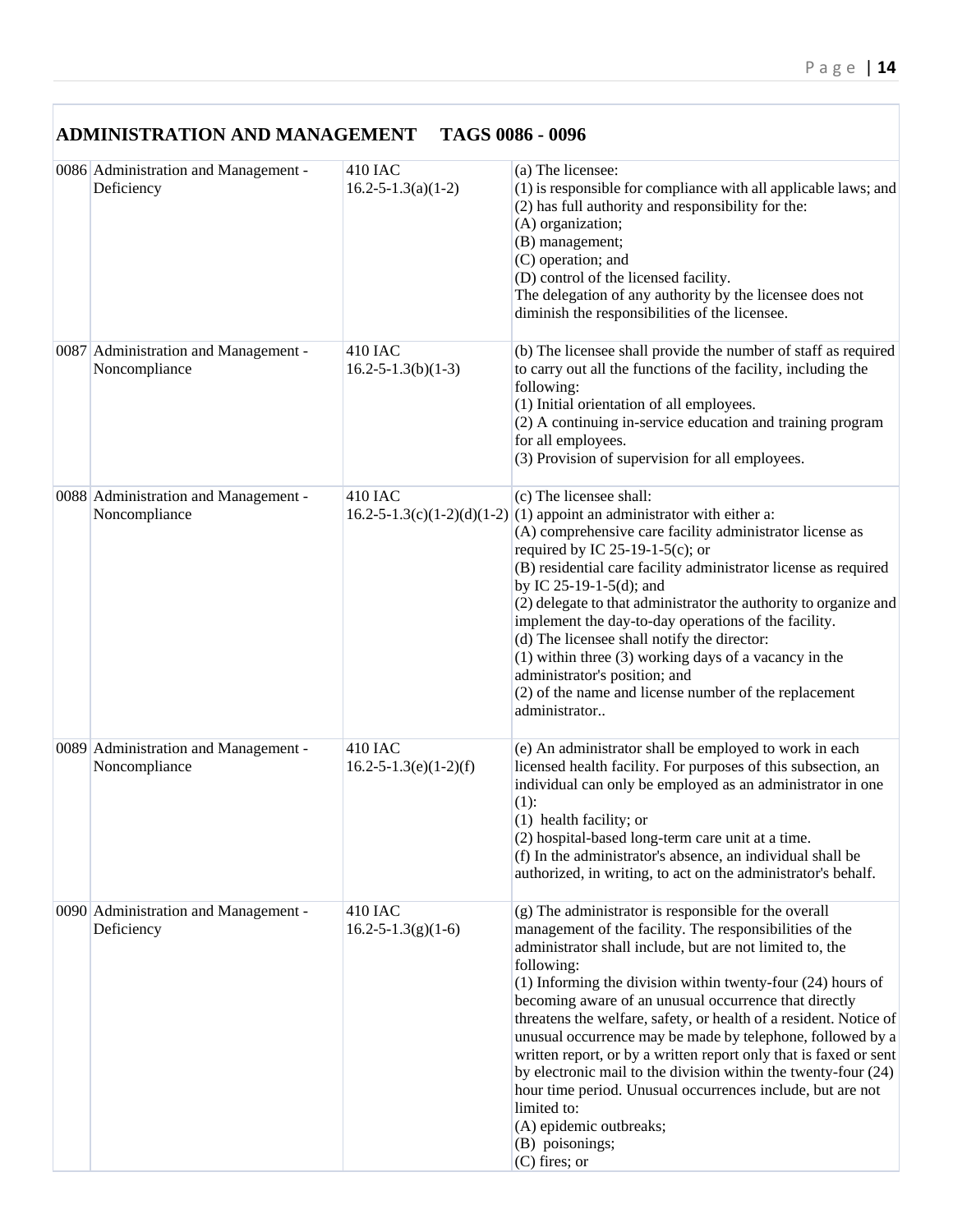|                                                       |                                            | (D) major accidents.<br>If the division cannot be reached, a call shall be made to the<br>emergency telephone number published by the division.<br>(2) Promptly arranging for or assisting with the provision of<br>medical, dental, podiatry, or nursing care or other health care<br>services as requested by the resident or<br>resident's legal representative.<br>(3) Obtaining director approval prior to the admission of an<br>individual under eighteen (18) years of age to an adult<br>facility.<br>(4) Ensuring the facility maintains, on the premises, an<br>accurate record of actual time worked that indicates the:<br>(A) employee's full name; and<br>(B) dates and hours worked during the past twelve (12)<br>months.<br>(5) Posting the results of the most recent annual survey of the<br>facility conducted by state surveyors, any plan of correction<br>in effect with respect to the facility, and any subsequent<br>surveys. The results must be available for examination in the<br>facility in a place readily accessible to residents and a notice<br>posted of their availability.<br>(6) Maintaining reports of surveys conducted by the division<br>in each facility for a period of two (2) years and making the<br>reports available for inspection to any member of the public<br>upon request. |
|-------------------------------------------------------|--------------------------------------------|--------------------------------------------------------------------------------------------------------------------------------------------------------------------------------------------------------------------------------------------------------------------------------------------------------------------------------------------------------------------------------------------------------------------------------------------------------------------------------------------------------------------------------------------------------------------------------------------------------------------------------------------------------------------------------------------------------------------------------------------------------------------------------------------------------------------------------------------------------------------------------------------------------------------------------------------------------------------------------------------------------------------------------------------------------------------------------------------------------------------------------------------------------------------------------------------------------------------------------------------------------------------------------------------------------------------------------------|
| 0091 Administration and Management -<br>Noncompliance | <b>410 IAC</b><br>$16.2 - 5 - 1.3(h)(1-4)$ | (h) The facility shall establish and implement a written policy<br>manual to ensure that resident care and facility objectives are<br>attained, to include the following:<br>(1) The range of services offered.<br>(2) Residents' rights.<br>(3) Personnel administration.<br>(4) Facility operations.<br>The policies shall be made available to residents upon<br>request.                                                                                                                                                                                                                                                                                                                                                                                                                                                                                                                                                                                                                                                                                                                                                                                                                                                                                                                                                         |
| 0092 Administration and Management -<br>Noncompliance | <b>410 IAC</b><br>$16.2 - 5 - 1.3(i)(1-2)$ | (i) The facility must maintain a written fire and disaster<br>preparedness plan to assure continuity of care of residents in<br>cases of emergency as follows:<br>(1) Fire exit drills in facilities shall include the transmission of<br>a fire alarm signal and simulation of emergency fire<br>conditions, except that the movement of nonambulatory<br>residents to safe areas or to the exterior of the building is not<br>required. Drills shall be conducted quarterly on each shift to<br>familiarize all facility personnel with signals and emergency<br>action required under varied conditions. At least twelve (12)<br>drills shall be held every year. When drills are conducted<br>between 9 p.m. and 6 a.m., a coded announcement may be<br>used instead of audible alarms.<br>$(2)$ At least every six $(6)$ months, a facility shall attempt to<br>hold the fire and disaster drill in conjunction with the local<br>fire department. A record of all training and drills shall be<br>documented with the names and signatures of the personnel<br>present.                                                                                                                                                                                                                                                        |
| 0093 Administration and Management -<br>Noncompliance | 410 IAC<br>$16.2 - 5 - 1.3(j)(1-4)$        | (j) If professional or diagnostic services are to be provided to<br>the facility by an outside resource, either individual or<br>institutional, an arrangement shall be developed between the<br>licensee and the outside resource for the provision of the                                                                                                                                                                                                                                                                                                                                                                                                                                                                                                                                                                                                                                                                                                                                                                                                                                                                                                                                                                                                                                                                          |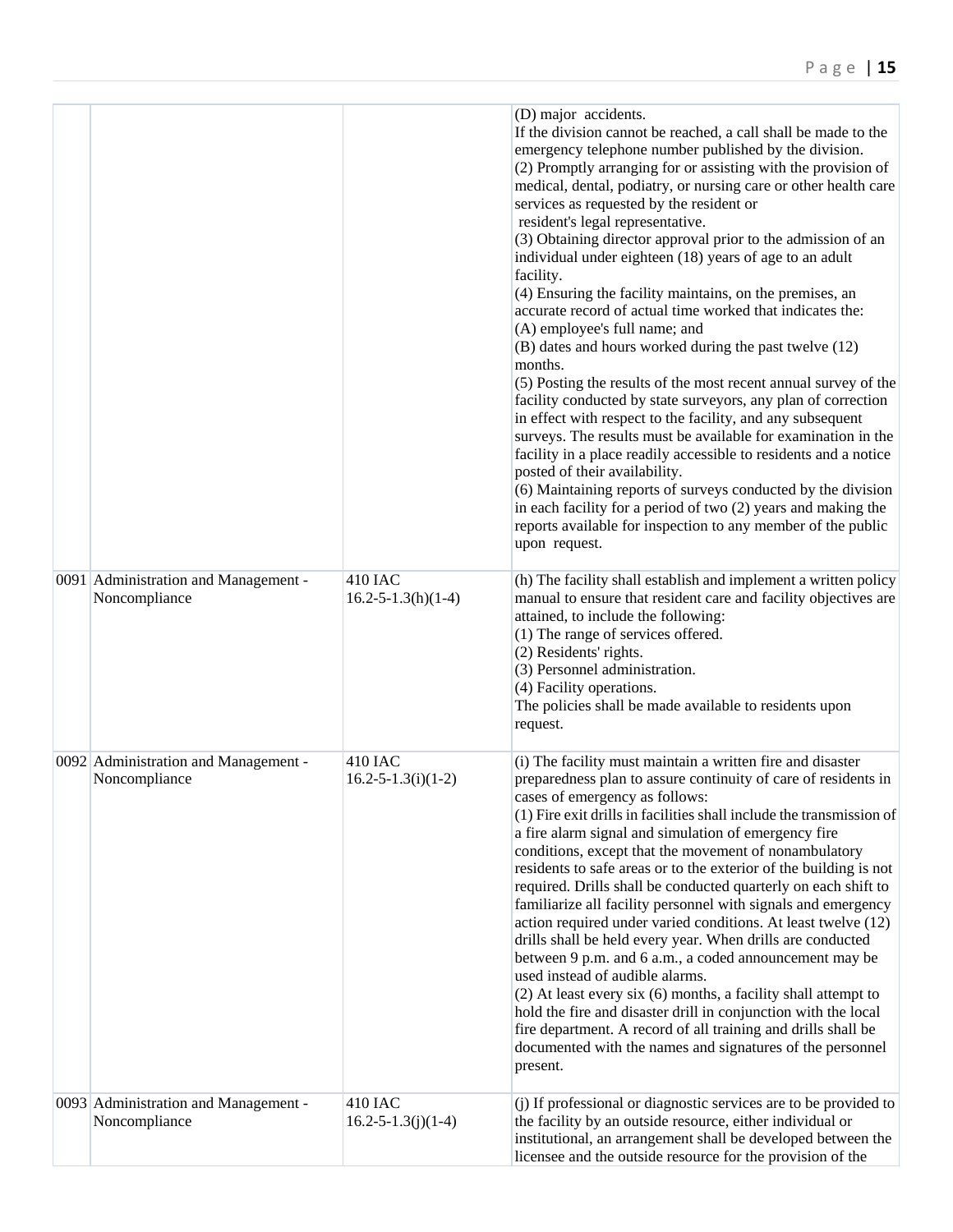|                                                       |                                       | services. If a written agreement is used, it shall specify the<br>following:<br>(1) the responsibilities of both the facility and the outside<br>resource;<br>(2) the qualifications of the outside resource staff;<br>(3) a description of the type of services to be provided,<br>including action taken and reports of findings; and<br>(4) the duration of the agreement                                                                                                                                                                                                                                                                                                                                                                                                                                                                                                                                                                                                                                                                                                                                                                                                                                                                 |
|-------------------------------------------------------|---------------------------------------|----------------------------------------------------------------------------------------------------------------------------------------------------------------------------------------------------------------------------------------------------------------------------------------------------------------------------------------------------------------------------------------------------------------------------------------------------------------------------------------------------------------------------------------------------------------------------------------------------------------------------------------------------------------------------------------------------------------------------------------------------------------------------------------------------------------------------------------------------------------------------------------------------------------------------------------------------------------------------------------------------------------------------------------------------------------------------------------------------------------------------------------------------------------------------------------------------------------------------------------------|
| 0094 Administration and Management<br>-Nonconformance | 410 IAC 16.2-5-1.3(k)                 | (k) The facility shall conspicuously post the license or a true<br>copy thereof within the facility in a location accessible to<br>public view.                                                                                                                                                                                                                                                                                                                                                                                                                                                                                                                                                                                                                                                                                                                                                                                                                                                                                                                                                                                                                                                                                              |
| 0095 Administration and Management<br>-Noncompliance  | 410 IAC<br>$16.2 - 5 - 1.3(1)(1 - 2)$ | (1) In facilities that are required under IC $12-10-5.5$ to submit<br>an Alzheimer's and dementia special care unit disclosure<br>form, the facility must designate a director for the Alzheimer's<br>and dementia special care unit. The director shall have an<br>earned degree from an educational institution in a health care,<br>mental health, or social service profession or be a licensed<br>health facility administrator. The director shall have a<br>minimum of one (1) year work experience with dementia or<br>Alzheimer's residents, or both, within the past five (5) years.<br>Persons serving as a director for an existing Alzheimer's and<br>dementia special care unit at the time of adoption of this rule<br>are exempt from the degree and experience requirements. The<br>director shall have a minimum of twelve (12) hours of<br>dementia-specific training within three (3) months of initial<br>employment as the director of the Alzheimer's and dementia<br>special care unit and six (6) hours annually thereafter to:<br>(1) meet the needs or preferences, or both, of cognitively<br>impaired residents; and<br>(2) gain understanding of the current standards of care for<br>residents with dementia. |
| 0096 Administration and Management -<br>Deficiency    | 410 IAC<br>$16.2 - 5 - 1.3(m)(1 - 2)$ | (m) The director of the Alzheimer's and dementia special care<br>unit shall do the following:<br>(1) Oversee the operation of the unit.<br>(2) Ensure that:<br>(A) personnel assigned to the unit receive required in-service<br>training; and<br>(B) care provided to Alzheimer's and dementia care unit<br>residents is consistent with:<br>(i) in-service training;<br>(ii) current Alzheimer's and dementia care practices; and<br>(iii) regulatory standards.                                                                                                                                                                                                                                                                                                                                                                                                                                                                                                                                                                                                                                                                                                                                                                           |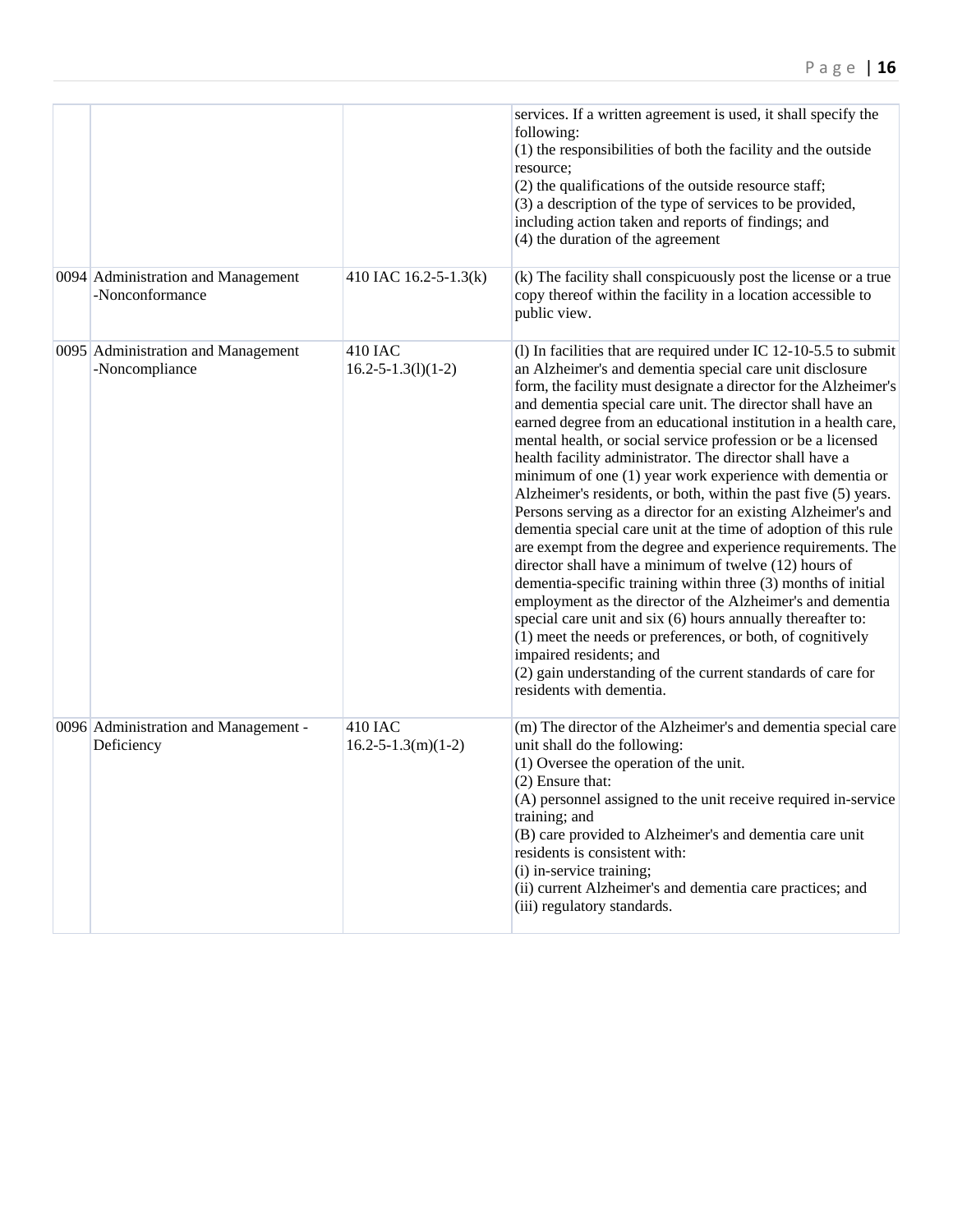| <b>PERSONNEL</b> |                                |                                       | TAGS 0116 - 0124                                                                                                                                                                                                                                                                                                                                                                                                                                                                                                                                                                                                                                                                                                                                                                                                                                                                                                                                                                                                                                                                                                                                                                                                         |  |
|------------------|--------------------------------|---------------------------------------|--------------------------------------------------------------------------------------------------------------------------------------------------------------------------------------------------------------------------------------------------------------------------------------------------------------------------------------------------------------------------------------------------------------------------------------------------------------------------------------------------------------------------------------------------------------------------------------------------------------------------------------------------------------------------------------------------------------------------------------------------------------------------------------------------------------------------------------------------------------------------------------------------------------------------------------------------------------------------------------------------------------------------------------------------------------------------------------------------------------------------------------------------------------------------------------------------------------------------|--|
| 0116             | Personnel -<br>Noncompliance   | <b>410 IAC</b><br>$16.2 - 5 - 1.4(a)$ | (a) Each facility shall have specific procedures written and implemented for the<br>screening of prospective employees. Appropriate inquiries shall be made for<br>prospective employees. The facility shall have a personnel policy that considers<br>references and any convictions in accordance with IC 16-28-13-3.                                                                                                                                                                                                                                                                                                                                                                                                                                                                                                                                                                                                                                                                                                                                                                                                                                                                                                  |  |
| 0117             | Personnel - Deficiency 410 IAC | $16.2 - 5 - 1.4(b)$                   | (b) Staff shall be sufficient in number, qualifications, and training in accordance with<br>applicable state laws and rules to meet the twenty-four (24) hour scheduled and<br>unscheduled needs of the residents and services provided. The number,<br>qualifications, and training of staff shall depend on skills required to provide for the<br>specific needs of the residents. A minimum of one (1) awake staff person, with<br>current CPR and first aid certificates, shall be on site at all times. If fifty (50) or more<br>residents of the facility regularly receive residential nursing services or<br>administration of medication, or both, at least one (1) nursing staff person shall be on<br>site at all times. Residential facilities with over one hundred (100) residents regularly<br>receiving residential nursing services or administration of medication, or both, shall<br>have at least one (1) additional nursing staff person awake and on duty at all times for<br>every additional fifty (50) residents. Personnel shall be assigned only those duties for<br>which they are trained to perform. Employee duties shall conform with written job<br>descriptions.                       |  |
| 0118             | Personnel - Deficiency 410 IAC | $16.2 - 5 - 1.4(c)$                   | (c) Any unlicensed employee providing more than limited assistance with the<br>activities of daily living must be either a certified nurse aide or a home health aide.<br>Existing facilities that are not licensed on the date of adoption of this rule and that<br>seek licensure within one (1) year of adoption of this rule have two (2) months in<br>which to ensure that all employees in this category are either a certified nurse aide or<br>a home health aide                                                                                                                                                                                                                                                                                                                                                                                                                                                                                                                                                                                                                                                                                                                                                |  |
| 0119             | Personnel -<br>Noncompliance   | 410 IAC<br>$16.2 - 5 - 1.4(d)(1 - 6)$ | (d) Prior to working independently, each employee shall be given an orientation to<br>the facility by the supervisor (or his or her designee) of the department in which the<br>employee will work. Orientation of all employees shall include the following:<br>(1) Instructions on the needs of the specialized populations:<br>$(A)$ aged;<br>(B) developmentally disabled;<br>(C) mentally ill;<br>(D) dementia; or<br>(E) children;<br>served in the facility.<br>(2) A review of the facility's policy manual and applicable procedures, including:<br>(A) organization chart;<br>(B) personnel policies;<br>(C) appearance and grooming policies for employees; and<br>(D) residents' rights.<br>(3) Instruction in first aid, emergency procedures, and fire and disaster preparedness,<br>including evacuation procedures.<br>(4) Review of ethical considerations and confidentiality in resident care and records.<br>(5) For direct care staff, personal introduction to, and instruction in, the particular<br>needs of each resident to whom the employee will be providing care.<br>(6) Documentation of the orientation in the employee's personnel record by the<br>person supervising the orientation. |  |
| 0120             | Personnel -<br>Noncompliance   | 410 IAC<br>$16.2 - 5 - 1.4(e)(1-3)$   | (e) There shall be an organized in-service education and training program planned in<br>advance for all personnel in all departments at least annually. Training shall include,<br>but is not limited to, residents' rights, prevention and control of infection, fire<br>prevention, safety, accident prevention, the needs of specialized populations served,<br>medication administration, and nursing care, when appropriate, as follows:                                                                                                                                                                                                                                                                                                                                                                                                                                                                                                                                                                                                                                                                                                                                                                            |  |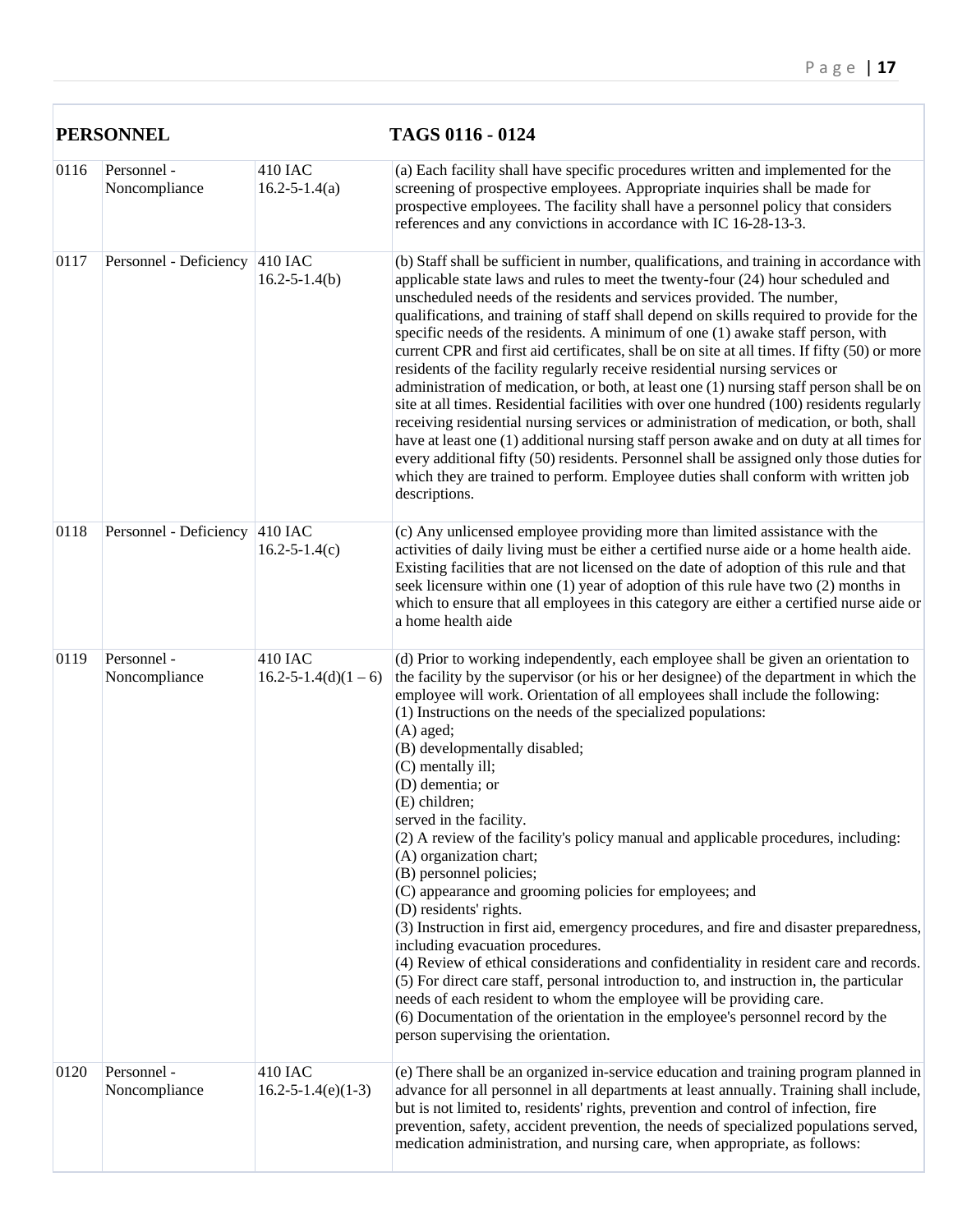|      |                               |                                        | (1) The frequency and content of in-service education and training programs shall be<br>in accordance with the skills and knowledge of the facility personnel. For nursing<br>personnel, this shall include at least eight (8) hours of in-service per calendar year and<br>four (4) hours of in-service per calendar year for nonnursing personnel.<br>(2) In addition to the above required in-service hours, staff who have contact with<br>residents shall have a minimum of six (6) hours of dementia-specific training within<br>$six(6)$ months and three (3) hours annually thereafter to meet the needs or<br>preferences, or both, of cognitively impaired residents effectively and to gain<br>understanding of the current standards of care for residents with dementia.<br>(3) In-service records shall be maintained and shall indicate the following:<br>(A) The time, date, and location.<br>(B) The name of the instructor.<br>(C) The title of the instructor.<br>(D) The names of the participants.<br>(E) The program content of in-service.<br>The employee will acknowledge attendance by written signature.                                                                                                                                                                                                                                                                                                                                                                                                                                                                                                                                                                                                                                |
|------|-------------------------------|----------------------------------------|--------------------------------------------------------------------------------------------------------------------------------------------------------------------------------------------------------------------------------------------------------------------------------------------------------------------------------------------------------------------------------------------------------------------------------------------------------------------------------------------------------------------------------------------------------------------------------------------------------------------------------------------------------------------------------------------------------------------------------------------------------------------------------------------------------------------------------------------------------------------------------------------------------------------------------------------------------------------------------------------------------------------------------------------------------------------------------------------------------------------------------------------------------------------------------------------------------------------------------------------------------------------------------------------------------------------------------------------------------------------------------------------------------------------------------------------------------------------------------------------------------------------------------------------------------------------------------------------------------------------------------------------------------------------------------------------------------------------------------------------------------------------|
| 0121 | Personnel -<br>Noncompliance  | 410 IAC<br>$16.2 - 5 - 1.4(f)(1-4)$    | (f) A health screen shall be required for each employee of a facility prior to resident<br>contact. The screen shall include a tuberculin skin test, using the Mantoux method (5<br>TU, PPD), unless a previously positive reaction can be documented. The result shall<br>be recorded in millimeters of induration with the date given, date read, and by whom<br>administered. The facility must assure the following:<br>(1) At the time of employment, or within one (1) month prior to employment, and at<br>least annually thereafter, employees and nonpaid personnel of facilities shall be<br>screened for tuberculosis. The first tuberculin skin test must be read prior to the<br>employee starting work. For health care workers who have not had a documented<br>negative tuberculin skin test result during the preceding twelve (12) months, the<br>baseline tuberculin skin testing should employ the two-step method. If the first step is<br>negative, a second test should be performed one (1) to three (3) weeks after the first<br>step. The frequency of repeat testing will depend on the risk of infection with<br>tuberculosis.<br>(2) All employees who have a positive reaction to the skin test shall be required to<br>have a chest x-ray and other physical and laboratory examinations in order to<br>complete a diagnosis.<br>(3) The facility shall maintain a health record of each employee that includes reports<br>of all employment-related health screenings.<br>(4) An employee with symptoms or signs of active disease, (symptoms suggestive of<br>active tuberculosis, including, but not limited to, cough, fever, night sweats, and<br>weight loss) shall not be permitted to work until tuberculosis is ruled out. |
| 0122 | Personnel - Deficiency        | 410 IAC<br>$16.2 - 5 - 1.4(g)$         | (g) The facility must prohibit employees with communicable disease or infected skin<br>lesions from direct contact with residents or their food if direct contact will transmit<br>the disease. An employee with signs and symptoms of communicable disease,<br>including, but not limited to, an infected or draining skin lesion, shall be handled<br>according to a facility's policy regarding direct contact with residents, their food, or<br>resident care items until the condition is resolved. Persons with suspected or proven<br>active tuberculosis will not be permitted to work until determined to be noninfectious<br>and documentation is provided for the employee record.                                                                                                                                                                                                                                                                                                                                                                                                                                                                                                                                                                                                                                                                                                                                                                                                                                                                                                                                                                                                                                                                      |
| 0123 | Personnel -<br>Nonconformance | 410 IAC<br>$16.2 - 5 - 1.4(h)(1 - 10)$ | (h) The facility shall maintain current and accurate personnel records for all<br>employees. The personnel records for all employees shall include the following:<br>(1) The name and address of the employee.<br>(2) Social Security number.<br>(3) Date of beginning employment.<br>(4) Past employment, experience, and education, if applicable.                                                                                                                                                                                                                                                                                                                                                                                                                                                                                                                                                                                                                                                                                                                                                                                                                                                                                                                                                                                                                                                                                                                                                                                                                                                                                                                                                                                                               |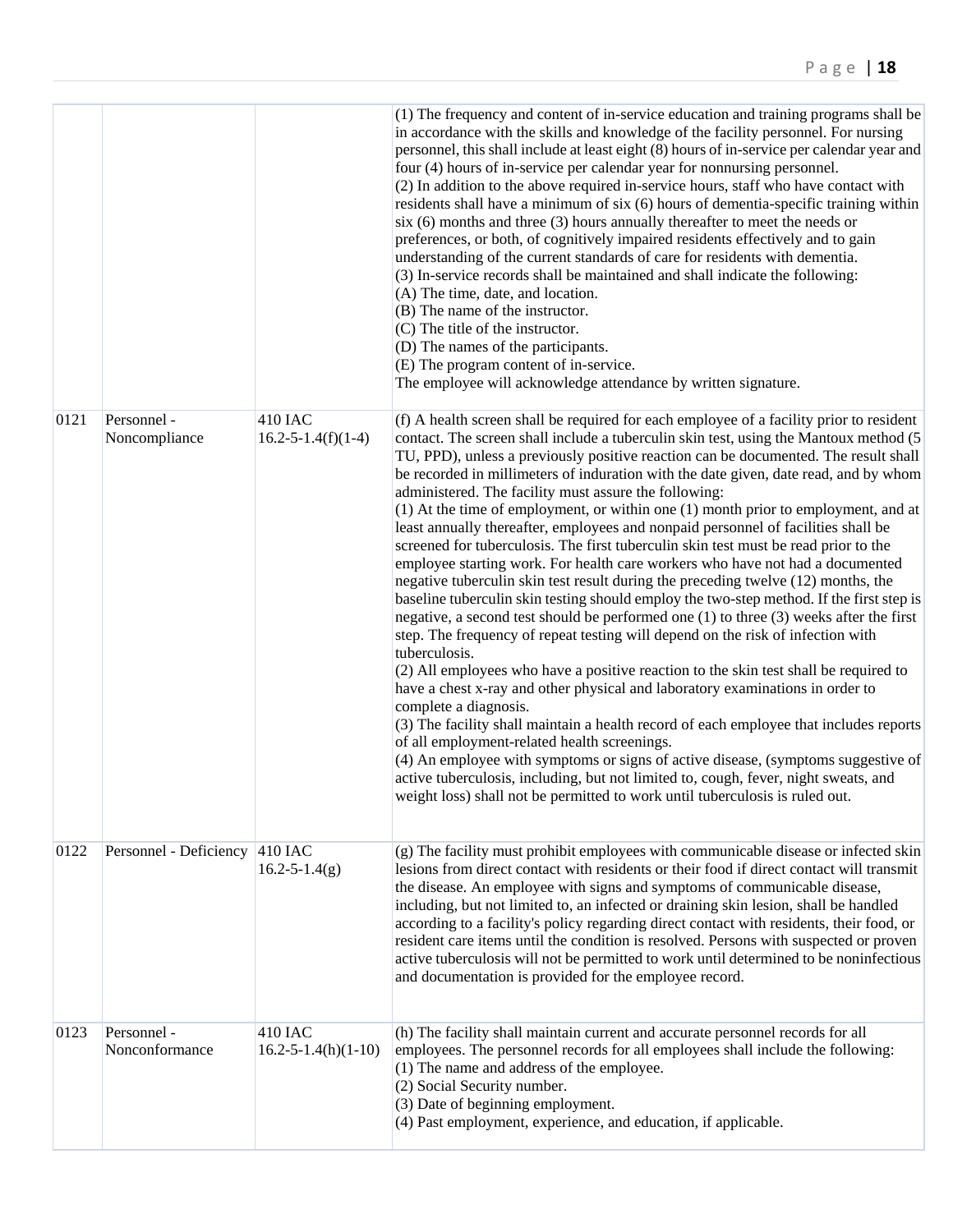|      |                |                     | (5) Professional licensure or registration number or dining assistant certificate or<br>letter of completion, if applicable.<br>(6) Position in the facility and job description.<br>(7) Documentation of orientation to the facility, including residents' rights, and to the<br>specific job skills.<br>(8) Signed acknowledgement of orientation to residents' rights.<br>(9) Performance evaluations in accordance<br>(10) Date and reason for separation. |
|------|----------------|---------------------|----------------------------------------------------------------------------------------------------------------------------------------------------------------------------------------------------------------------------------------------------------------------------------------------------------------------------------------------------------------------------------------------------------------------------------------------------------------|
| 0124 | Personnel -    | $410$ JAC           | (i) The employee personnel record shall be retained for at least three (3) years                                                                                                                                                                                                                                                                                                                                                                               |
|      | Nonconformance | $16.2 - 5 - 1.4(i)$ | following termination or separation of the employee from employment.                                                                                                                                                                                                                                                                                                                                                                                           |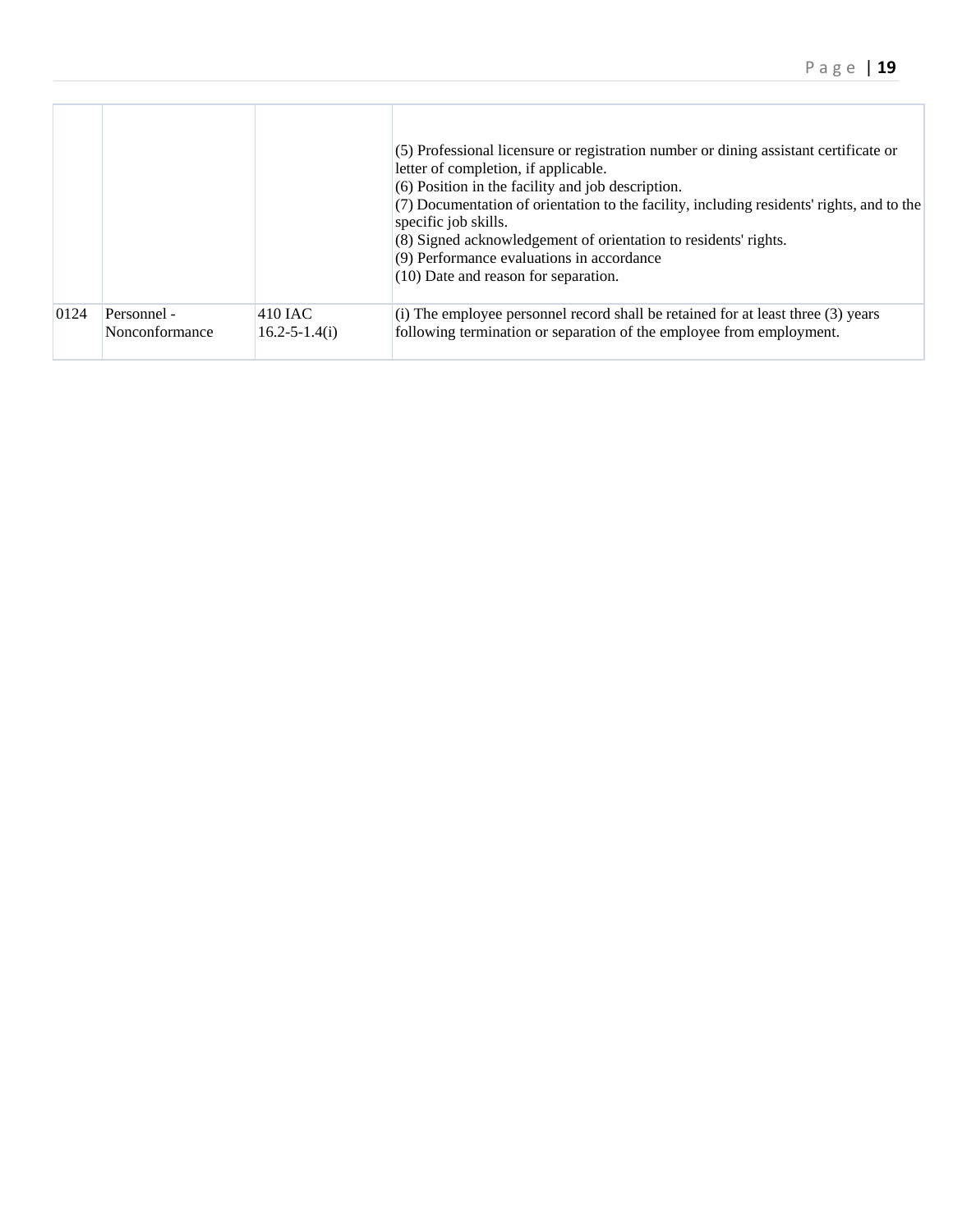|      | <b>SANITATION AND SAFETY STANDARDS TAGS 0144 - 0157</b>               |                                       |                                                                                                                                                                                                                                                                                                                                                                                                                                                                                                                                                                                                                                                                                                                                                                        |  |  |
|------|-----------------------------------------------------------------------|---------------------------------------|------------------------------------------------------------------------------------------------------------------------------------------------------------------------------------------------------------------------------------------------------------------------------------------------------------------------------------------------------------------------------------------------------------------------------------------------------------------------------------------------------------------------------------------------------------------------------------------------------------------------------------------------------------------------------------------------------------------------------------------------------------------------|--|--|
| 0144 | Sanitation and Safety<br>Standards - Deficiency                       | 410 IAC<br>$16.2 - 5 - 1.5(a)$        | (a) The facility shall be clean, orderly, and in a state of good repair, both inside and<br>out, and shall provide reasonable comfort for all residents.                                                                                                                                                                                                                                                                                                                                                                                                                                                                                                                                                                                                               |  |  |
| 0145 | Sanitation and Safety<br>Standards - Deficiency                       | 410 IAC<br>$16.2 - 5 - 1.5(b)$        | (b) The facility shall maintain equipment and supplies in a safe and operational<br>condition and in sufficient quantity to meet the needs of the residents                                                                                                                                                                                                                                                                                                                                                                                                                                                                                                                                                                                                            |  |  |
| 0146 | Sanitation & Safety<br><b>Standards</b><br>-Nonconformance            | 410 IAC<br>$16.2 - 5 - 1.5(c)$        | (c) The facility shall not have more residents than the number for which it is licensed,<br>except in the case of emergency when temporary permission may be granted by the<br>director.                                                                                                                                                                                                                                                                                                                                                                                                                                                                                                                                                                               |  |  |
| 0147 | Sanitation and Safety<br>Standards - Deficiency                       | 410 IAC<br>$16.2 - 5 - 1.5(d)$        | (d) The facility shall comply with fire and safety standards, including the applicable<br>rules of the state fire prevention and building safety commission (675 IAC) where<br>applicable to health facilities.                                                                                                                                                                                                                                                                                                                                                                                                                                                                                                                                                        |  |  |
| 0148 | Sanitation and Safety<br>Standards - Deficiency                       | 410 IAC<br>$16.2 - 5 - 1.5(e)(1-4)$   | (e) The facility shall maintain buildings, grounds, and equipment in a clean condition,<br>in good repair, and free of hazards that may adversely affect the health and welfare of<br>the residents or the public as follows:<br>(1) Each facility shall establish and implement a written program for maintenance to<br>ensure the continued upkeep of the facility.<br>(2) The electrical system, including appliances, cords, switches, alternate power<br>sources, fire alarm and detection systems, shall be maintained to guarantee safe<br>functioning and compliance with state electrical codes.<br>(3) All plumbing shall function properly and comply with state plumbing codes.<br>(4) At least yearly, heating and ventilating systems shall be inspected |  |  |
| 0149 | Sanitation and Safety<br>Standards - Deficiency                       | 410 IAC<br>$16.2 - 5 - 1.5(f)$        | (f) The facility shall have a pest control program in operation in compliance with 410<br>IAC 7-24.                                                                                                                                                                                                                                                                                                                                                                                                                                                                                                                                                                                                                                                                    |  |  |
| 0150 | Sanitation & Safety<br><b>Standards</b><br>-Noncompliance             | <b>410 IAC</b><br>$16.2 - 5 - 1.5(g)$ | (g) Each facility shall have a policy concerning pets.                                                                                                                                                                                                                                                                                                                                                                                                                                                                                                                                                                                                                                                                                                                 |  |  |
| 0151 | Sanitation & Safety<br><b>Standards</b><br>-Noncompliance             | 410 IAC<br>$16.2 - 5 - 1.5(h)$        | (h) Any pet housed in a facility shall have periodic veterinary examinations and<br>required immunizations.                                                                                                                                                                                                                                                                                                                                                                                                                                                                                                                                                                                                                                                            |  |  |
| 0152 | Sanitation and Safety<br>Standards - Deficiency                       | 410 IAC<br>$16.2 - 5 - 1.5(i)$        | (i) The facility shall handle, store, process, and transport clean and soiled linen in a<br>safe and sanitary manner that will prevent the spread of infection.                                                                                                                                                                                                                                                                                                                                                                                                                                                                                                                                                                                                        |  |  |
| 0153 | Sanitation and Safety<br>Standards - Deficiency                       | 410 IAC<br>$16.2 - 5 - 1.5(j)$        | (j) The facility shall observe safety precautions when oxygen is stored or<br>administered in the facility. Residents on oxygen shall be instructed in safety<br>measures concerning storage and administration of oxygen.                                                                                                                                                                                                                                                                                                                                                                                                                                                                                                                                             |  |  |
| 0154 | Sanitation and Safety<br>Standards - Deficiency                       | 410 IAC<br>$16.2 - 5 - 1.5(k)$        | (k) The facility shall keep all kitchens, kitchen areas, common dining areas,<br>equipment, and utensils clean, free from litter and rubbish, and maintained in good<br>repair in accordance with 410 IAC 7-24.                                                                                                                                                                                                                                                                                                                                                                                                                                                                                                                                                        |  |  |
| 0155 | Sanitation and Safety<br>Standards - Deficiency                       | 410 IAC<br>$16.2 - 5 - 1.5(l)$        | (l) The facility shall have an effective garbage and waste disposal program in<br>accordance with 410 IAC 7-24. Provision shall be made for the safe and sanitary<br>disposal of solid waste, including dressings, needles, syringes, and similar items.                                                                                                                                                                                                                                                                                                                                                                                                                                                                                                               |  |  |
| 0156 | Sanitation and Safety<br>Standards – Deficiency $ 16.2 - 5 - 1.5(m) $ | 410 IAC                               | (m) The facility's food supplies shall meet the standards of 410 IAC 7-24.                                                                                                                                                                                                                                                                                                                                                                                                                                                                                                                                                                                                                                                                                             |  |  |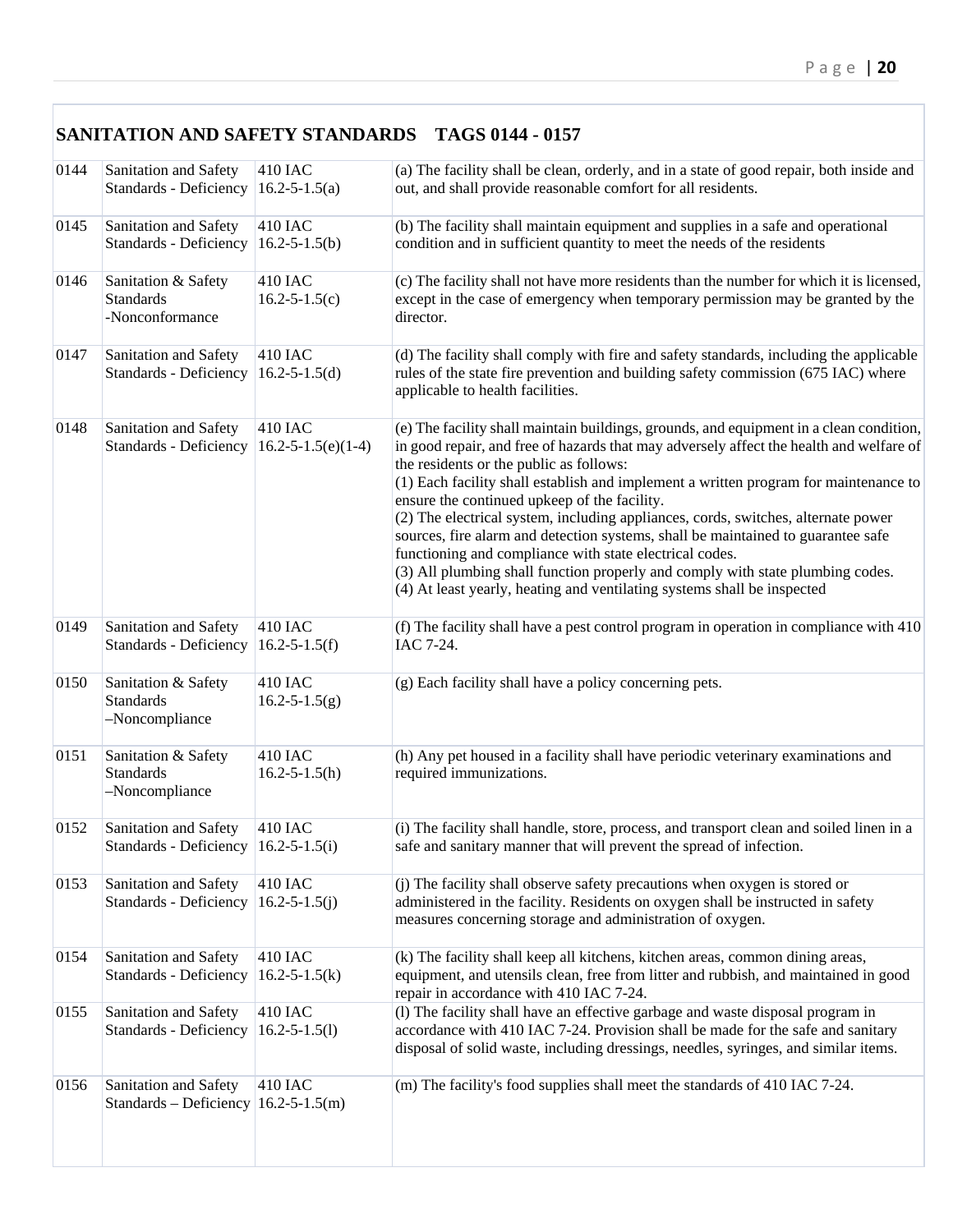| 0157 | Sanitation and Safety                        | $ 410$ IAC | n) The facility shall develop, adopt, and implement written policies and procedures   |
|------|----------------------------------------------|------------|---------------------------------------------------------------------------------------|
|      | Standards - Deficiency $(16.2 - 5 - 1.5(n))$ |            | on cleaning, disinfecting, and sterilizing equipment used by more than one (1) person |
|      |                                              |            | In a common area.                                                                     |
|      |                                              |            |                                                                                       |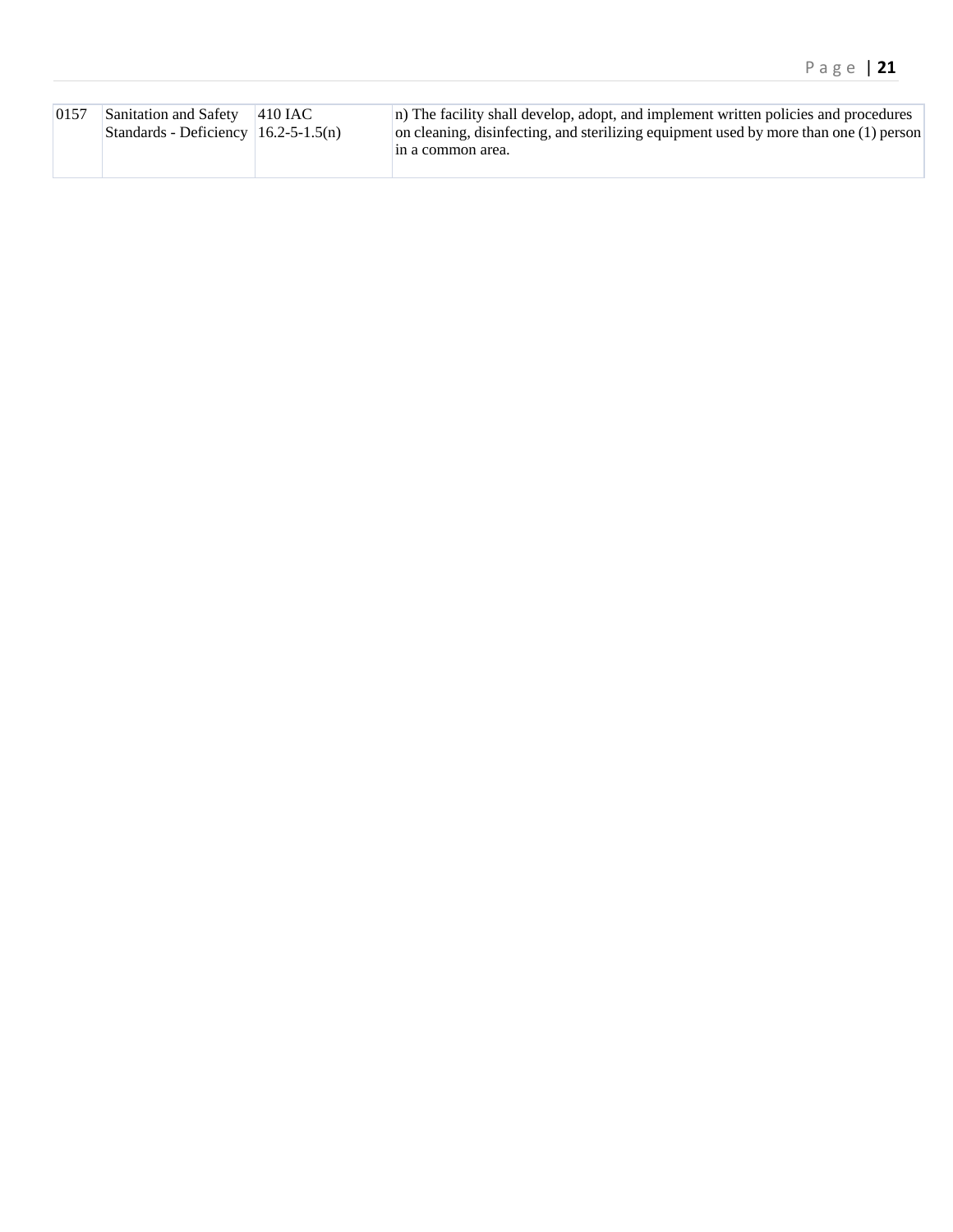## **PHYSICAL PLANT STANDARDS TAGS 0177 – 0194**

| 0177 | Physical Plant<br>Standards - Deficiency              | 410 IAC<br>$16.2 - 5 - 1.6(a)$      | (a) The facility shall make provisions for the handicapped as required by state or<br>federal codes.                                                                                                                                                                                                                                                                                                                                                                                                                                                                                                                                                                                                                                                                                                                                                                                                                                           |                                                                                 |
|------|-------------------------------------------------------|-------------------------------------|------------------------------------------------------------------------------------------------------------------------------------------------------------------------------------------------------------------------------------------------------------------------------------------------------------------------------------------------------------------------------------------------------------------------------------------------------------------------------------------------------------------------------------------------------------------------------------------------------------------------------------------------------------------------------------------------------------------------------------------------------------------------------------------------------------------------------------------------------------------------------------------------------------------------------------------------|---------------------------------------------------------------------------------|
| 0178 | Physical Plant<br>Standards - Deficiency              | 410 IAC<br>$16.2 - 5 - 1.6(b)$      | (b) The facility shall have adequate plumbing, heating, and ventilating systems as<br>governed by applicable rules of the fire prevention and building safety commission<br>(675 IAC). Plumbing, heating, and ventilating systems shall be maintained in normal<br>operating condition and utilized as necessary to provide comfortable temperatures in<br>all areas.                                                                                                                                                                                                                                                                                                                                                                                                                                                                                                                                                                          |                                                                                 |
| 0179 | <b>Physical Plant</b><br>Standards - Deficiency       | 410 IAC<br>$16.2 - 5 - 1.6(c)$      | (c) Each facility shall have an adequate air conditioning system, as governed by<br>applicable rules of the fire prevention and building safety commission (675 IAC).<br>The air conditioning system shall be maintained in normal operating condition and<br>utilized as necessary to provide comfortable temperatures in all resident and public<br>areas.                                                                                                                                                                                                                                                                                                                                                                                                                                                                                                                                                                                   |                                                                                 |
| 0180 | <b>Physical Plant</b><br>Standards - Deficiency       | 410 IAC<br>$16.2 - 5 - 1.6(d)$      | (d) The facility shall be supplied with safe, potable water, under pressure, from a<br>source approved by the Indiana department of environmental management. If a<br>private water supply is used, the facility shall comply with appropriate laws and rules.                                                                                                                                                                                                                                                                                                                                                                                                                                                                                                                                                                                                                                                                                 |                                                                                 |
| 0181 | <b>Physical Plant</b><br>Standards - Deficiency       | 410 IAC<br>$16.2 - 5 - 1.6(e)$      | (e) Sewage shall be discharged into a public sewerage system in accordance with the<br>laws and rules of the Indiana water pollution control board, where a system is<br>available. Otherwise, sewage shall be collected, treated, and disposed of in an<br>approved on-site wastewater system in accordance with 410 IAC 6-10.                                                                                                                                                                                                                                                                                                                                                                                                                                                                                                                                                                                                                |                                                                                 |
| 0182 | <b>Physical Plant</b><br>Standards - Deficiency       | 410 IAC<br>$16.2 - 5 - 1.6(f)$      | (f) The facility shall have, for each room used for dining, living, or sleeping purposes,<br>light and ventilation by means of outside windows with an area equal to one-tenth<br>$(1/10)$ of the total floor area of such rooms.                                                                                                                                                                                                                                                                                                                                                                                                                                                                                                                                                                                                                                                                                                              |                                                                                 |
| 0183 | <b>Physical Plant</b><br>Standards -<br>Noncompliance | 410 IAC<br>$16.2 - 5 - 1.6(g)(1-5)$ | (g) The following standards apply to resident rooms:<br>(1) Each room shall have at least eighty (80) square feet per bed for rooms occupied<br>by more than one (1) person and one hundred (100) square feet for single occupancy.<br>(2) A facility initially licensed prior to January 1, 1964, must provide not less than<br>sixty (60) square feet per bed in multiple occupancy rooms.<br>(3) A facility initially licensed after January 1, 1964, must have at least seventy (70)<br>square feet of usable floor area for each bed.<br>(4) Any facility that provides an increase in bed capacity, with plans approved after<br>December 19, 1977, must provide eighty (80) square feet of usable floor area per bed.<br>(5) For facilities and additions to facilities for which construction plans are submitted<br>for approval after July 1, 1984, resident rooms shall not contain more than four (4)<br>residents' beds per room. |                                                                                 |
| 0184 | Physical Plant<br>Standards -<br>Noncompliance        | 410 IAC<br>$16.2 - 5 - 1.6(h)$      | (h) The facility shall have natural lighting augmented by artificial illumination, when<br>necessary, to provide light intensity and to avoid glare and reflective surfaces that<br>produce discomfort and as indicated in the following table:                                                                                                                                                                                                                                                                                                                                                                                                                                                                                                                                                                                                                                                                                                |                                                                                 |
|      |                                                       |                                     | Minimum Average Area<br>Corridors and interior ramp<br>Stairways and landing<br>Recreation area<br>Dining area<br>Resident care room<br>Nurses' station<br>Nurses' desk for charts and records<br>Medicine cabinet<br>Utility room<br>Janitor's closet                                                                                                                                                                                                                                                                                                                                                                                                                                                                                                                                                                                                                                                                                         | <b>Foot Candles</b><br>15<br>20<br>40<br>20<br>20<br>40<br>60<br>75<br>15<br>15 |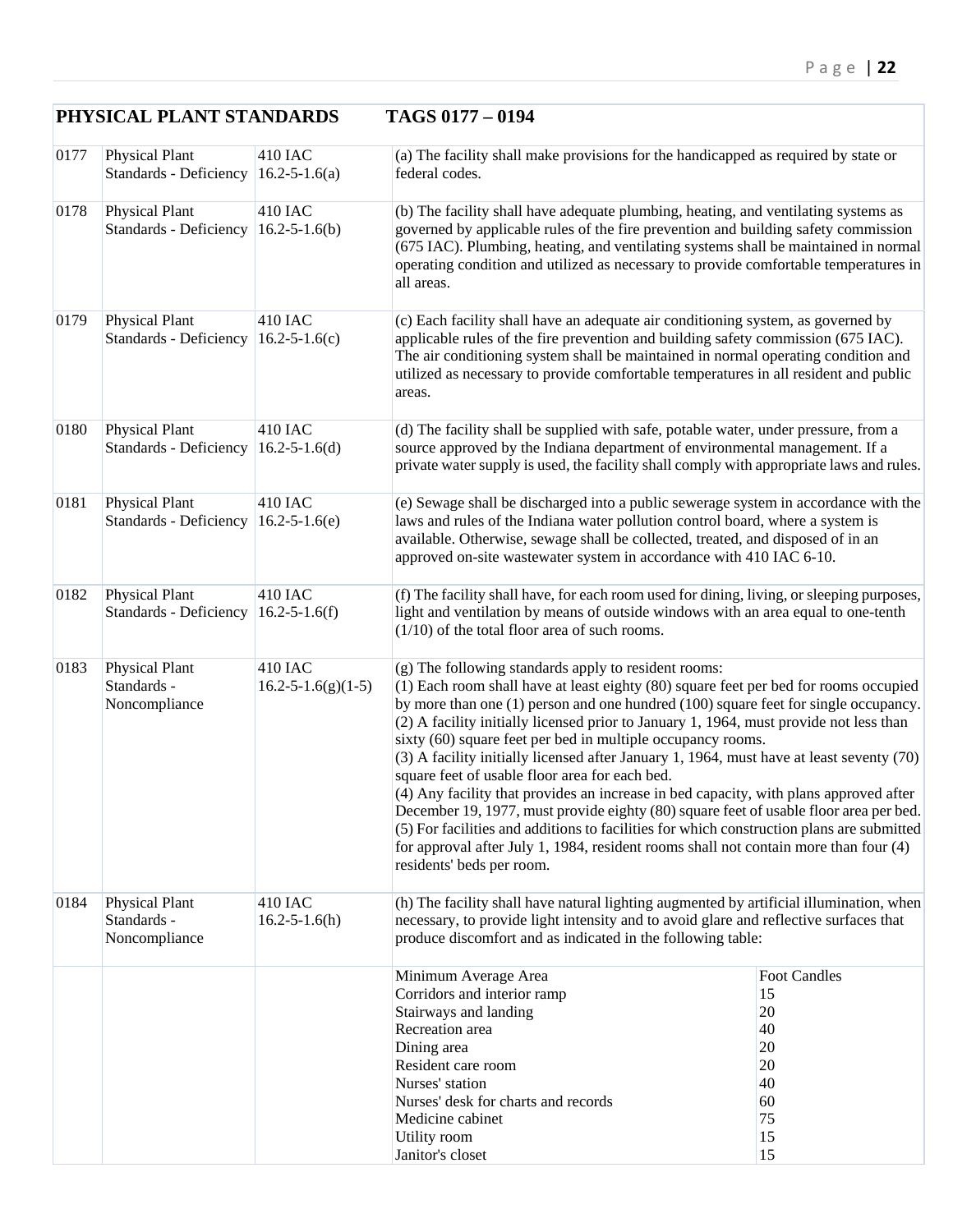|      |                                                       |                                       | Reading and bed lamps<br>Toilet and bathing facilities<br>Food preparation surfaces and utensil washing facilities                                                                                                                                                                                                                                                                                                                                                                                                                                                                                                                                                                                                                                                                                                                                                                                                                                                                                                                                                                                                                                                                                                                                                                                                                                                                                                                                                                                                                                                                                                                                                                                                                                                                                                                                                                                               | $20\,$<br>20<br>70                          |
|------|-------------------------------------------------------|---------------------------------------|------------------------------------------------------------------------------------------------------------------------------------------------------------------------------------------------------------------------------------------------------------------------------------------------------------------------------------------------------------------------------------------------------------------------------------------------------------------------------------------------------------------------------------------------------------------------------------------------------------------------------------------------------------------------------------------------------------------------------------------------------------------------------------------------------------------------------------------------------------------------------------------------------------------------------------------------------------------------------------------------------------------------------------------------------------------------------------------------------------------------------------------------------------------------------------------------------------------------------------------------------------------------------------------------------------------------------------------------------------------------------------------------------------------------------------------------------------------------------------------------------------------------------------------------------------------------------------------------------------------------------------------------------------------------------------------------------------------------------------------------------------------------------------------------------------------------------------------------------------------------------------------------------------------|---------------------------------------------|
| 0185 | Physical Plant<br>Standards -<br>Noncompliance        | 410 IAC<br>$16.2 - 5 - 1.6(i)(1 - 7)$ | (i) The facility shall house residents only in areas approved by the director for<br>housing and given a fire clearance by the state fire marshal. The facility shall:<br>(1) Have a floor at or above grade level. A facility whose plans were approved before<br>the effective date of this rule may use rooms below ground level for resident<br>occupancy if the floors are not more than three (3) feet below ground level.<br>(2) Provide each resident the following items upon request at the time of admission:<br>$(A)$ A bed:<br>(i) of appropriate size and height for the resident;<br>(ii) with a clean and comfortable mattress; and<br>(iii) with comfortable bedding appropriate to the temperature of the facility.<br>(B) A bedside cabinet or table with a hard surface and washable top.<br>(C) A cushioned comfortable chair.<br>(D) A bedside lamp.<br>(E) If the resident is bedfast, an adjustable over-the-bed table or other suitable device.<br>(3) Provide cubicle curtains or screens if requested by a resident in a shared room.<br>(4) Provide a method by which each resident may summon a staff person at any time.<br>(5) Equip each resident unit with a door that swings into the room and opens directly<br>into the corridor or common living area.<br>(6) Not house a resident in such a manner as to require passage through the room of<br>another resident. Bedrooms shall not be used as a thoroughfare.<br>(7) Individual closet space. For facilities and additions to facilities for which<br>construction plans are submitted for approval after July 1, 1984, each resident room<br>shall have clothing storage that includes a closet at least two $(2)$ feet wide and two $(2)$<br>feet deep, equipped with an easily opened door and a closet rod at least eighteen (18)<br>inches long of adjustable height to provide access by residents in wheelchairs. |                                             |
| 0186 | <b>Physical Plant</b><br>Standards -<br>Noncompliance | 410 IAC<br>$16.2 - 5 - 1.6(j)(1 - 3)$ | (j) The following standards apply to toilet, lavatory, and tub or showers:<br>(1) For facilities initially licensed after (effective date), each unit shall have a private<br>toilet, lavatory, and tub or shower.<br>(2) For facilities for which plans were approved prior to April 1, 1997, the following<br>criteria is [sic., are] applicable:<br>(A) Bathing facilities for residents not served by bathing facilities in their rooms shall<br>be provided as follows:<br>Residents<br><b>Bathtubs or Showers</b><br>3 to 22<br>23 to 37<br>$\overline{c}$<br>38 to 52<br>3<br>53 to 67<br>4<br>68 to 82<br>5<br>83 to 97<br>6<br>(B) A central bathing tub shall be available.<br>(C) Central bathing and toilet facilities shall be partitioned or curtained for privacy.<br>(D) Toilets, bath, and shower compartments shall be separated from rooms by solid<br>walls or partitions that extend from the floor to the ceiling.<br>(E) Toilet facilities shall be provided as follows:<br>Residents of the Same Sex<br>Toilets<br>3 to 18<br>19 to 30<br>2<br>31 to 42<br>3<br>43 to 54<br>4<br>55 to 66<br>5<br>67 to 78<br>6                                                                                                                                                                                                                                                                                                                                                                                                                                                                                                                                                                                                                                                                                                                                                                          | <b>Open-Front Lavatories</b><br>3<br>5<br>6 |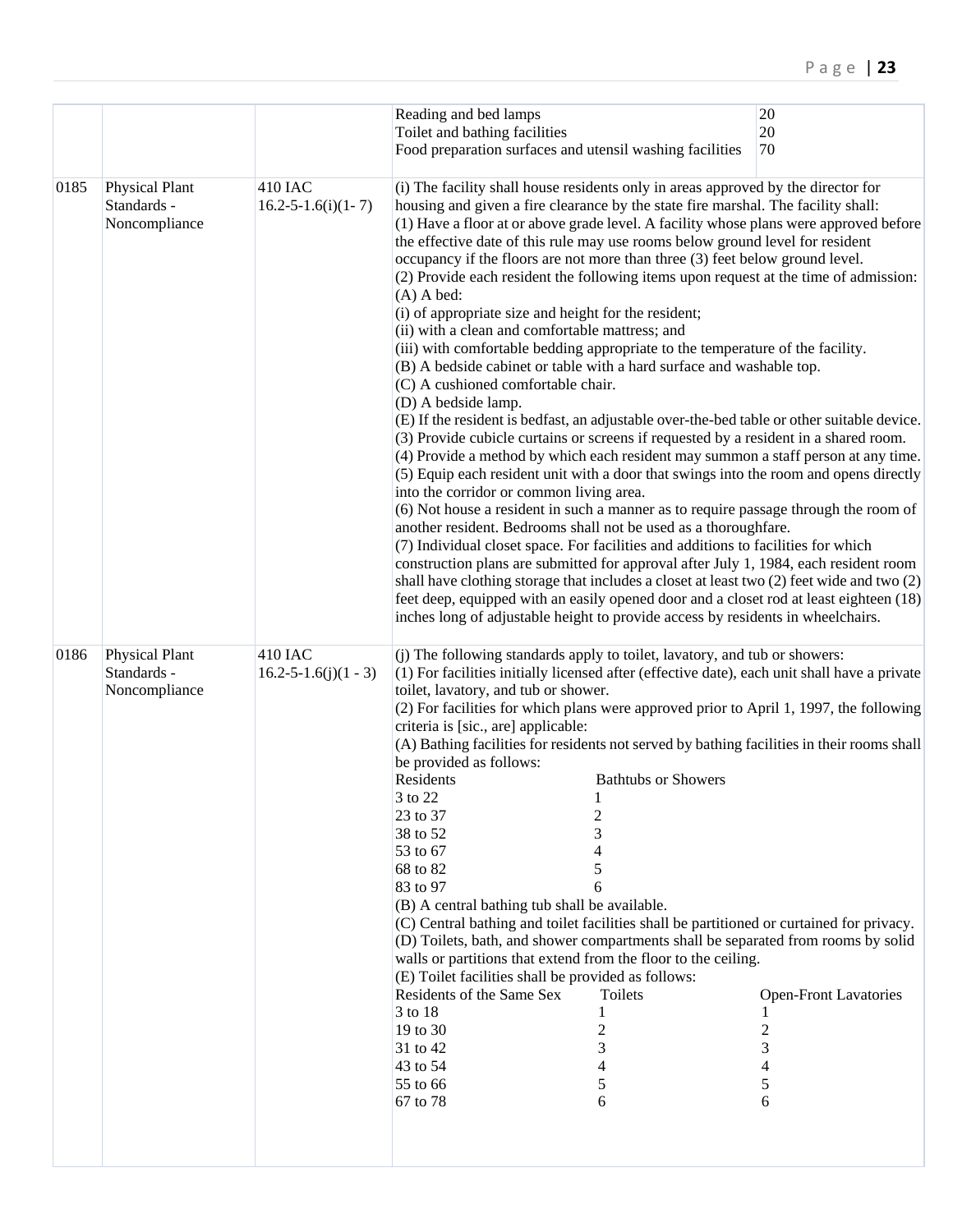|      |                                                 |                                              | (3) For facilities and additions to facilities for which construction plans are submitted<br>for approval after July 1, 1984, at least one (1) toilet and lavatory shall be provided<br>for each eight (8) residents as follows:<br>(A) Toilet rooms adjacent to resident bedrooms shall serve no more than two (2)<br>resident rooms or more than eight (8) beds.<br>(B) The toilet room shall contain a toilet, lavatory, liquid soap, and disposable towel<br>dispenser.<br>(C) Each resident shall have access to a toilet and lavatory without entering a<br>common corridor area.<br>(D) For facility with common toilet facilities, at least one (1) toilet and one (1)<br>lavatory for each gender on each floor utilized by residents.<br>(E) All bathing and shower rooms shall have mechanical ventilation.                                                                                                                                                                                                                                                                                                                                                                                                                                                                                                                                                                                                                                                                                                               |
|------|-------------------------------------------------|----------------------------------------------|--------------------------------------------------------------------------------------------------------------------------------------------------------------------------------------------------------------------------------------------------------------------------------------------------------------------------------------------------------------------------------------------------------------------------------------------------------------------------------------------------------------------------------------------------------------------------------------------------------------------------------------------------------------------------------------------------------------------------------------------------------------------------------------------------------------------------------------------------------------------------------------------------------------------------------------------------------------------------------------------------------------------------------------------------------------------------------------------------------------------------------------------------------------------------------------------------------------------------------------------------------------------------------------------------------------------------------------------------------------------------------------------------------------------------------------------------------------------------------------------------------------------------------------|
| 0187 | Physical Plant<br>Standards - Deficiency        | 410 IAC<br>$16.2 - 5 - 1.6(k)$               | (k) Hot water temperature for all bathing and hand washing facilities shall be<br>controlled by an automatic control valve. Water temperature at point of use must be<br>maintained between one hundred (100) degrees Fahrenheit and one hundred twenty<br>(120) degrees Fahrenheit.                                                                                                                                                                                                                                                                                                                                                                                                                                                                                                                                                                                                                                                                                                                                                                                                                                                                                                                                                                                                                                                                                                                                                                                                                                                 |
| 0188 | Physical Plant<br>Standards-<br>Noncompliance   | 410 IAC<br>$16.2 - 5 - 1.6(1)$               | (l) The facility shall have a nourishment station for supplemental food service<br>separate from the resident's unit.                                                                                                                                                                                                                                                                                                                                                                                                                                                                                                                                                                                                                                                                                                                                                                                                                                                                                                                                                                                                                                                                                                                                                                                                                                                                                                                                                                                                                |
| 0189 | Physical Plant<br>Standards-<br>Noncompliance   | <b>410 IAC</b><br>$16.2 - 5 - 1.6(m)$        | (m) Ice shall be readily available to residents at all times in the facility.                                                                                                                                                                                                                                                                                                                                                                                                                                                                                                                                                                                                                                                                                                                                                                                                                                                                                                                                                                                                                                                                                                                                                                                                                                                                                                                                                                                                                                                        |
| 0190 | Physical Plant<br>Standards -<br>Noncompliance  | 410 IAC<br>$16.2 - 5 - 1.6(n)(1-5)$          | (n) The facility shall have living areas with sufficient space to accommodate the<br>dining, activity, and lounge needs of the residents and to prevent the interference of<br>one (1) function with another as follows:<br>(1) Dining, lounge, and activity areas shall be:<br>(A) readily accessible to wheelchair and ambulatory residents; and<br>(B) sufficient in size to accommodate necessary equipment and to permit<br>unobstructed movement of wheelchairs, residents, and personnel responsible for<br>assisting, instructing, or supervising residents.<br>(2) Dining tables of the appropriate height shall be provided to assure access to meals<br>and comfort for residents seated in wheelchairs, geriatric chairs, and regular dining<br>chairs.<br>(3) A comfortably furnished resident living and lounge area shall be provided on each<br>resident occupied floor of a multi-story building. This lounge may be furnished and<br>maintained to accommodate activity and dining functions.<br>(4) An area for resident activities. In a facility for which plans were approved after<br>December 19, 1977, a restroom large enough to accommodate a wheelchair and<br>equipped with grab bars located near the activity room shall be provided.<br>(5) For facilities and additions to facilities for which construction plans are submitted<br>for approval after July 1, 1984, the total area for resident dining, activities, and lounge<br>purposes shall not be less than thirty (30) square feet per bed. |
| 0191 | Physical Plant<br>Standards - Deficiency        | 410 IAC<br>$16.2 - 5 - 1.6(0)$               | (o) Each facility shall have an adequate kitchen that complies with 410 IAC 7-24.                                                                                                                                                                                                                                                                                                                                                                                                                                                                                                                                                                                                                                                                                                                                                                                                                                                                                                                                                                                                                                                                                                                                                                                                                                                                                                                                                                                                                                                    |
| 0192 | Physical Plant<br>Standards -<br>Nonconformance | 410 IAC<br>$16.2 - 5 - 1.6(p)$               | (p) The facility shall have a janitor's closet conveniently located on each resident<br>occupied floor of the facility. The janitor's closet shall contain a sink or floor<br>receptacle and storage for cleaning supplies. The door to the janitor's closet shall be<br>equipped with a lock and shall be locked when hazardous materials are stored in the<br>closet.                                                                                                                                                                                                                                                                                                                                                                                                                                                                                                                                                                                                                                                                                                                                                                                                                                                                                                                                                                                                                                                                                                                                                              |
| 0193 | Physical Plant<br>Standards - Deficiency        | <b>410 IAC</b><br>$16.2 - 5 - 1.6(q)(1 - 2)$ | (q) The facility shall have laundry services either in-house or with a commercial<br>laundry by contract as follows:                                                                                                                                                                                                                                                                                                                                                                                                                                                                                                                                                                                                                                                                                                                                                                                                                                                                                                                                                                                                                                                                                                                                                                                                                                                                                                                                                                                                                 |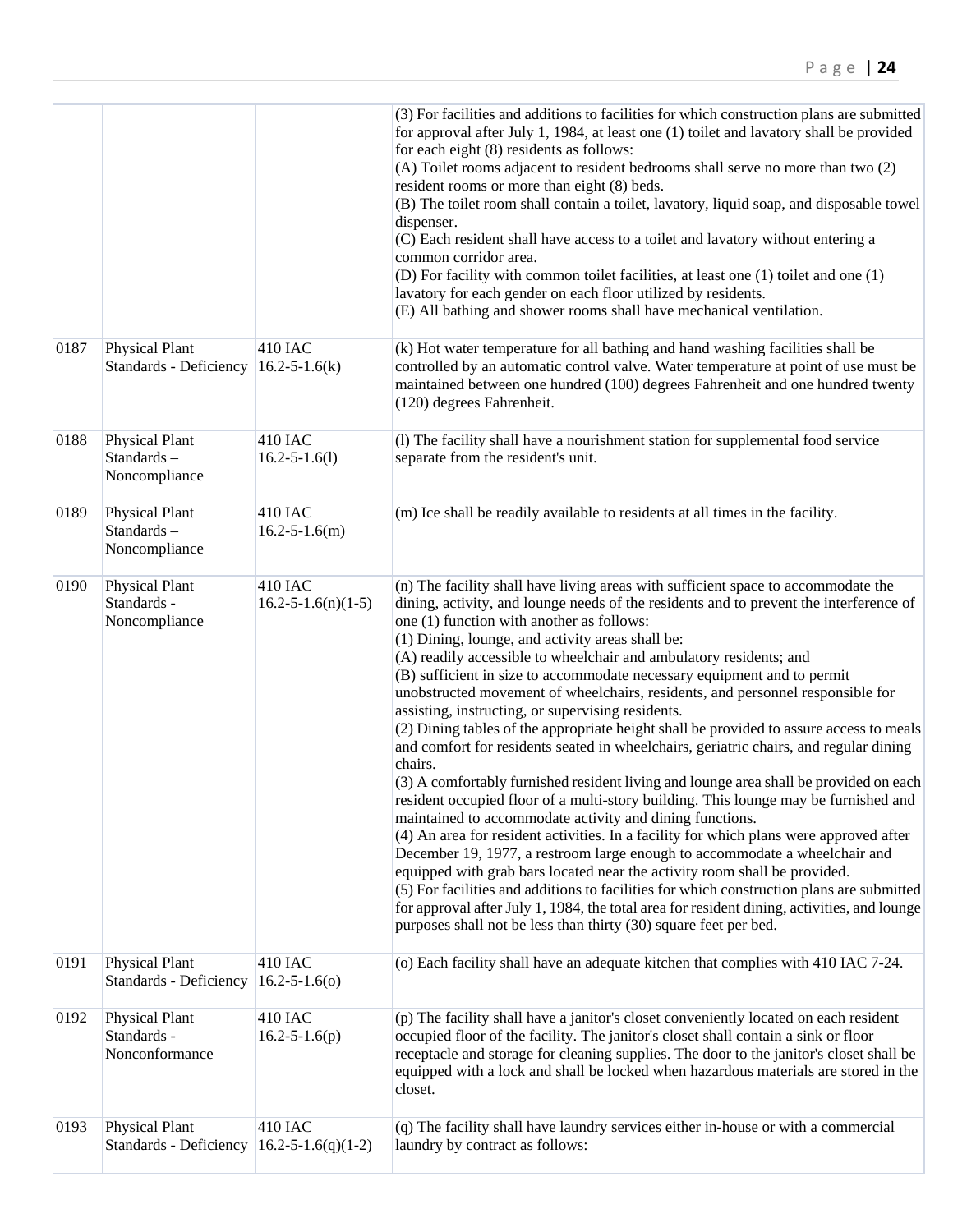|      |                                                 |                                | $(1)$ If a facility operates its own laundry, the laundry shall be designed and operated to<br>promote a flow of laundry from the soiled utility area toward the clean utility area to<br>prevent contamination.<br>(2) Written procedures for handling, storage, transportation, and processing of linens<br>shall be posted in the laundry and shall be implemented. |
|------|-------------------------------------------------|--------------------------------|------------------------------------------------------------------------------------------------------------------------------------------------------------------------------------------------------------------------------------------------------------------------------------------------------------------------------------------------------------------------|
| 0194 | Physical Plant<br>Standards -<br>Nonconformance | 410 JAC<br>$16.2 - 5 - 1.6(r)$ | (r) For facilities and additions to facilities for which construction plans are submitted<br>for approval after July 1, 1984, if the facility provides therapy, the facility shall have<br>a therapy area.                                                                                                                                                             |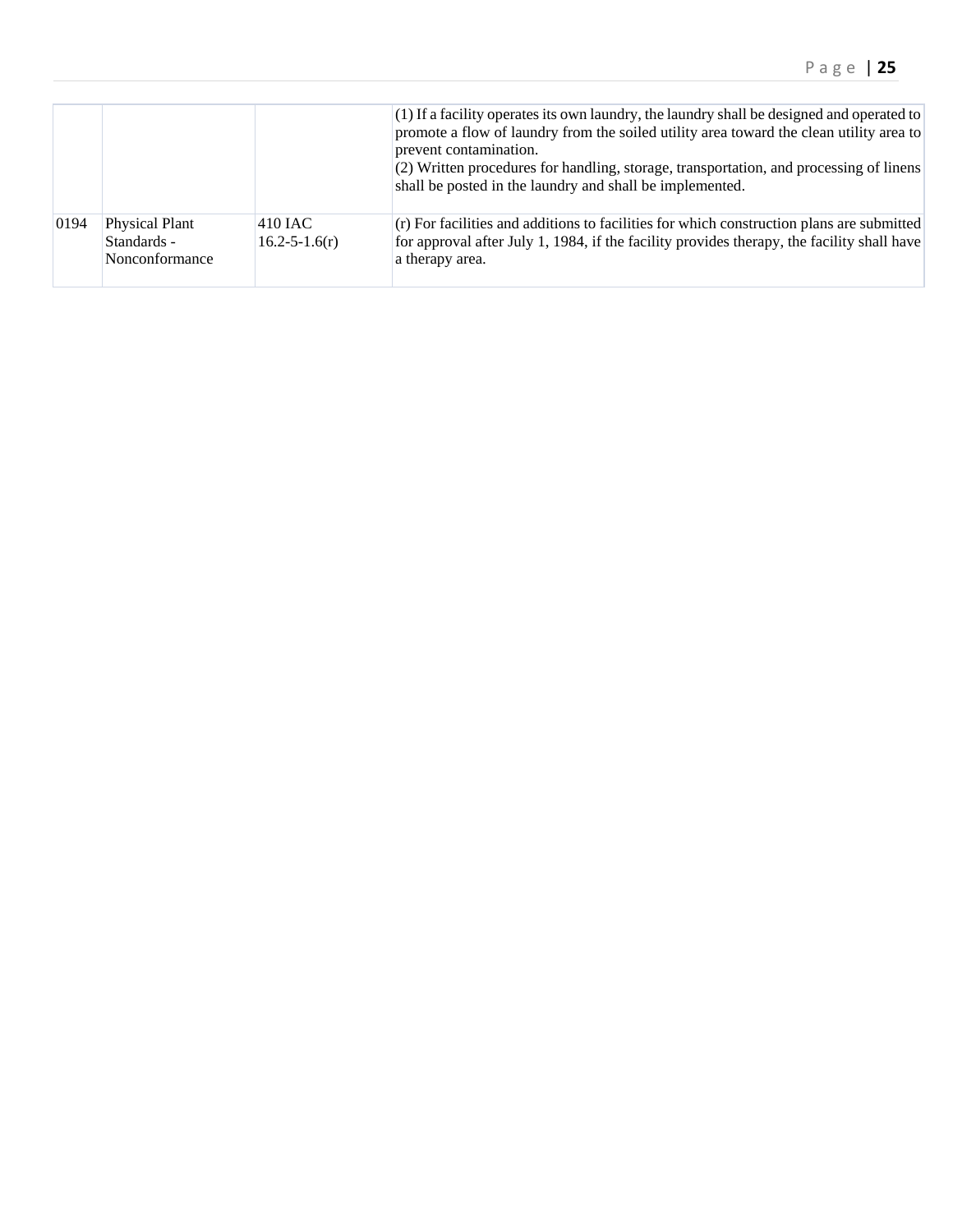## **410 IAC 16.2-5-1.7 Physical Plant Standards after July 1, 1984 (Repealed)**

|      | <b>EVALUATION</b>             |                                      | TAGS 0214 - 0217                                                                                                                                                                                                                                                                                                                                                                                                                                                                                                                                                                                                                                                                                                                                                                                                                                                                                                                                                                                                                                                                                                                                                               |
|------|-------------------------------|--------------------------------------|--------------------------------------------------------------------------------------------------------------------------------------------------------------------------------------------------------------------------------------------------------------------------------------------------------------------------------------------------------------------------------------------------------------------------------------------------------------------------------------------------------------------------------------------------------------------------------------------------------------------------------------------------------------------------------------------------------------------------------------------------------------------------------------------------------------------------------------------------------------------------------------------------------------------------------------------------------------------------------------------------------------------------------------------------------------------------------------------------------------------------------------------------------------------------------|
| 0214 | Evaluation -<br>Deficiency    |                                      | 410 IAC 16.2-5-2(a) (a) An evaluation of the individual needs of each resident shall be initiated prior to<br>admission and shall be updated at least semiannually and upon a known substantial<br>change in the resident 's condition, or more often at the resident 's or facility 's<br>request. A licensed nurse shall evaluate the nursing needs of the resident.                                                                                                                                                                                                                                                                                                                                                                                                                                                                                                                                                                                                                                                                                                                                                                                                         |
| 0215 | Evaluation -<br>Deficiency    |                                      | 410 IAC 16.2-5-2(b) (b) The preadmission evaluation (interview) shall provide the baseline information<br>for the initial evaluation. Subsequent evaluations shall compare the resident's<br>current status to his or her status on admission and shall be used to assure that the care<br>the resident requires is within the range of personal care and supervision provided by<br>a residential care facility.                                                                                                                                                                                                                                                                                                                                                                                                                                                                                                                                                                                                                                                                                                                                                              |
| 0216 | Evaluation -<br>Noncompliance | 410 IAC<br>$16.2 - 5 - 2(c)(1-4)(d)$ | (c) The scope and content of the evaluation shall be delineated in the facility policy<br>manual, but at a minimum the needs assessment shall include an evaluation of the<br>following:<br>(1) The resident 's physical, cognitive, and mental status.<br>(2) The resident 's independence in the activities of daily living.<br>(3) The resident 's weight taken on admission and semiannually thereafter.<br>(4) If applicable, the resident 's ability to self-administer medications.<br>(d) The evaluation shall be documented in writing and kept in the facility.                                                                                                                                                                                                                                                                                                                                                                                                                                                                                                                                                                                                      |
| 0217 | Evaluation -<br>Deficiency    | 410 IAC<br>$16.2 - 5 - 2(e)(1-5)$    | (e) Following completion of an evaluation, the facility, using appropriately trained<br>staff members, shall identify and document the services to be provided by the facility,<br>as follows:<br>(1) The services offered to the individual resident shall be appropriate to the:<br>$(A)$ scope;<br>(B) frequency;<br>(C) need; and<br>(D) preference;<br>of the resident.<br>(2) The services offered shall be reviewed and revised as appropriate and discussed<br>by the resident and facility as needs or desires change. Either the facility or the<br>resident may request a service plan review.<br>(3) The agreed upon service plan shall be signed and dated by the resident, and a copy<br>of the service plan shall be given to the resident upon request.<br>(4) No identification and documentation of services provided is needed if evaluations<br>subsequent to the initial evaluation indicate no need for a change in services.<br>(5) If administration of medications or the provision of residential nursing services,<br>or both, is needed, a licensed nurse shall be involved in identification and<br>documentation of the services to be provided. |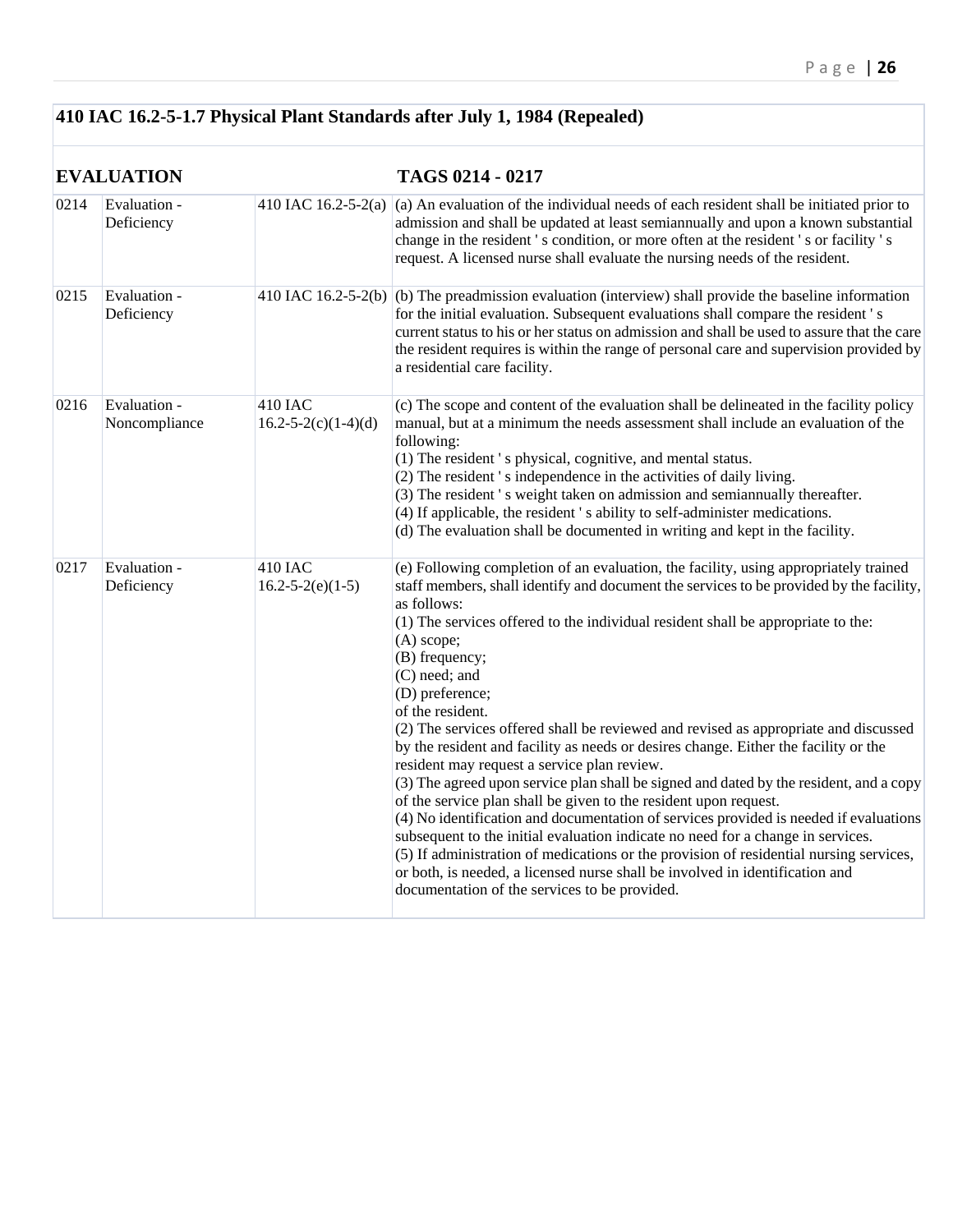## **410 IAC 16.2-5-3 Medical & dental services (Repealed)**

|      | <b>HEALTH SERVICES</b>                     |                                 | TAGS 0237 - 0248                                                                                                                                                                                                                                                                                                                                                                                                                     |
|------|--------------------------------------------|---------------------------------|--------------------------------------------------------------------------------------------------------------------------------------------------------------------------------------------------------------------------------------------------------------------------------------------------------------------------------------------------------------------------------------------------------------------------------------|
| 0237 | Health Services -<br>Deficiency            |                                 | 410 IAC 16.2-5-4(a) $\vert$ (a) Each resident shall have a primary care physician selected by the resident                                                                                                                                                                                                                                                                                                                           |
| 0238 | Health Services -                          |                                 | 410 IAC 16.2-5-4(b) (b) Each resident may have a dentist selected by the resident.                                                                                                                                                                                                                                                                                                                                                   |
| 0239 | Health Services -<br>Nonconformance        |                                 | 410 IAC 16.2-5-4(c) (c) Each facility shall choose whether or not it administers medication or provides<br>residential nursing care, or both. These policies shall be delineated in the facility<br>policy manual and clearly stated in the admission agreement.                                                                                                                                                                     |
| 0240 | Health Services -<br>Deficiency            |                                 | 410 IAC 16.2-5-4(d) $\vert$ (d) Personal care, and assistance with activities of daily living, shall be provided<br>based upon individual needs and preferences.                                                                                                                                                                                                                                                                     |
| 0241 | <b>Health Services -</b><br><b>OFFENSE</b> | 410 IAC<br>$16.2 - 5 - 4(e)(1)$ | (e) The administration of medications and the provision of residential nursing care<br>shall be as ordered by the resident 's physician and shall be supervised by a licensed<br>nurse on the premises or on call as follows:<br>(1) Medication shall be administered by licensed nursing personnel or qualified<br>medication aides.                                                                                                |
| 0242 | <b>Health Services -</b><br><b>OFFENSE</b> | 410 IAC<br>$16.2 - 5 - 4(e)(2)$ | (2) The resident shall be observed for effects of medications. Documentation of any<br>undesirable effects shall be contained in the clinical record. The physician shall be<br>notified immediately if undesirable effects occur, and such notification shall be<br>documented in the clinical record                                                                                                                               |
| 0243 | Health Services -<br>Deficiency            | 410 IAC<br>$16.2 - 5 - 4(e)(3)$ | (3) The individual administering the medication shall document the administration in<br>the individual's medication and treatment records that indicate the:<br>$(A)$ time;<br>(B) name of medication or treatment;<br>(C) dosage (if applicable); and<br>(D) name or initials of the person administering the drug or treatment.                                                                                                    |
| 0244 | Health Services -<br>Noncompliance         | 410 IAC<br>$16.2 - 5 - 4(e)(4)$ | $(4)$ Preparation of doses for more than one $(1)$ scheduled administration is not<br>permitted.                                                                                                                                                                                                                                                                                                                                     |
| 0245 | <b>Health Services -</b><br><b>OFFENSE</b> | 410 IAC<br>$16.2 - 5 - 4(e)(5)$ | (5) Injectable medications shall be given only by licensed personnel.                                                                                                                                                                                                                                                                                                                                                                |
| 0246 | Health Services -<br>Deficiency            | 410 IAC<br>$16.2 - 5 - 4(e)(6)$ | (6) PRN medications may be administered by a qualified medication aide (QMA)<br>only upon authorization by a licensed nurse or physician. The QMA must receive<br>appropriate authorization for each administration of a PRN medication. All contacts<br>with a nurse or physician not on the premises for authorization to administer PRNs<br>shall be documented in the nursing notes indicating the time and date of the contact. |
| 0247 | Health Services -<br>Deficiency            | 410 IAC<br>$16.2 - 5 - 4(e)(7)$ | (7) Any error in medication administration shall be noted in the resident 's record.<br>The physician shall be notified of any error in medication administration when there<br>are any actual or potential detrimental effects to the resident.                                                                                                                                                                                     |
| 0248 | Health Services -<br>Deficiency            | 410 IAC 16.2-5-4(f)             | (f) The facility shall have available on the premises or on call the services of a<br>licensed nurse at all times.                                                                                                                                                                                                                                                                                                                   |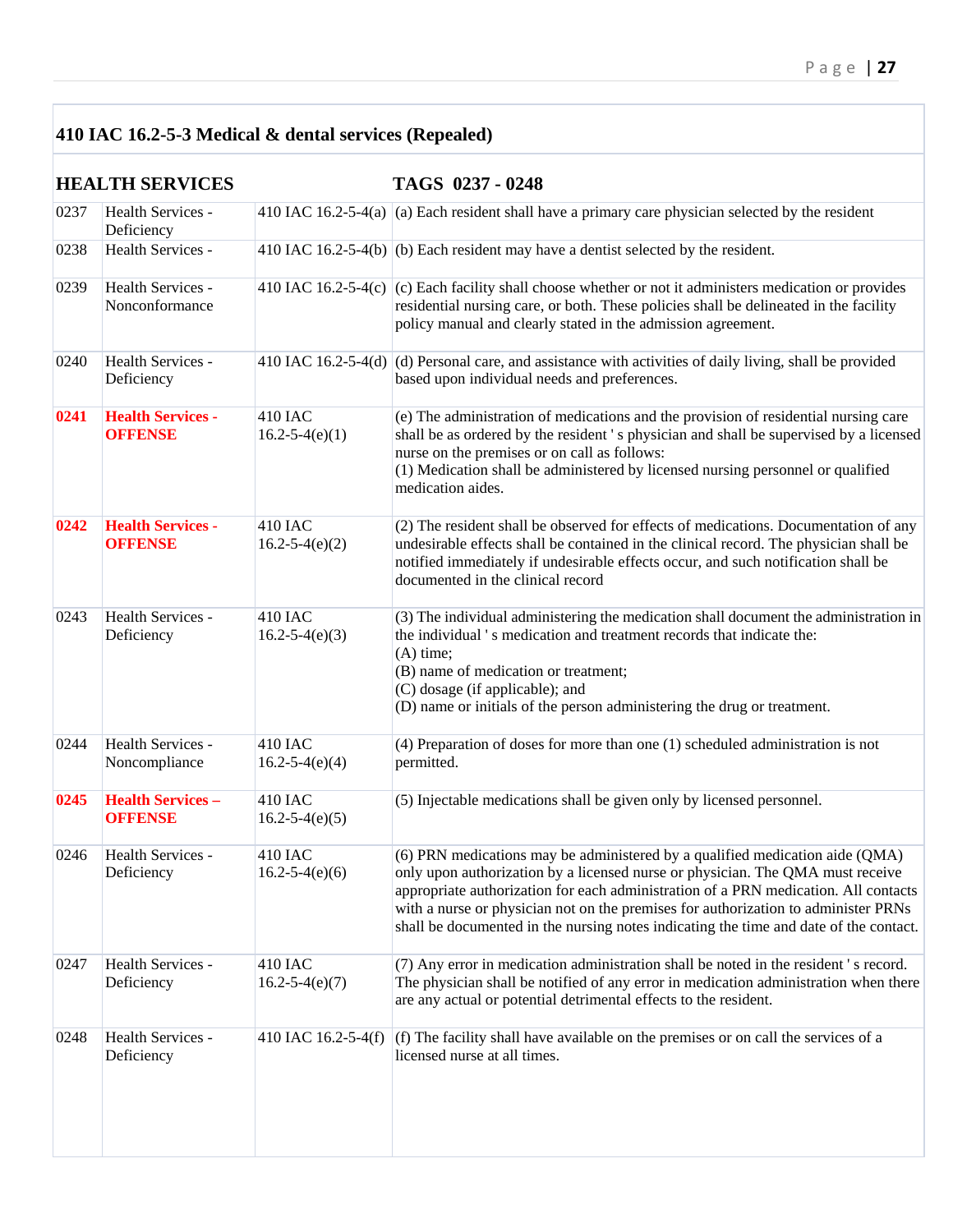## **410 IAC 16.2-5-5 Food & Nutrition services (Repealed)**

## **FOOD AND NUTRITIONAL SERVICES TAGS 0268 - 0295**

| 0268 | Food and Nutritional<br>Services - Deficiency       | 410 IAC<br>$16.2 - 5 - 5.1(a)$        | (a) The facility shall provide, arrange, or make available three (3) well-planned meals<br>a day, seven (7) days a week that provide a balanced distribution of the daily<br>nutritional requirements.                                                                                                                                                                                                                                                                                                                                                                                                                                                                                                                                                                                                                                                                                                                                                                                                                                                                                                                                                                                                                                                                                                                                                                                                                                               |
|------|-----------------------------------------------------|---------------------------------------|------------------------------------------------------------------------------------------------------------------------------------------------------------------------------------------------------------------------------------------------------------------------------------------------------------------------------------------------------------------------------------------------------------------------------------------------------------------------------------------------------------------------------------------------------------------------------------------------------------------------------------------------------------------------------------------------------------------------------------------------------------------------------------------------------------------------------------------------------------------------------------------------------------------------------------------------------------------------------------------------------------------------------------------------------------------------------------------------------------------------------------------------------------------------------------------------------------------------------------------------------------------------------------------------------------------------------------------------------------------------------------------------------------------------------------------------------|
| 0269 | Food and Nutritional<br>Services-<br>Noncompliance  | 410 IAC<br>$16.2 - 5 - 5.1(b)$        | (b) The menu or substitutions, or both, for all meals shall be approved by a registered<br>dietician.                                                                                                                                                                                                                                                                                                                                                                                                                                                                                                                                                                                                                                                                                                                                                                                                                                                                                                                                                                                                                                                                                                                                                                                                                                                                                                                                                |
| 0270 | Food and Nutritional<br>Services - Deficiency       | 410 IAC<br>$16.2 - 5 - 5.1(c)(1-3)$   | (c) The facility must meet:<br>(1) daily dietary requirements and requests, with consideration of food allergies;<br>(2) reasonable religious, ethnic, and personal preferences; and<br>(3) the temporary need for meals delivered to the resident 's room.                                                                                                                                                                                                                                                                                                                                                                                                                                                                                                                                                                                                                                                                                                                                                                                                                                                                                                                                                                                                                                                                                                                                                                                          |
| 0271 | Food and Nutritional<br>Services - Deficiency       | 410 IAC<br>$16.2 - 5 - 5.1(d)$        | (d) All modified diets shall be prescribed by the attending physician.                                                                                                                                                                                                                                                                                                                                                                                                                                                                                                                                                                                                                                                                                                                                                                                                                                                                                                                                                                                                                                                                                                                                                                                                                                                                                                                                                                               |
| 0272 | Food and Nutritional<br>Services - Deficiency       | 410 IAC<br>$16.2 - 5 - 5.1(e)$        | (e) All food shall be served at a safe and appropriate temperature.                                                                                                                                                                                                                                                                                                                                                                                                                                                                                                                                                                                                                                                                                                                                                                                                                                                                                                                                                                                                                                                                                                                                                                                                                                                                                                                                                                                  |
| 0273 | Food and Nutritional<br>Services - Deficiency       | 410 IAC<br>$16.2 - 5 - 5.1(f)$        | (f) All food preparation and serving areas (excluding areas in residents 'units) are<br>maintained in accordance with state and local sanitation and safe food handling<br>standards, including 410 IAC 7-24.                                                                                                                                                                                                                                                                                                                                                                                                                                                                                                                                                                                                                                                                                                                                                                                                                                                                                                                                                                                                                                                                                                                                                                                                                                        |
| 0274 | Food and Nutritional<br>Services -<br>Noncompliance | 410 IAC<br>$16.2 - 5 - 5.1(g)(1-3)$   | (g) There shall be an organized food service department directed by a supervisor<br>competent in food service management and knowledgeable in sanitation standards,<br>food handling, food preparation, and meal service.<br>(1) The supervisor must be one $(1)$ of the following:<br>(A) A dietitian.<br>(B) A graduate or student enrolled in and within one (1) year from completing a<br>division approved, minimum ninety (90) hour classroom instruction course that<br>provides classroom instruction in food service supervision who has a minimum of<br>one (1) year of experience in some aspect of institutional food service management.<br>(C) A graduate of a dietetic technician program approved by the American Dietetic<br>Association.<br>(D) A graduate of an accredited college or university or within one (1) year of<br>graduating from an accredited college or university with a degree in foods and<br>nutrition or food administration with a minimum of one (1) year of experience in<br>some aspect of food service management.<br>(E) An individual with training and experience in food service supervision and<br>management.<br>(2) If the supervisor is not a dietitian, a dietitian shall provide consultant services on<br>the premises at peak periods of operation on a regularly scheduled basis.<br>(3) Food service staff shall be on duty to ensure proper food preparation, serving, and<br>sanitation. |
| 0275 | Food and Nutritional<br>Services - Deficiency       | <b>410 IAC</b><br>$16.2 - 5 - 5.1(h)$ | (h) Diet orders shall be reviewed and revised by the physician as the resident 's<br>condition requires.                                                                                                                                                                                                                                                                                                                                                                                                                                                                                                                                                                                                                                                                                                                                                                                                                                                                                                                                                                                                                                                                                                                                                                                                                                                                                                                                             |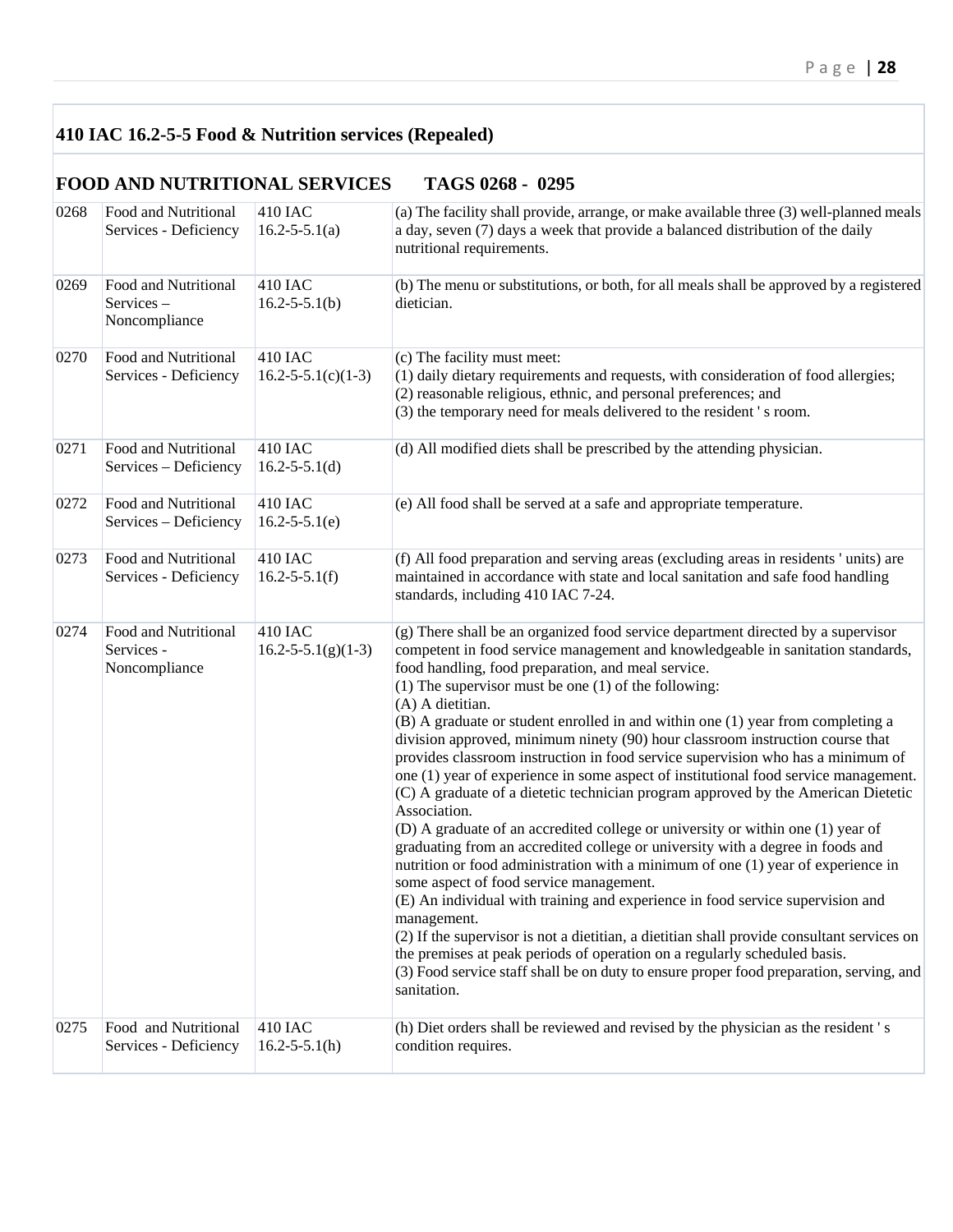|      | PHARMACEUTICAL SERVICES                       |                                 | TAGS 0295 - 0306                                                                                                                                                                                                                                                                                                                                                                                                                                                                                                                                                                                                                               |
|------|-----------------------------------------------|---------------------------------|------------------------------------------------------------------------------------------------------------------------------------------------------------------------------------------------------------------------------------------------------------------------------------------------------------------------------------------------------------------------------------------------------------------------------------------------------------------------------------------------------------------------------------------------------------------------------------------------------------------------------------------------|
| 0295 | Pharmaceutical<br>Services-<br>Noncompliance  |                                 | 410 IAC 16.2-5-6(a) (a) Residents who self-medicate may keep and use prescription and nonprescription<br>medications in their unit as long as they keep them secured from other residents.                                                                                                                                                                                                                                                                                                                                                                                                                                                     |
| 0296 | Pharmaceutical<br>Services -<br>Noncompliance |                                 | 410 IAC 16.2-5-6(b) $ $ (b) The facility shall maintain clear written policies and procedures on medication<br>assistance. The facility shall provide for ongoing training to ensure competence of<br>medication staff.                                                                                                                                                                                                                                                                                                                                                                                                                        |
| 0297 | Pharmaceutical<br>Services -<br>Noncompliance | 410 IAC<br>$16.2 - 5 - 6(c)(1)$ | (c) If the facility controls, handles, and administers medications for a resident, the<br>facility shall do the following for that resident:<br>(1) Make arrangements to ensure that pharmaceutical services are available to<br>provide residents with prescribed medications in accordance with applicable laws of<br>Indiana.                                                                                                                                                                                                                                                                                                               |
| 0298 | Pharmaceutical<br>Services - Deficiency       | 410 IAC<br>$16.2 - 5 - 6(c)(2)$ | (2) A consultant pharmacist shall be employed, or under contract, and shall:<br>$(A)$ be responsible for the duties as specified in 856 IAC 1-7;<br>(B) review the drug handling and storage practices in the facility;<br>(C) provide consultation on methods and procedures of ordering, storing,<br>administering, and disposing of drugs as well as medication record keeping;<br>(D) report, in writing, to the administrator or his or her designee any irregularities in<br>dispensing or administration of drugs; and<br>(E) review the drug regimen of each resident receiving these services at least once<br>every sixty (60) days. |
| 0299 | Pharmaceutical<br>Services-<br>Noncompliance  | 410 IAC<br>$16.2 - 5 - 6(c)(3)$ | (3) The medication review, recommendations, and notification of the physician, if<br>necessary, shall be documented in accordance with the facility 's policy.                                                                                                                                                                                                                                                                                                                                                                                                                                                                                 |
| 0300 | Pharmaceutical<br>Services - Deficiency       | 410 IAC<br>$16.2 - 5 - 6(c)(4)$ | (4) Over-the-counter medications, prescription drugs, and biologicals used in the<br>facility must be labeled in accordance with currently accepted professional principles<br>and include the appropriate accessory and cautionary instructions and the expiration<br>date.                                                                                                                                                                                                                                                                                                                                                                   |
| 0301 | Pharmaceutical<br>Services - Deficiency       | 410 IAC<br>$16.2 - 5 - 6(c)(5)$ | (5) Labeling of prescription drugs shall include the following:<br>(A) Resident's full name.<br>(B) Physician 's name.<br>(C) Prescription number.<br>(D) Name and strength of the drug.<br>(E) Directions for use.<br>(F) Date of issue and expiration date (when applicable).<br>(G) Name and address of the pharmacy that filled the prescription.<br>If medication is packaged in a unit dose, reasonable variations that comply with the<br>acceptable pharmaceutical procedures are permitted.                                                                                                                                           |
| 0302 | Pharmaceutical<br>Services - Deficiency       | 410 IAC<br>$16.2 - 5 - 6(c)(6)$ | (6) Over-the-counter medications must be identified with the following:<br>(A) Resident name.<br>(B) Physician name.<br>(C) Expiration date.<br>(D) Name of drug.<br>(E) Strength.                                                                                                                                                                                                                                                                                                                                                                                                                                                             |
| 0303 | Pharmaceutical<br>Services - Deficiency       |                                 | 410 IAC 16.2-5-6(d) (d) If a facility operates its own duly licensed pharmacy, it shall comply with<br>IC<br>$25 - 26 - 13$ .                                                                                                                                                                                                                                                                                                                                                                                                                                                                                                                  |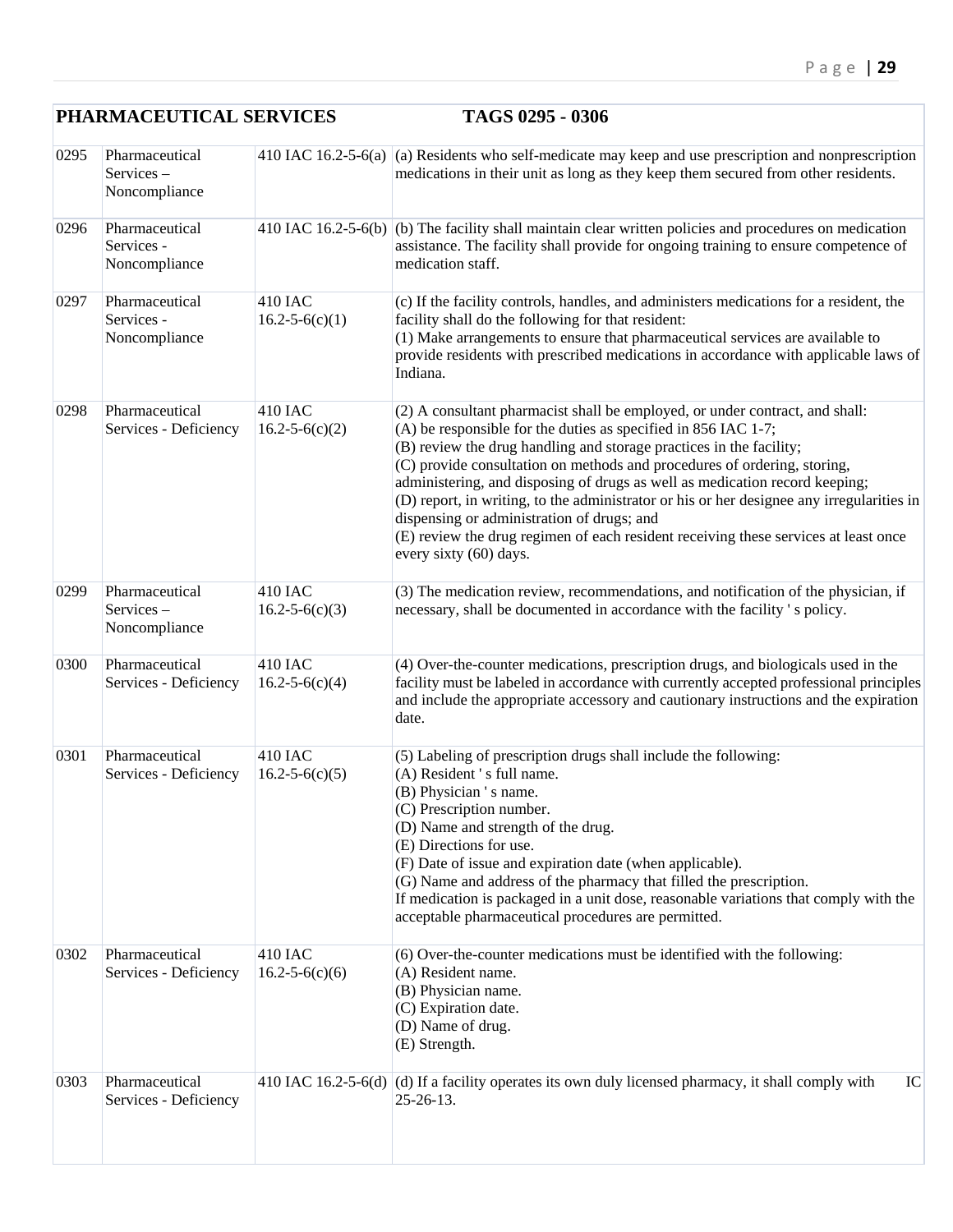| 0304 | Pharmaceutical<br>Services - Deficiency       |                                     | 410 IAC 16.2-5-6(e) (e) Medicine or treatment cabinets or rooms shall be appropriately locked at all times<br>except when authorized personnel are present. All Schedule II drugs administered by<br>the facility shall be kept in individual containers under double lock and stored in a<br>substantially constructed box, cabinet, or mobile drug storage unit.                                                                                                                                                                                                                                                                                                                                         |
|------|-----------------------------------------------|-------------------------------------|------------------------------------------------------------------------------------------------------------------------------------------------------------------------------------------------------------------------------------------------------------------------------------------------------------------------------------------------------------------------------------------------------------------------------------------------------------------------------------------------------------------------------------------------------------------------------------------------------------------------------------------------------------------------------------------------------------|
| 0305 | Pharmaceutical<br>Services -<br>Noncompliance | $410$ JAC<br>$16.2 - 5 - 6(f)(1-3)$ | (f) Residents may use the pharmacy of their choice for medications administered by<br>the facility, as long as the pharmacy:<br>(1) complies with the facility policy receiving, packaging, and labeling of<br>pharmaceutical products unless contrary to state and federal laws;<br>(2) provides prescribed service on a prompt and timely basis; and<br>(3) refills prescription drugs when needed, in order to prevent interruption of drug<br>regimens.                                                                                                                                                                                                                                                |
| 0306 | Pharmaceutical<br>Services -<br>Noncompliance | 410 IAC<br>$16.2 - 5 - 6(g)(1-9)$   | (g) Medications administered by the facility shall be disposed in compliance with<br>appropriate federal, state, and local laws, and disposition of any released, returned, or<br>destroyed medication shall be documented in the resident 's clinical record and shall<br>include the following information:<br>(1) The name of the resident.<br>(2) The name and strength of the drug.<br>(3) The prescription number.<br>(4) The reason for disposal.<br>(5) The amount disposed of.<br>(6) The method of disposition.<br>(7) The date of the disposal.<br>(8) The signature of the person conducting the disposal of the drug.<br>(9) The signature of a witness, if any, to the disposal of the drug. |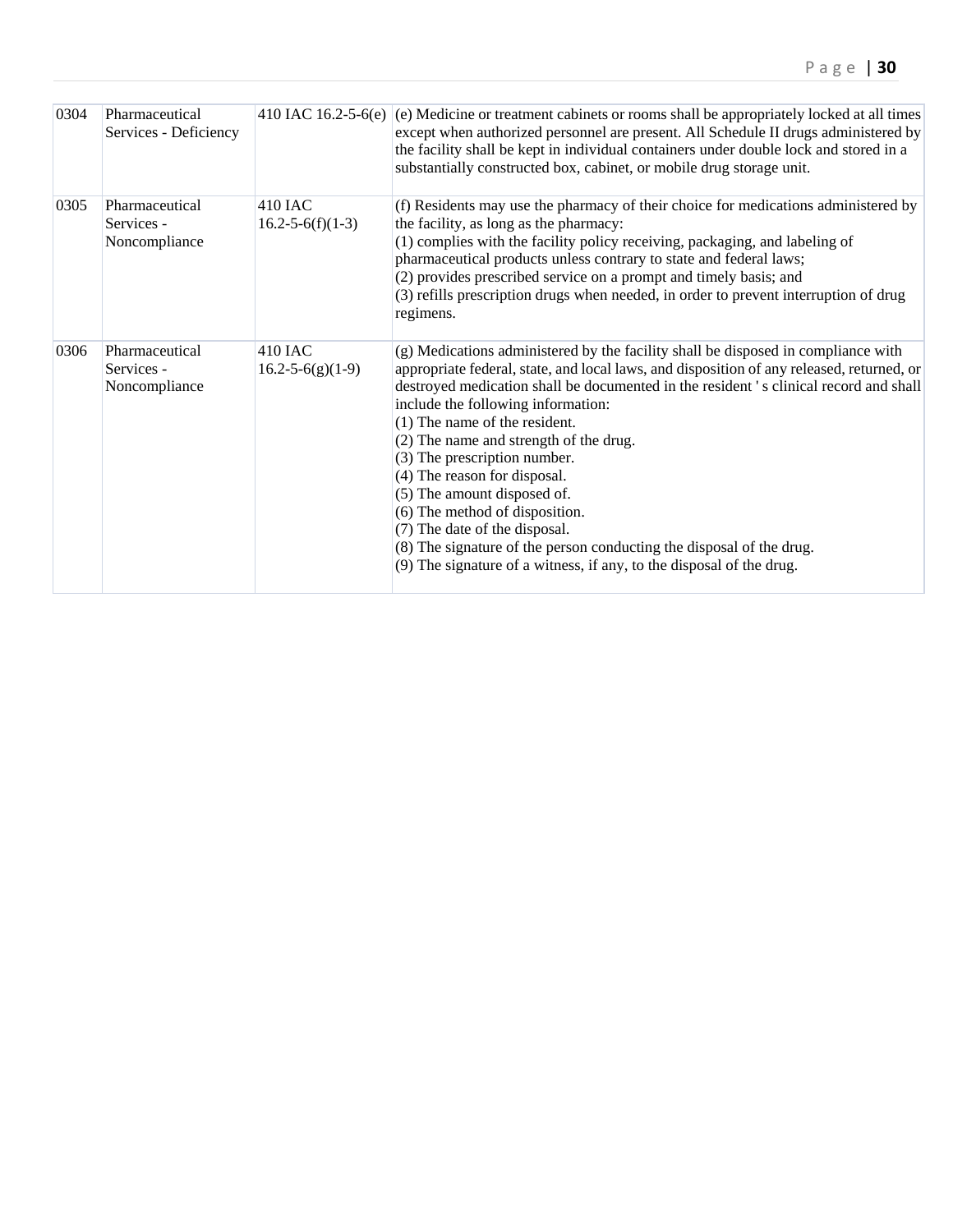## **410 IAC 16.2-5-7 Activities programs (Repealed)**

## **ACTIVITIES PROGRAMS TAGS 0326 - 0329**

| 0326 | Activities Programs -                  | 410 IAC                             | (a) The facility shall provide activities programs appropriate to the abilities and                                                                                                                                                                                                                                                                                                                                                              |
|------|----------------------------------------|-------------------------------------|--------------------------------------------------------------------------------------------------------------------------------------------------------------------------------------------------------------------------------------------------------------------------------------------------------------------------------------------------------------------------------------------------------------------------------------------------|
|      | Deficiency                             | $16.2 - 5 - 7.1(a)$                 | interests of the residents being served.                                                                                                                                                                                                                                                                                                                                                                                                         |
| 0327 | Activities Programs -                  | 410 JAC                             | (b) The facility shall provide and/or coordinate scheduled transportation to                                                                                                                                                                                                                                                                                                                                                                     |
|      | Nonconformance                         | $16.2 - 5 - 7.1(b)$                 | community-based activities.                                                                                                                                                                                                                                                                                                                                                                                                                      |
| 0328 | Activities Programs -<br>Noncompliance | 410 IAC<br>$16.2 - 5 - 7.1(c)(1-3)$ | (c) An activities director shall be designated and must be one (1) of the following:<br>$(1)$ A recreation therapist.<br>(2) An occupational therapist or a certified occupational therapy assistant.<br>(3) An individual who has satisfactorily completed or will complete within one (1)<br>year an activities director course approved by the division.                                                                                      |
| 0329 | Activities Programs -<br>Noncompliance | 410 IAC<br>$16.2 - 5 - 7.1(d)(1-3)$ | (d) After July 1, 1984, any person who has not completed an activities director course<br>approved by the division shall receive consultation until the person has completed<br>such a course. Consultation shall be provided by:<br>$(1)$ a recreation therapist;<br>(2) an occupational therapist or occupational therapist assistant; or<br>(3) a person who has completed a division approved course and has two (2) years of<br>experience. |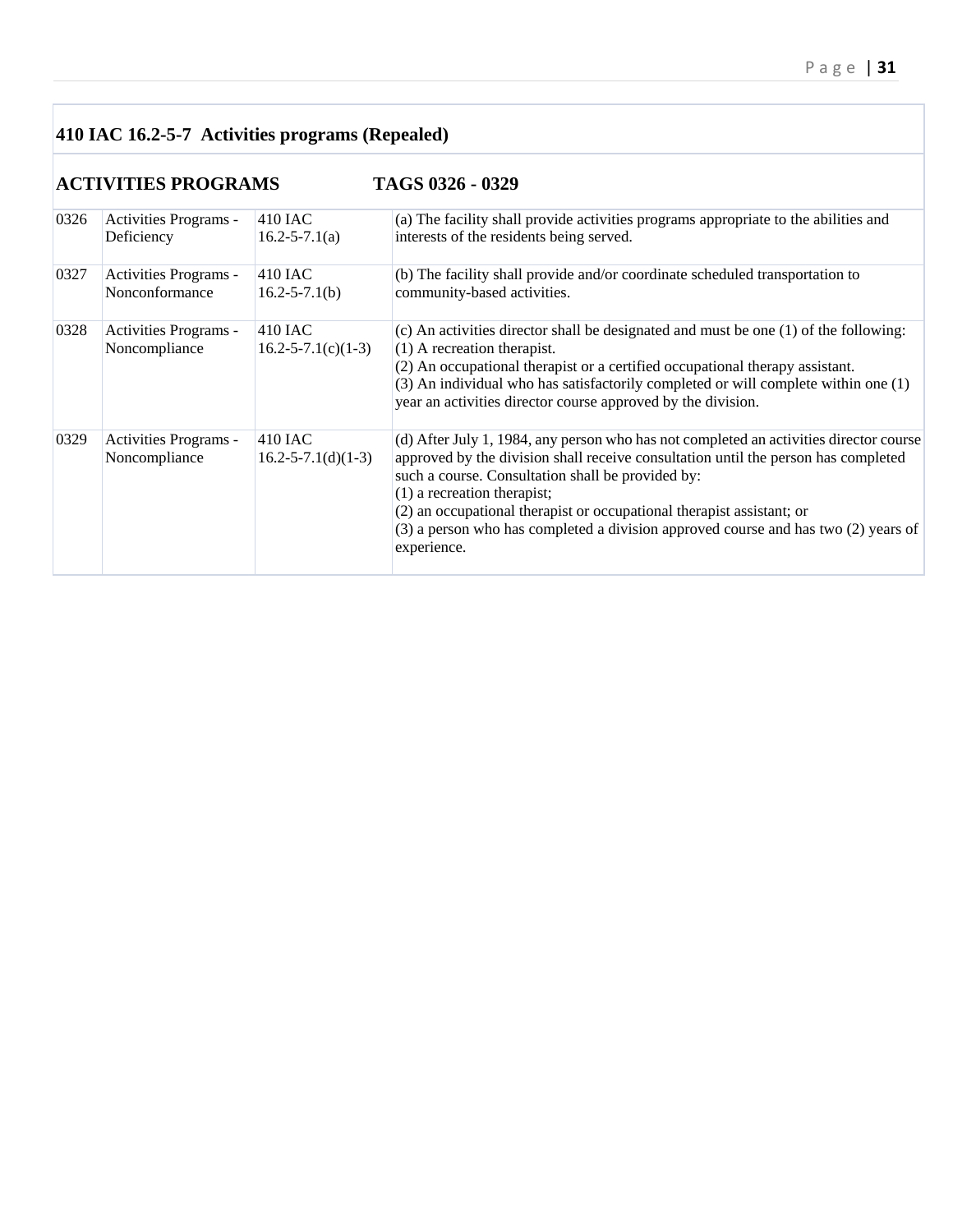## **410 IAC 16.2-5-8 Clinical records (Repealed)**

**CLINICAL RECORDS TAGS 0349 - 0358** 

| 0349 | Clinical Records -<br>Noncompliance  | $410$ IAC<br>$16.2 - 5 - 8.1(a)(1-4)$ | (a) The facility must maintain clinical records on each resident. These records must<br>be maintained under the supervision of an employee of the facility designated with<br>that responsibility. The records must be as follows:<br>(1) Complete.<br>(2) Accurately documented.<br>(3) Readily accessible.<br>(4) Systematically organized.                                                                                                                                                                                                                                 |
|------|--------------------------------------|---------------------------------------|-------------------------------------------------------------------------------------------------------------------------------------------------------------------------------------------------------------------------------------------------------------------------------------------------------------------------------------------------------------------------------------------------------------------------------------------------------------------------------------------------------------------------------------------------------------------------------|
| 0350 | Clinical Records -<br>Nonconformance | 410 IAC<br>$16.2 - 5 - 8.1(b)(1 - 2)$ | (b) Clinical records must be retained after discharge:<br>$(1)$ for a minimum period of one $(1)$ year in the facility and five $(5)$ years total; or<br>$(2)$ for a minor, until twenty-one $(21)$ years of age.                                                                                                                                                                                                                                                                                                                                                             |
| 0351 | Clinical Records -<br>Noncompliance  | 410 IAC<br>$16.2 - 5 - 8.1(c)(d)$     | (c) The facility must safeguard clinical record information against loss, destruction,<br>or unauthorized use.<br>(d) The facility must keep confidential all information contained in the resident's<br>records, regardless of the form or storage method of the records, and release such<br>records only as permitted by law.                                                                                                                                                                                                                                              |
| 0352 | Clinical Records -<br>Noncompliance  | 410 IAC<br>$16.2 - 5 - 8.1(e)(1 - 4)$ | (e) The clinical record must contain the following:<br>(1) Sufficient information to identify the resident.<br>(2) A record of the resident 's evaluations.<br>(3) Services provided.<br>(4) Progress notes.                                                                                                                                                                                                                                                                                                                                                                  |
| 0353 | Clinical Records -<br>Noncompliance  | 410 IAC<br>$16.2 - 5 - 8.1(f)$        | (f) The facility shall have a policy that ensures the staff has sufficient information to<br>meet the residents ' needs.                                                                                                                                                                                                                                                                                                                                                                                                                                                      |
| 0354 | Clinical Records -<br>Noncompliance  | 410 IAC<br>$16.2 - 5 - 8.1(g)(1 - 7)$ | (g) A transfer form shall include the following:<br>(1) Identification data.<br>(2) Name of the transferring institution.<br>(3) Name of the receiving institution and date of transfer.<br>(4) Resident's personal property when transferred to an acute care facility.<br>(5) Nurses 'notes relating to the resident 's:<br>(A) functional abilities and physical limitations;<br>(B) nursing care;<br>(C) medications;<br>(D) treatment; and<br>(E) current diet and condition on transfer.<br>$(6)$ Diagnosis.<br>(7) Date of chest x-ray and skin test for tuberculosis. |
| 0355 | Clinical Records -<br>Nonconformance | 410 IAC<br>$16.2 - 5 - 8.1(h)$        | (h) Current clinical records shall be completed promptly, and those of discharged<br>residents shall be completed within seventy (70) days of the discharge date.                                                                                                                                                                                                                                                                                                                                                                                                             |
| 0356 | Clinical Records -<br>Noncompliance  | 410 IAC<br>$16.2 - 5 - 8.1(i)(1-8)$   | (i) A current emergency information file shall be immediately accessible for each<br>resident, in case of emergency, that contains the following:<br>(1) The resident 's name, sex, room or apartment number, phone number, age, or date<br>of birth.<br>(2) The resident 's hospital preference.<br>(3) The name and phone number of any legally authorized representative.<br>(4) The name and phone number of the resident 's physician of record.                                                                                                                         |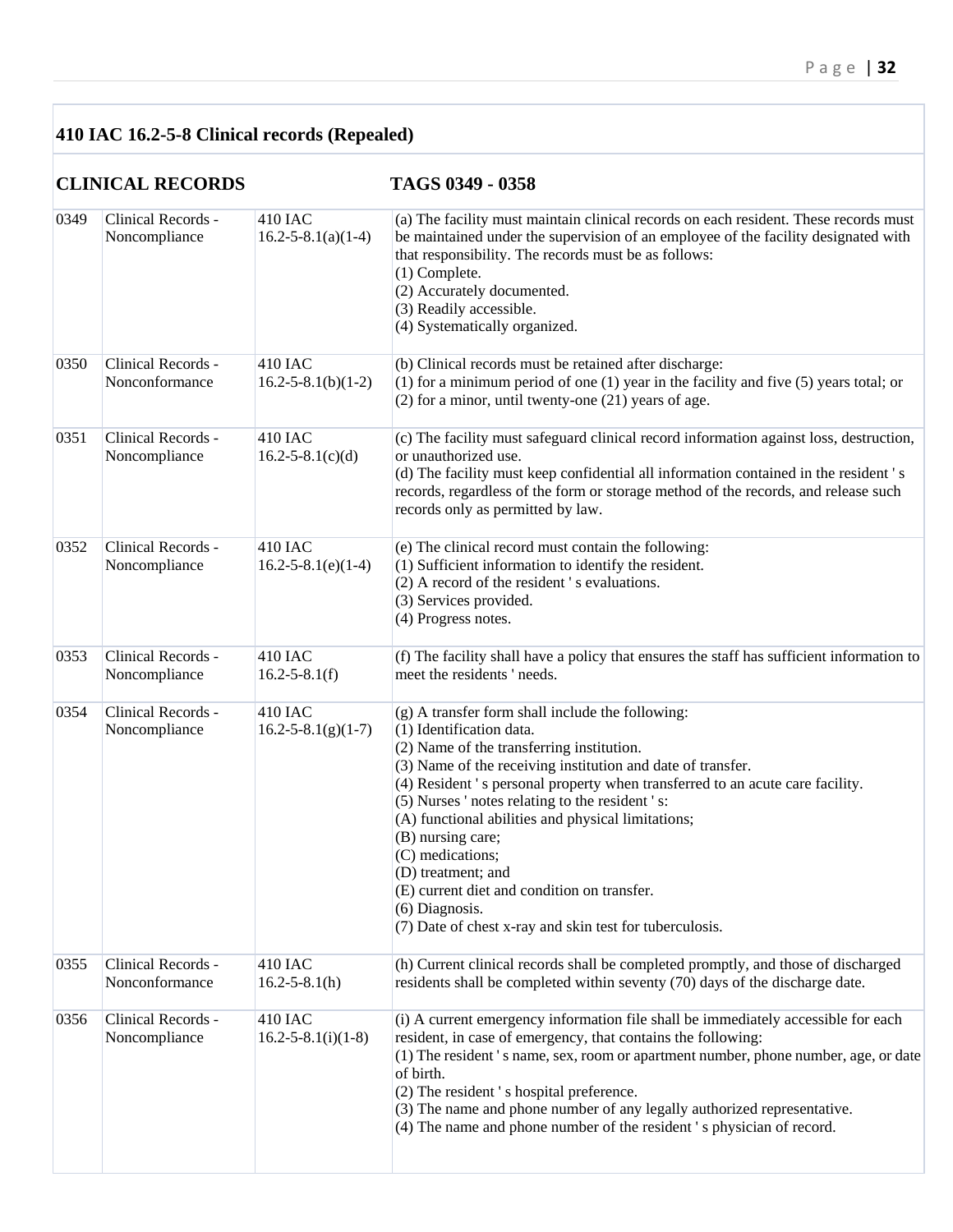|      |                                      |                                     | (5) The name and telephone number of the family members or other persons to be<br>contacted in the event of an emergency or death.<br>(6) Information on any known allergies.<br>(7) A photograph (for identification of the resident).<br>(8) Copy of advance directives, if available.                                                                                                                    |
|------|--------------------------------------|-------------------------------------|-------------------------------------------------------------------------------------------------------------------------------------------------------------------------------------------------------------------------------------------------------------------------------------------------------------------------------------------------------------------------------------------------------------|
| 0357 | Clinical Records -<br>Noncompliance  | 410 IAC<br>$16.2 - 5 - 8.1(j)(1-3)$ | (j) If a death occurs, information concerning the resident 's death shall include the<br>following:<br>(1) Notification of the physician, family, responsible person, and legal representative.<br>(2) The disposition of the body, personal possessions, and medications.<br>(3) A complete and accurate notation of the resident's condition and most recent vital<br>signs and symptoms preceding death. |
| 0358 | Clinical Records -<br>Nonconformance | 410 IAC<br>$16.2 - 5 - 8.1(k)$      | (k) The facility shall store inactive clinical records in accordance with applicable<br>state and federal laws in a safe and accessible manner. The storage facilities shall<br>provide protection from vermin and unauthorized use.                                                                                                                                                                        |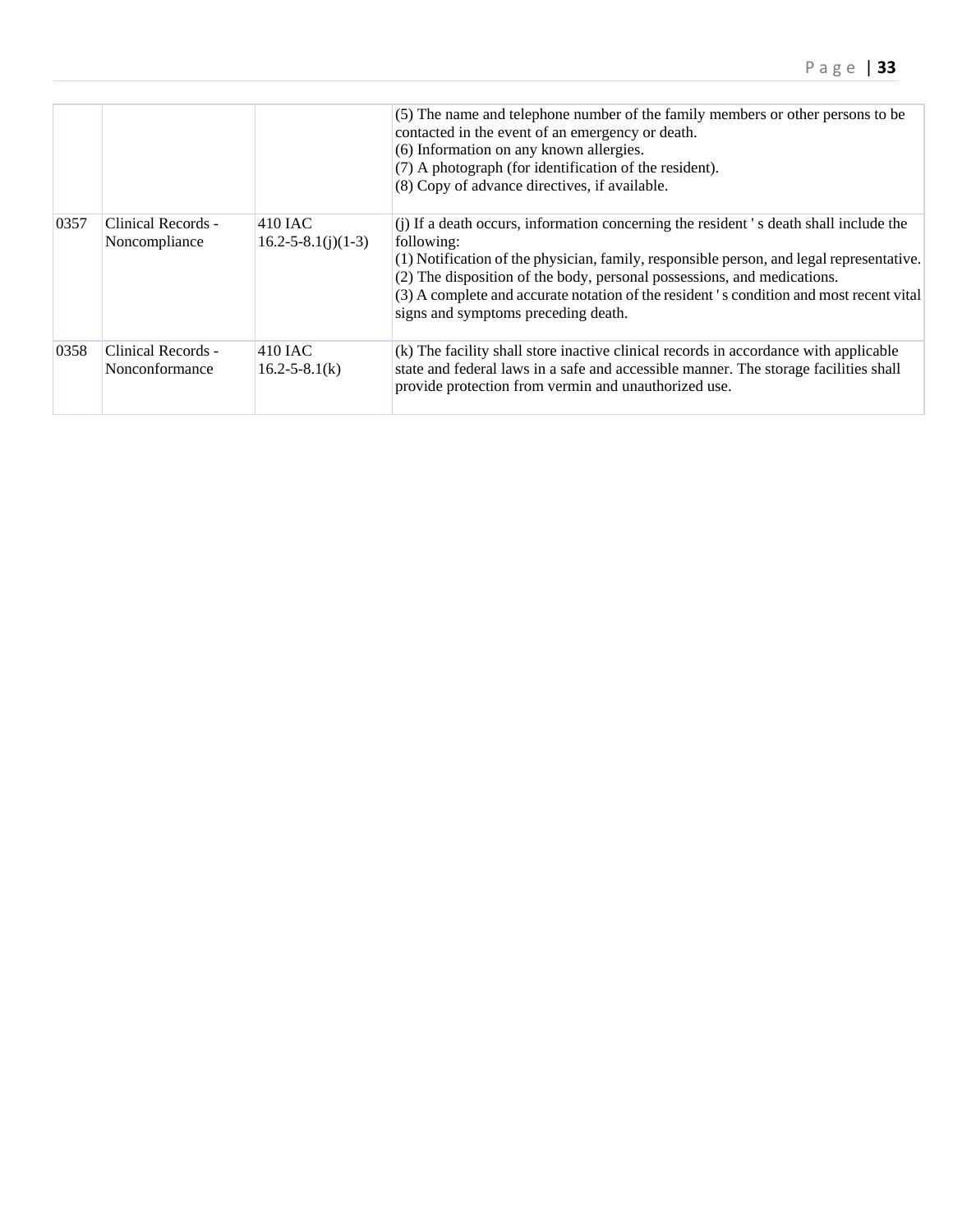## **410 IAC 16.2-5-9 Facility equipment (Repealed)**

#### **410 IAC 16.2-5-10 Staffing (Repealed)**

#### **410 IAC 16.2-5-11 Mental illness screening (Repealed)**

#### **MENTAL HEALTH SCREENING TAGS 0378 – 0386**

Sec. 11.1. (a) As used in this section, "mental health service provider" means the community mental health center local to the residential care facility.

| 0378 | Mental Health<br>Screening-Deficiency                          | 410 IAC                                | (b) If the individual is a recipient of Medicaid or federal Supplemental Security<br>$16.2 - 5 - 11.1(b)(1 - 3)$ Income (SSI), the individual needs evaluation provided in section 2(a) of this rule<br>shall include, but not be limited to, the following:<br>(1) Screening of the individual for major mental illness, such as a diagnosed major<br>mental illness, is limited to the following disorders:<br>(A) Schizophrenia.<br>(B) Schizoaffective disorder.<br>(C) Mood (bipolar and major depressive type) disorder.<br>(D) Paranoid or delusional disorder.<br>(E) Panic or other severe anxiety disorder.<br>(F) Somatoform or paranoid disorder.<br>(G) Personality disorder.<br>(H) Atypical psychosis or other psychotic disorder (not otherwise specified).<br>(2) Obtaining a history of treatment received by the individual for a major mental<br>illness within the last two (2) years.<br>(3) Obtaining a history of individual behavior within the last two (2) years that would<br>be considered dangerous to facility residents, the staff, or the individual. |
|------|----------------------------------------------------------------|----------------------------------------|----------------------------------------------------------------------------------------------------------------------------------------------------------------------------------------------------------------------------------------------------------------------------------------------------------------------------------------------------------------------------------------------------------------------------------------------------------------------------------------------------------------------------------------------------------------------------------------------------------------------------------------------------------------------------------------------------------------------------------------------------------------------------------------------------------------------------------------------------------------------------------------------------------------------------------------------------------------------------------------------------------------------------------------------------------------------------------------|
| 0379 | Mental Health<br>Screening - Deficiency $ 16.2 - 5 - 11.1(c) $ | 410 IAC                                | (c) If a person is a recipient of Medicaid or federal SSI and has a major mental illness<br>as defined by the individual needs assessment, the person will be referred to the<br>mental health service provider for a consultation on needed treatment services. All<br>residents who participate in Medicaid or SSI admitted after April 1, 1997, shall have a<br>completed individual needs assessment in their clinical record. All persons admitted<br>after April 1, 1997, shall have the assessment completed prior to the admission, and,<br>if a mental health center consultation is needed, the consultation shall be completed<br>prior to the admission and a copy maintained in the clinical record.                                                                                                                                                                                                                                                                                                                                                                      |
| 0380 | Mental Health<br>Screening -<br>Noncompliance                  | 410 IAC<br>$16.2 - 5 - 11.1(d)$        | (d) When a state hospital refers a person with a major mental illness, the residential<br>care facility shall request that a copy of the psychosocial and treatment<br>recommendations collaboratively developed between the state hospital and the<br>mental health center be forwarded to the residential care facility so that the residential<br>care facility can determine the degree to which it can provide or arrange for the<br>provision of such service.                                                                                                                                                                                                                                                                                                                                                                                                                                                                                                                                                                                                                   |
| 0381 | <b>Mental Health</b><br><b>Screening -</b><br><b>OFFENSE</b>   | 410 IAC<br>$16.2 - 5 - 11.1(e)(1 - 2)$ | (e) The residential care facility shall not admit residents with a major mental illness<br>if:<br>(1) the mental health service provider determines that the resident's needs cannot be<br>met; and<br>(2) the residential care facility does not have a means to access needed services to<br>carry out the comprehensive care plan.                                                                                                                                                                                                                                                                                                                                                                                                                                                                                                                                                                                                                                                                                                                                                  |
| 0382 | Mental Health<br>Screening -<br>Noncompliance                  | $410$ IAC<br>$16.2 - 5 - 11.1(f)$      | (f) Each resident with a major mental illness must have a comprehensive care plan<br>that is developed within thirty (30) days after admission to the residential care<br>facility.                                                                                                                                                                                                                                                                                                                                                                                                                                                                                                                                                                                                                                                                                                                                                                                                                                                                                                    |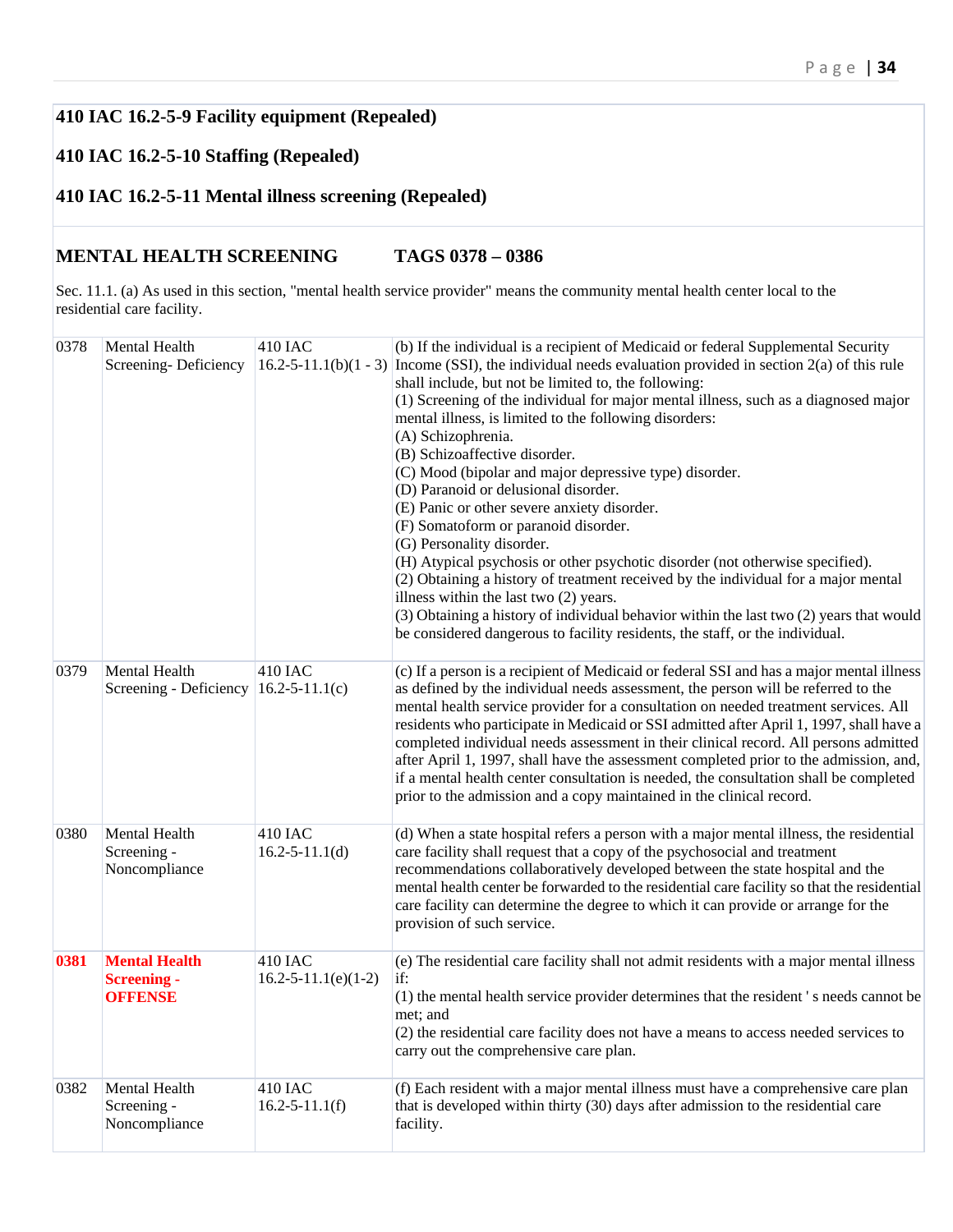| 0383 | Mental Health<br>Screening - Deficiency $ 16.2 - 5 - 11.1(g)(1-2) $ | $410$ JAC                         | (g) The residential care facility, in cooperation with the mental health service<br>providers, shall develop the comprehensive care plan for the resident that includes the<br>following:<br>(1) Psychosocial rehabilitation services that are to be provided within the community.<br>(2) A comprehensive range of activities to meet multiple levels of need, including the<br>following:<br>(A) Recreational and socialization activities.<br>(B) Social skills.<br>(C) Training, occupational, and work programs.<br>(D) Opportunities for progression into less restrictive and more independent living<br>arrangements. |
|------|---------------------------------------------------------------------|-----------------------------------|-------------------------------------------------------------------------------------------------------------------------------------------------------------------------------------------------------------------------------------------------------------------------------------------------------------------------------------------------------------------------------------------------------------------------------------------------------------------------------------------------------------------------------------------------------------------------------------------------------------------------------|
| 0384 | Mental Health<br>Screening - Deficiency                             | $410$ IAC<br>$16.2 - 5 - 11.1(h)$ | (h) The residential care facility shall provide or arrange for services to carry out the<br>resident 's comprehensive care plan.                                                                                                                                                                                                                                                                                                                                                                                                                                                                                              |
| 0385 | Mental Health<br>Screening - Deficiency                             | $410$ JAC<br>$16.2 - 5 - 11.1(i)$ | (i) The residential care facility shall seek appropriate alternate placement in<br>accordance with 410 IAC 16.2-2-3 if the resident 's needs or comprehensive care<br>plan, or both, cannot be met by the residential care facility.                                                                                                                                                                                                                                                                                                                                                                                          |
| 0386 | Mental Health<br>$Screening -$<br>Noncompliance                     | 410 IAC<br>$16.2 - 5 - 11.1(j)$   | (j) The facility must comply with IC 12-10-6 for those residents eligible for<br>residential care assistance.                                                                                                                                                                                                                                                                                                                                                                                                                                                                                                                 |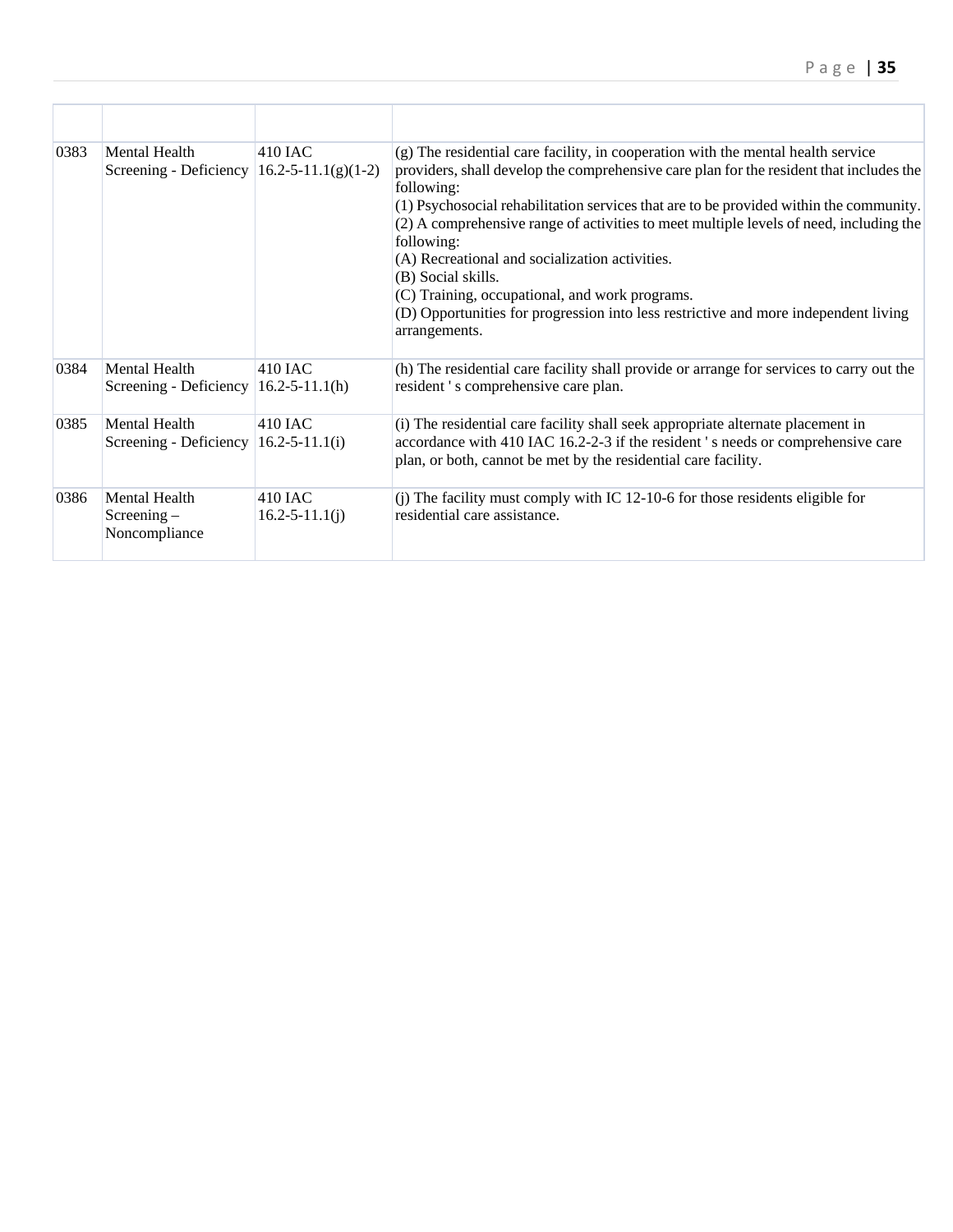|      | <b>INFECTION CONTROL</b>                    |                                      | TAGS 0406 - 0414                                                                                                                                                                                                                                                                                                                                                                                                                                                                                                                                                                                                                                                                                                                                                                                                                                                                                                                                                             |  |
|------|---------------------------------------------|--------------------------------------|------------------------------------------------------------------------------------------------------------------------------------------------------------------------------------------------------------------------------------------------------------------------------------------------------------------------------------------------------------------------------------------------------------------------------------------------------------------------------------------------------------------------------------------------------------------------------------------------------------------------------------------------------------------------------------------------------------------------------------------------------------------------------------------------------------------------------------------------------------------------------------------------------------------------------------------------------------------------------|--|
| 0406 | <b>Infection Control-</b><br><b>OFFENSE</b> | <b>410 IAC</b><br>$16.2 - 5 - 12(a)$ | (a) The facility must establish and maintain an infection control practice designed to<br>provide a safe, sanitary, and comfortable environment and to help prevent the<br>development and transmission of diseases and infection.                                                                                                                                                                                                                                                                                                                                                                                                                                                                                                                                                                                                                                                                                                                                           |  |
| 0407 | <b>Infection Control -</b><br>Noncompliance | 410 IAC<br>$16.2 - 5 - 12(b)(1-4)$   | (b) The facility must establish an infection control program that includes the<br>following:<br>(1) A system that enables the facility to analyze patterns of known infectious<br>symptoms.<br>(2) Provides orientation and in-service education on infection prevention and control,<br>including universal precautions.<br>(3) Offering health information to residents, including, but not limited to, infection<br>transmission and immunizations.<br>(4) Reporting communicable disease to public health authorities.                                                                                                                                                                                                                                                                                                                                                                                                                                                   |  |
| 0408 | Infection Control -<br>Noncompliance        | 410 IAC<br>$16.2 - 5 - 12(c)$        | (c) Each resident shall have a diagnostic chest x-ray completed no more than six (6)<br>months prior to admission.                                                                                                                                                                                                                                                                                                                                                                                                                                                                                                                                                                                                                                                                                                                                                                                                                                                           |  |
| 0409 | Infection Control -<br>Noncompliance        | 410 IAC<br>$16.2 - 5 - 12(d)$        | (d) Prior to admission, each resident shall be required to have a health assessment,<br>including history of significant past or present infectious diseases and a statement that<br>the resident shows no evidence of tuberculosis in an infectious stage as verified upon<br>admission and yearly thereafter.                                                                                                                                                                                                                                                                                                                                                                                                                                                                                                                                                                                                                                                              |  |
| 0410 | <b>Infection Control -</b><br>Noncompliance | 410 IAC<br>$16.2 - 5 - 12(e)(f)(g)$  | (e) In addition, a tuberculin skin test shall be completed within three (3) months prior<br>to admission or upon admission and read at forty-eight (48) to seventy-two (72)<br>hours. The result shall be recorded in millimeters of induration with the date given,<br>date read, and by whom administered and read.<br>(f) For residents who have not had a documented negative tuberculin skin test result<br>during the preceding twelve (12) months, the baseline tuberculin skin testing should<br>employ the two-step method. If the first step is negative, a second test should be<br>performed within one $(1)$ to three $(3)$ weeks after the first test. The frequency of<br>repeat testing will depend on the risk of infection with tuberculosis.<br>(g) All residents who have a positive reaction to the tuberculin skin test shall be<br>required to have a chest x-ray and other physical and laboratory examinations in<br>order to complete a diagnosis. |  |
| 0411 | Infection Control -<br>Noncompliance        | 410 IAC<br>$16.2 - 5 - 12(h)$        | (h) All skin testing for tuberculosis shall be done using the Mantoux method (5TU,<br>PPD) administered by persons having documentation of training from a<br>department-approved course of instruction in intradermal tuberculin skin testing,<br>reading, and recording.                                                                                                                                                                                                                                                                                                                                                                                                                                                                                                                                                                                                                                                                                                   |  |
| 0412 | <b>Infection Control -</b><br>Noncompliance | 410 IAC<br>$16.2 - 5 - 12(i)$        | (i) Persons with a documented history of a positive tuberculin skin test, adequate<br>treatment for disease, or preventive therapy for infection shall be exempt from further<br>skin testing. In lieu of a tuberculin skin test, these persons should have an annual risk<br>assessment for the development of symptoms suggestive of tuberculosis, including,<br>but not limited to, cough, fever, night sweats, and weight loss. If symptoms are<br>present, the individual shall be evaluated immediately with a chest x-ray.                                                                                                                                                                                                                                                                                                                                                                                                                                            |  |
| 0413 | Infection Control -<br>Deficiency           | 410 IAC<br>$16.2 - 5 - 12(j)$        | (j) When the infection control program determines that a resident needs isolation to<br>prevent the spread of infection, the facility must isolate the resident only to the degree<br>needed to isolate the infecting organism.                                                                                                                                                                                                                                                                                                                                                                                                                                                                                                                                                                                                                                                                                                                                              |  |
| 0414 | <b>Infection Control -</b><br>Deficiency    | 410 IAC<br>$16.2 - 5 - 12(k)$        | (k) The facility must require staff to wash their hands after each direct resident<br>contact for which hand washing is indicated by accepted professional practice.                                                                                                                                                                                                                                                                                                                                                                                                                                                                                                                                                                                                                                                                                                                                                                                                         |  |

Г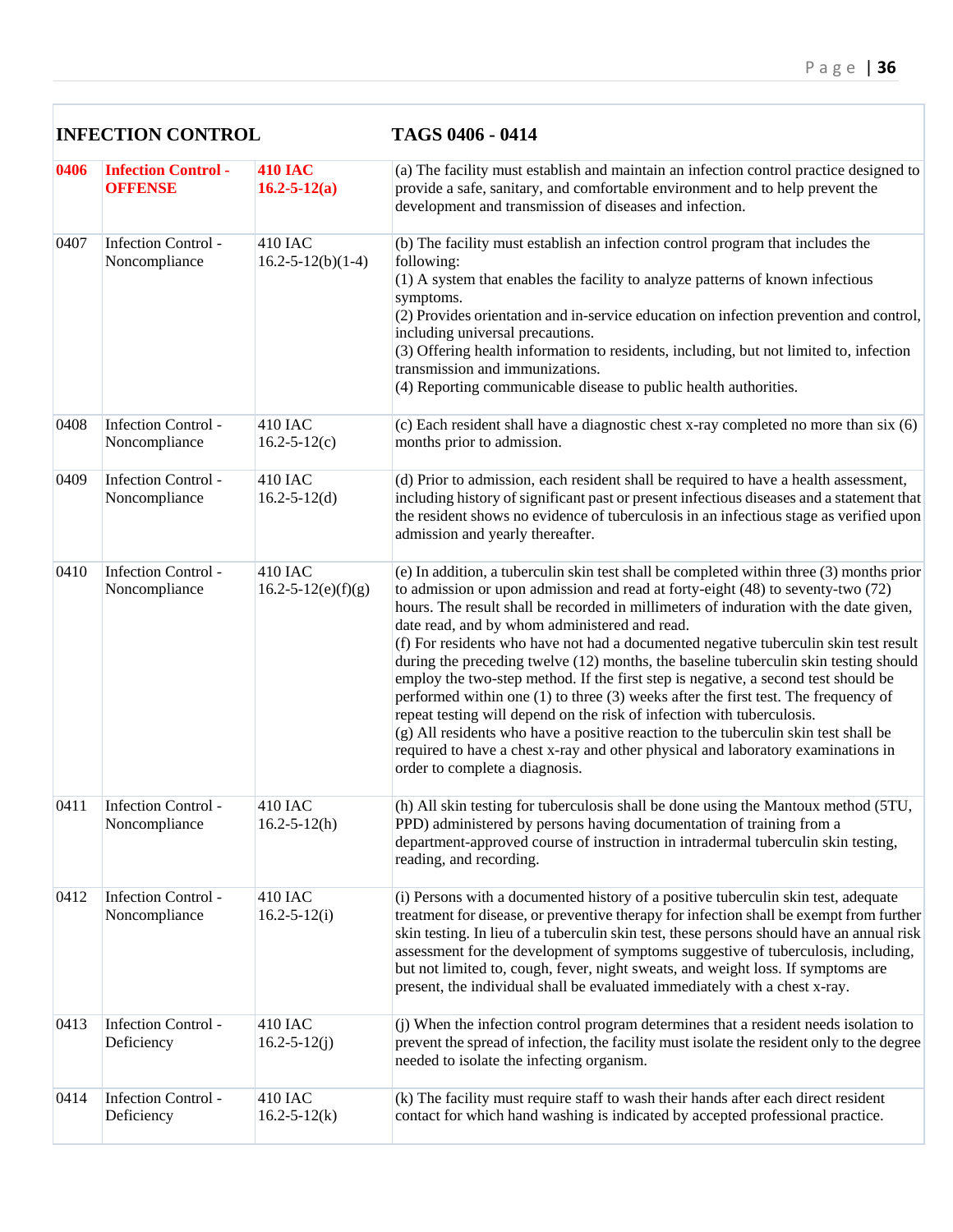|      | <b>DINING ASSISTANTS</b>          |                                             | TAGS 0434 - 0444                                                                                                                                                                                                                                                                                                                                                                                                                                                                                                                                                                                                                                                                                                                                                                                                                                                                                                                                                                                                                                                                                                                     |  |  |
|------|-----------------------------------|---------------------------------------------|--------------------------------------------------------------------------------------------------------------------------------------------------------------------------------------------------------------------------------------------------------------------------------------------------------------------------------------------------------------------------------------------------------------------------------------------------------------------------------------------------------------------------------------------------------------------------------------------------------------------------------------------------------------------------------------------------------------------------------------------------------------------------------------------------------------------------------------------------------------------------------------------------------------------------------------------------------------------------------------------------------------------------------------------------------------------------------------------------------------------------------------|--|--|
| 0434 | Dining Assistants -<br>Deficiency | <b>410 IAC</b><br>$16.2 - 5 - 13(a)$        | (a) Each dining assistant shall successfully complete a sixteen (16) hour training<br>program for dining assistants that has been approved by the department.                                                                                                                                                                                                                                                                                                                                                                                                                                                                                                                                                                                                                                                                                                                                                                                                                                                                                                                                                                        |  |  |
| 0435 | Dining Assistants -<br>Deficiency | 410 IAC<br>$16.2 - 5 - 13(b)$               | (b) A dining assistant training program must obtain approval from the department<br>prior to providing instruction to individuals.                                                                                                                                                                                                                                                                                                                                                                                                                                                                                                                                                                                                                                                                                                                                                                                                                                                                                                                                                                                                   |  |  |
| 0436 | Dining Assistants -<br>Deficiency | 410 IAC<br>$16.2 - 5 - 13(c)(1-6)$          | (c) The facility shall do the following:<br>(1) Ensure that resident selection for dining assistance is based on the charge nurse '<br>s assessment and the resident 's most recent assessment and plan of care.<br>$(2)$ Not allow the dining assistant to assist more than two $(2)$ residents at any one $(1)$<br>time.<br>(3) Ensure the dining assistant is oriented to the following:<br>(A) The resident 's diet, likes, and dislikes.<br>(B) Feeding techniques appropriate to the individual resident.<br>(4) Document the use of a dining assistant on the resident 's care plan and review at<br>each care plan conference.<br>(5) Check the nurse aide registry prior to training an individual as a dining assistant.<br>(6) Use only individuals as dining assistants who have successfully completed a<br>department-approved training program for dining assistants.                                                                                                                                                                                                                                                 |  |  |
| 0437 | Dining Assistants -<br>Deficiency | 410 IAC<br>$16.2 - 5 - 13(d)(1-3)$          | (d) The scope of practice for dining assistants is as follows:<br>(1) A dining assistant shall work under the supervision of a licensed nurse who is on<br>the unit or floor where the dining assistance is furnished and is immediately available<br>to provide assistance as needed.<br>(2) In an emergency, a dining assistant shall call the supervising nurse using the<br>resident call system or any other method available.<br>(3) A dining assistant shall assist only residents who do not have complicated eating<br>problems, which include, but are not limited to, the following:<br>(A) Difficulty swallowing.<br>(B) Recurrent lung aspirations.<br>(C) Tube or parenteral/IV feedings.                                                                                                                                                                                                                                                                                                                                                                                                                              |  |  |
| 0438 | Dining Assistants -<br>Deficiency | <b>410 IAC</b><br>$16.2 - 5 - 13(e)(1 - 2)$ | (e) The dining assistant training program shall consist of, but is not limited to, the<br>following:<br>(1) Eight (8) hours of classroom instruction prior to any direct contact with a resident<br>that includes the following:<br>(A) Feeding techniques.<br>(B) Regular and special diets.<br>(C) Reporting food and fluid intake.<br>(D) Assistance with feeding and hydration.<br>(E) Communication and interpersonal skills.<br>(F) Infection control.<br>(G) Safety/emergency procedures including the Heimlich maneuver.<br>(H) Promoting residents 'independence.<br>(I) Abuse, neglect, and misappropriation of property.<br>(J) Nutrition and hydration.<br>(K) Recognizing changes in residents that are inconsistent with their normal<br>behavior and the importance of reporting<br>these changes to the supervising nurse.<br>(L) Mental health and social service needs including how to respond to a resident's<br>behavior.<br>(M) Residents 'rights including the following:<br>(i) Privacy.<br>(ii) Confidentiality<br>(iii) Promoting residents 'right to make personal choices to accommodate their<br>needs. |  |  |